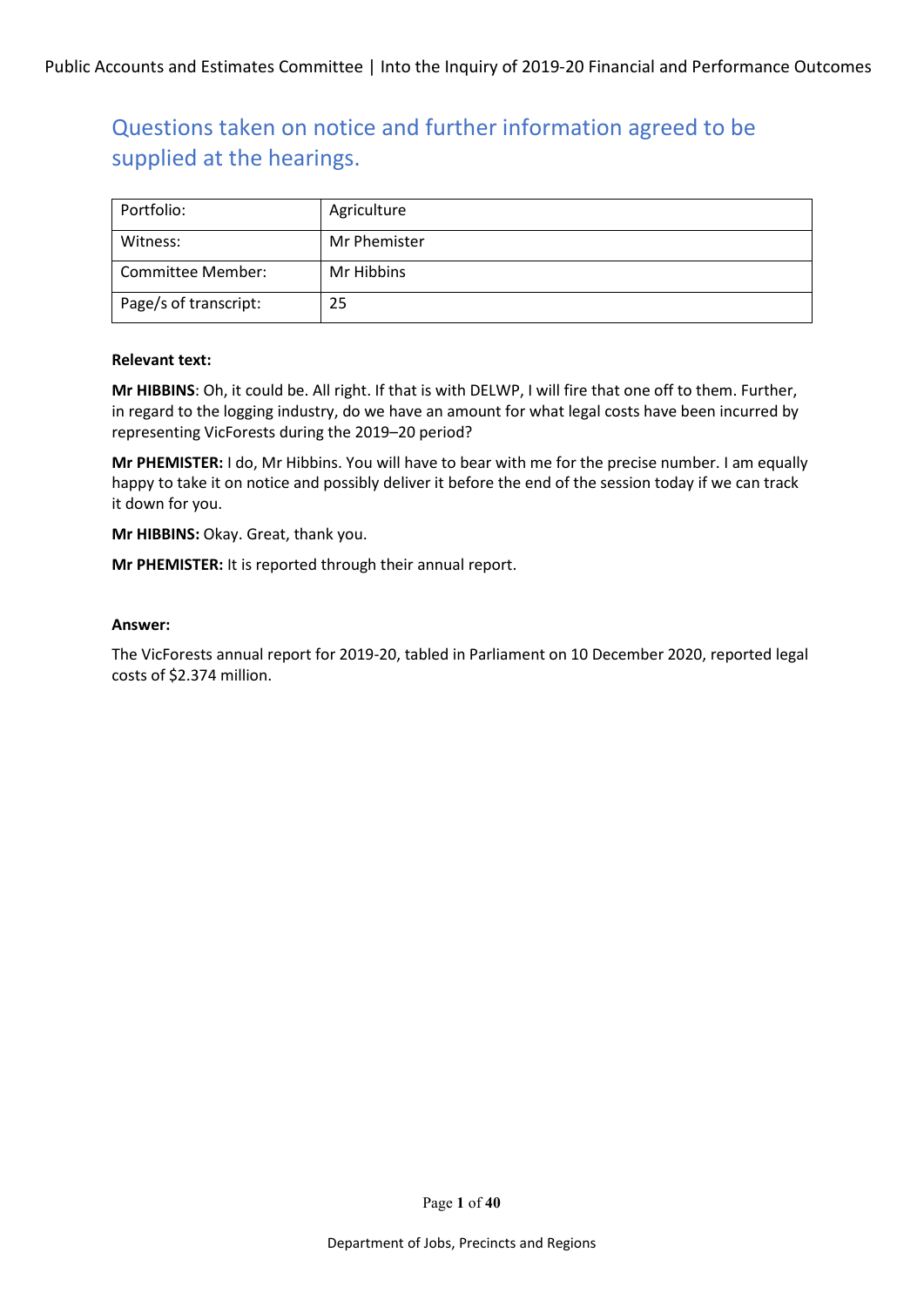| Portfolio:            | Agriculture  |
|-----------------------|--------------|
| Witness:              | Mr Phemister |
| Committee Member:     | Mr Hibbins   |
| Page/s of transcript: | 25           |

#### **Relevant text:**

**Mr HIBBINS:** Okay. All right. Thank you. Then finally, is any compensation paid to contractors whose

work is stopped due to legal decisions or by protests?

**Mr PHEMISTER:** There are obviously individual contractors. Sometimes if costs are incurred by the contractor, we will work with them to ensure that as small businesses they continue to be sustainable. First and foremost we look for other work that they can do, and our colleagues at DELWP help us out on that with firebreaks etc… Mr Hibbins, in terms of direct payments made as compensation for coupes that cannot be harvested as scheduled, I will have to take that on notice for 2019–20.

#### **Answer:**

VicForests advises that in 2019-20 compensation was paid to contractors affected by unreasonable delays.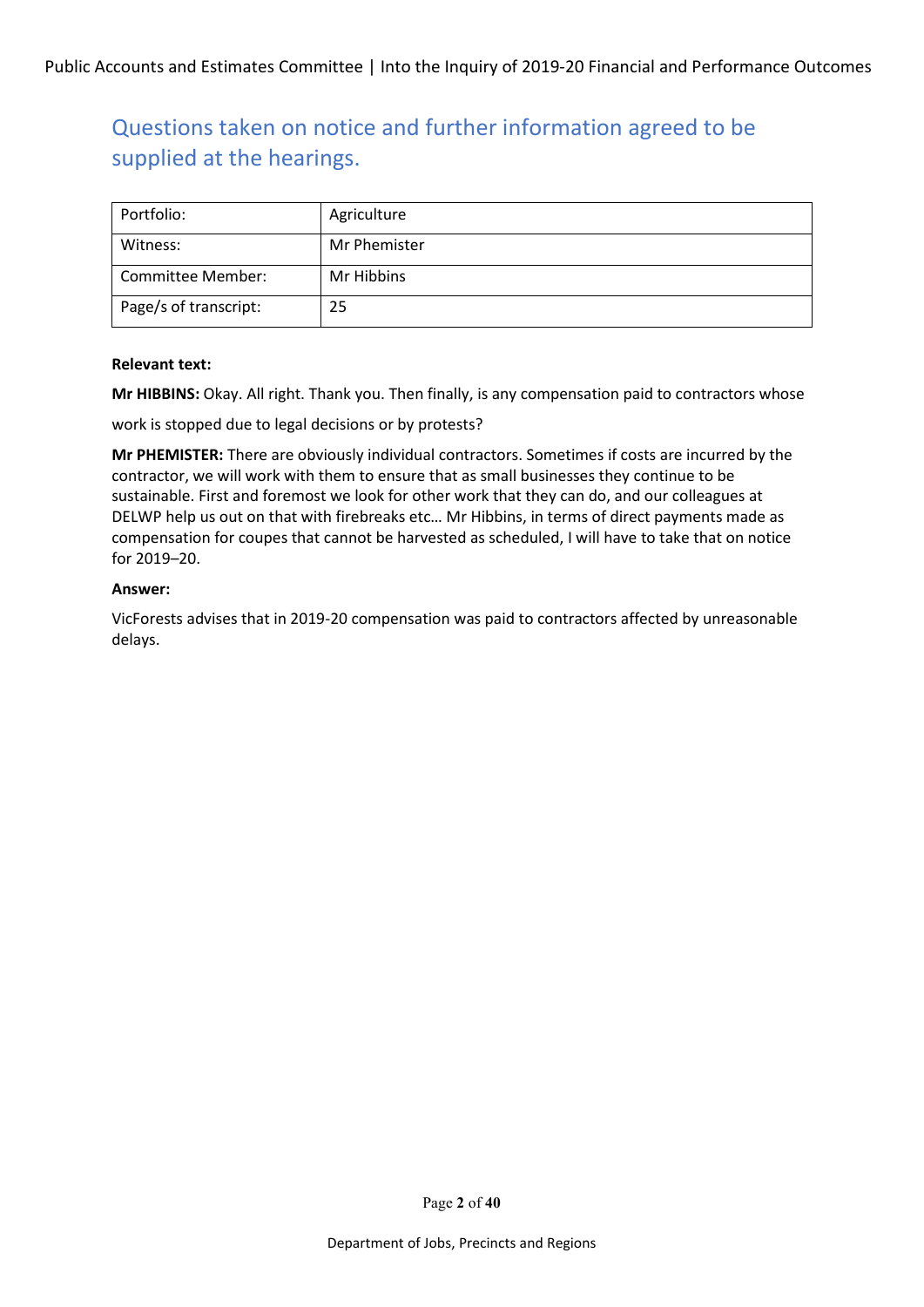| Portfolio:            | <b>Business Precincts</b> |
|-----------------------|---------------------------|
| Witness:              | Simon Phemister           |
| Committee Member:     | Mr O'Brien                |
| Page/s of transcript: | 15-16                     |

#### **Relevant text:**

**Mr D O'BRIEN**: That would be great. Can I move on to the precincts portfolio. How many full-time equivalent staff are there in the department dedicated to the business precincts portfolio? **Mr PHEMISTER**: Do you want it for a particular point in time, Mr O'Brien?

**The CHAIR**: I was about to request that. Obviously this is about the financial performance outcome for 2019–20, so—

**Mr D O'BRIEN**: At 30 June last year would be fine.

**Mr PHEMISTER**: I will take that on notice.

#### **Answer:**

As at 30 June 2020, there were 37 FTE staff specifically working on Business Precincts.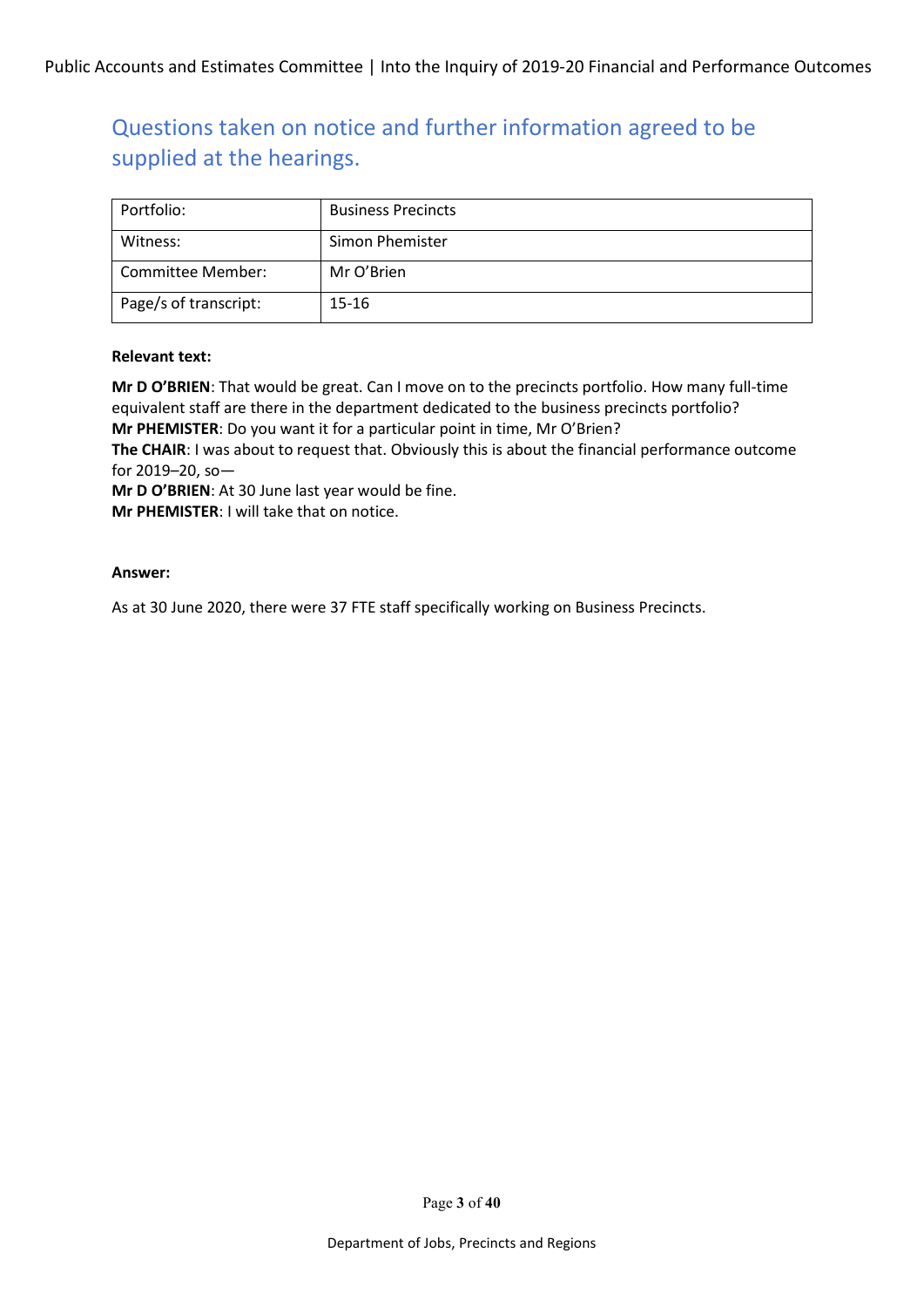| Group:                | <b>Business Precincts</b> |
|-----------------------|---------------------------|
| Witness:              | Simon Phemister           |
| Committee Member:     | Mr O'Brien                |
| Page/s of transcript: | $15 - 16$                 |

#### **Relevant text:**

**Mr D O'BRIEN**: That leads to my next question, which is: on the website there is literally just the three business precincts listed under that part of the portfolio. Is that all there is? **Mr PHEMISTER**: I can take that—

**Mr D O'BRIEN**: So this is Fishermans Bend, Parkville and Footscray.

**Mr PHEMISTER**: That team also manages the PPPs in our department. There is a whole section of the budget papers dedicated to our PPPs, so—

**Mr D O'BRIEN**: Just DJPR PPPs?

**Mr PHEMISTER**: Correct, yes. So take the showgrounds for example, with RASV. So we used to have Major Projects Victoria once upon a time. That merged with Places Victoria to form Development Victoria. Through machinery of government, Development Victoria moved over to the Department of Transport, but I retained a secretary responsibility for all those PPPs. So that 25 staff administer the PPPs, and I will come back with a value on that, Mr O'Brien, if you would like it in addition to those three precincts. Those precincts alone—Fishermans Bend is an 80 000 resident precinct—are significant in scale, the three. There is also basically an element of planning that overlays different precincts. So we have the creative industries. The film precinct down in Docklands—people in Secretary Latina's team would also consult out on any place-based development at scale. So I can break that all down for you.

#### **Answer:**

There are four Business Precincts: Docklands, Fishermans Bend, Footscray and Parkville.

The Business Precincts portfolio has responsibility for whole of government coordination of National Employment and Innovation Clusters, in partnership with several other Ministers.

The Business Precincts portfolio manages the following Public Private Partnerships (PPPs) for DJPR:

- Melbourne Convention Centre Development
- Melbourne Exhibition Centre Expansion
- Royal Melbourne Showgrounds Redevelopment (on behalf of the Minister for Agriculture)
- Biosciences Research Centre (on behalf of the Minister for Agriculture)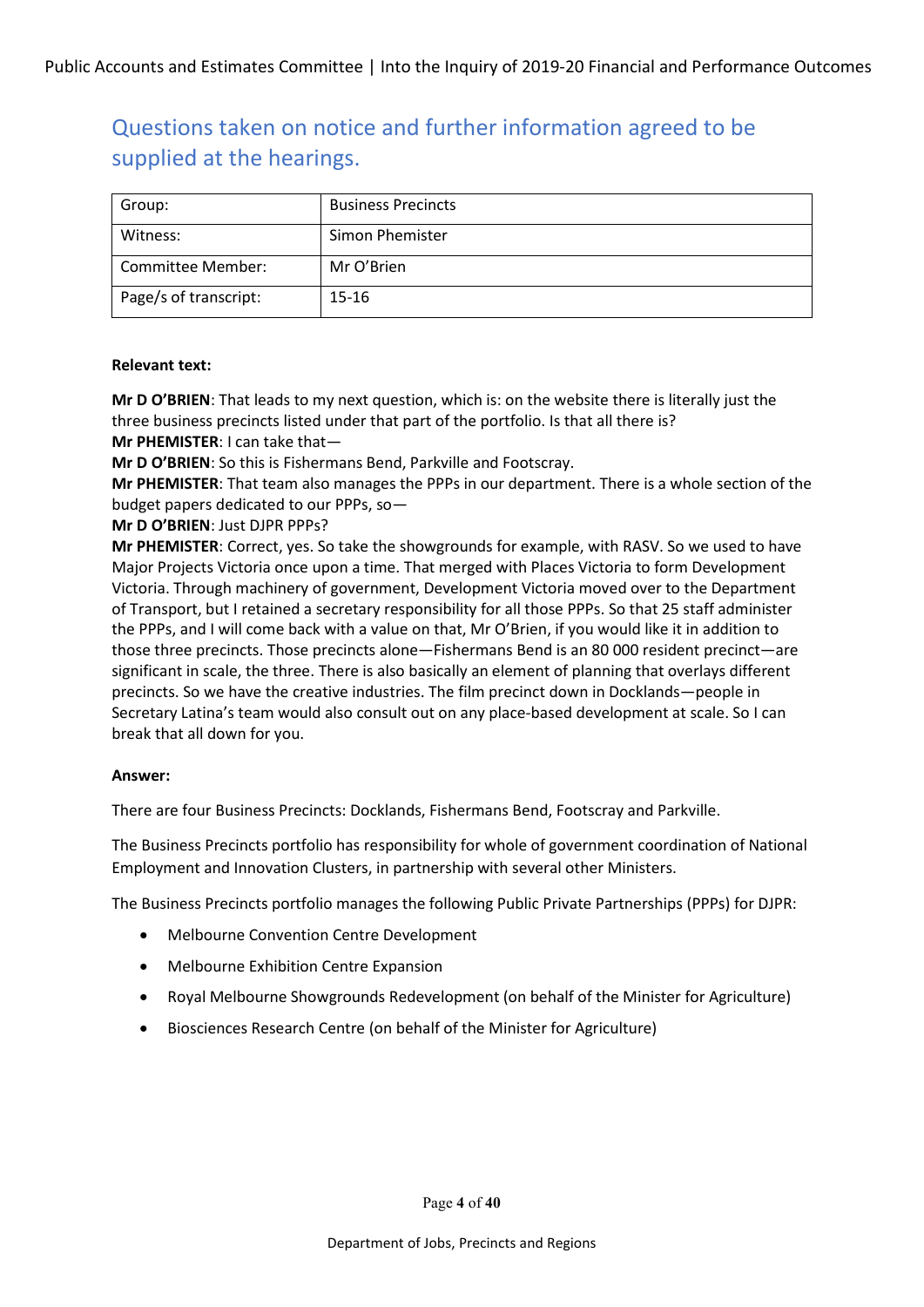| Group:                | <b>Business Precincts</b> |
|-----------------------|---------------------------|
| Witness:              | Simon Phemister           |
| Committee Member:     | Mr O'Brien                |
| Page/s of transcript: | 15-16                     |

#### **Relevant text:**

**Mr D O'BRIEN**: So are you able to provide me, and perhaps on notice, the number of briefs that were requested by the minister in 2019–20 for the precincts portfolio? **Mr PHEMISTER**: I can do that for you, yes.

#### **Answer:**

Over the course of the 2019-20 financial year, 37 briefs were provided to the Minister for Priority Precincts.

Page **5** of **40**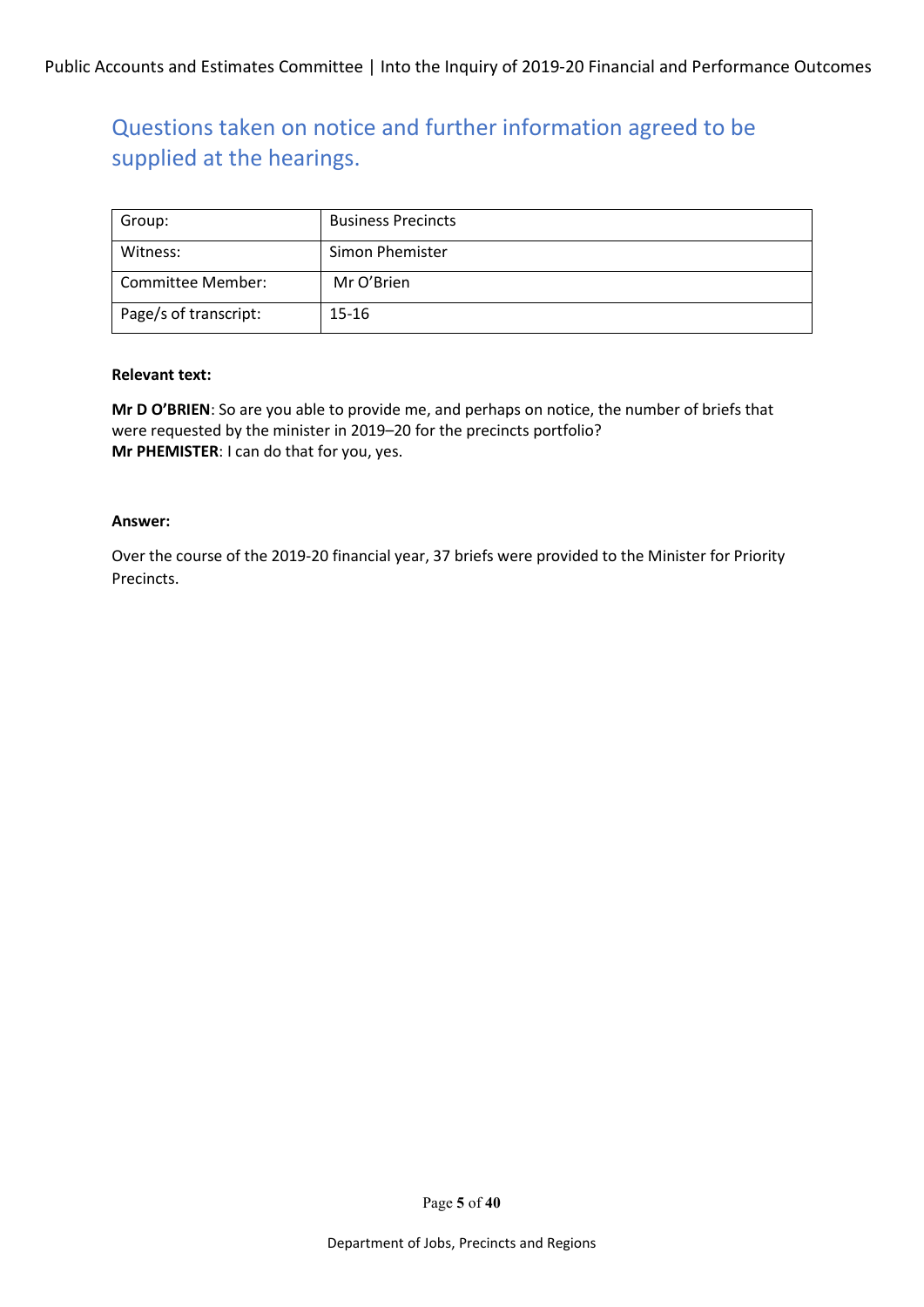| Group:                | <b>Business Precincts</b> |
|-----------------------|---------------------------|
| Witness:              | Simon Phemister           |
| Committee Member:     | Mr O'Brien                |
| Page/s of transcript: | 15-16                     |

#### **Relevant text:**

**Mr D O'BRIEN**: The Werribee employment precinct has not progressed. Is that something still within the department's portfolio?

**Mr PHEMISTER**: The land for East Werribee? Yes, we are still doing a lot of work down at East Werribee from a range of perspectives, but that land process, which is administered by the Assistant Treasurer as a land process—

**Mr D O'BRIEN**: What is happening with it now? It has been sitting there for I think six years. Is it going to be developed? What strategies and plans are the department putting into action to get it up and going?

**Mr PHEMISTER**: I will have to defer to the Deputy Secretary on that front. David, do you have anything to add, or should we take that on notice? We will take that on notice, Mr O'Brien.

#### **Answer:**

The Minister for Business Precincts is responsible for coordination activities in Melbourne's seven National Employment and Innovation Clusters (NEICs), which includes the Werribee NEIC. The Werribee NEIC contains the largely government-owned land parcel referred to as the East Werribee Employment Precinct.

Investments in the 2020-21 Budget that impact on the Werribee NEIC include:

- Geelong Fast Rail (\$2 billion plus Commonwealth contribution)
- Wyndham Law Courts (\$271 million)
- Werribee Zoo upgrade (\$83.8 million)
- Stage 2 Werribee Mercy Hospital (\$4.8 million)
- additional funding for the progression of the Suburban Rail Loop (\$2.2 billion).

The Department of Jobs, Precincts and Regions will continue to work with other government departments and agencies, as well as key precinct stakeholders to progress planning and delivery of the Werribee NEIC including the East Werribee Employment Precinct.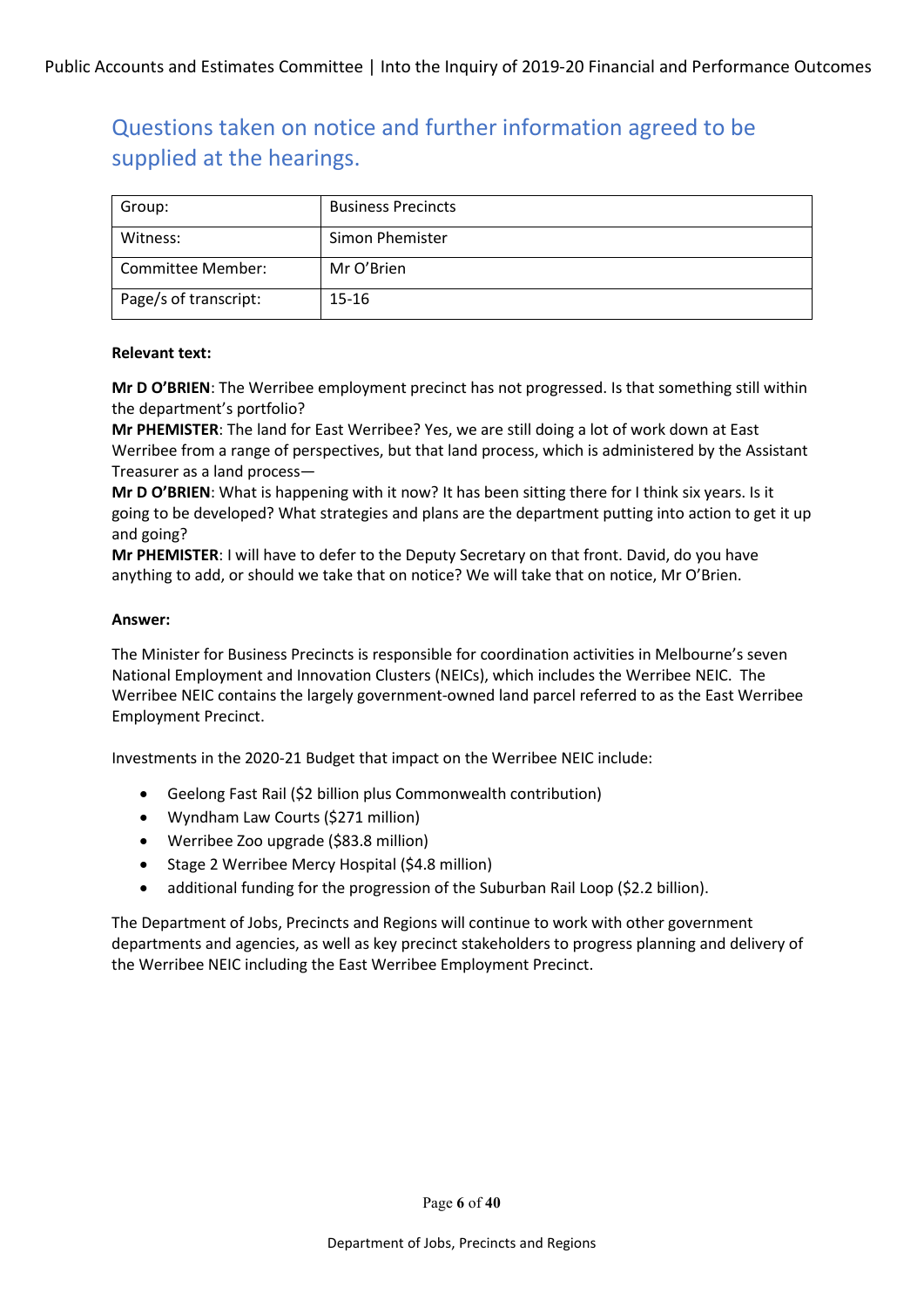| Group:                | <b>Business Precincts</b> |
|-----------------------|---------------------------|
| Witness:              | Simon Phemister           |
| Committee Member:     | Mr O'Brien                |
| Page/s of transcript: | 15-16                     |

#### **Relevant text:**

**Mr D O'BRIEN**: Okay. Without going into details, off the top of your head, what has happened in the last three or four years, noting I will come to a question about Australian Education City shortly? **Mr PHEMISTER**: Are you asking specifically about the last three or four years with regard to East Werribee or—

**Mr D O'BRIEN**: Yes.

**Mr PHEMISTER**: Obviously the Suburban Rail Loop is really important, and planning for future— **Mr D O'BRIEN**: Sorry, what is? The Suburban—

**Mr PHEMISTER**: The Suburban Rail Loop is really important to that part of the world, as are a whole lot of developments out at the airport and a whole lot of infrastructure going in—be it fast rail to Geelong or different roadworks out in the area—so there is a lot going on. When it comes to that specific plot of land, again, I will have to defer and take that on notice.

#### **Answer:**

The Werribee NEIC contains the largely government-owned land parcel referred to as the East Werribee Employment Precinct.

During 2019-2020, and since that time, the Department of Jobs, Precincts and Regions undertook further work to better understand the investment and infrastructure needs of the region, particularly in light of its commitment to the Suburban Rail Loop and Melbourne Airport Rail, and subsequently Geelong Fast Rail.

In July 2019 the Department of Jobs, Precincts and Regions signed an agreement that invests \$250,000 with Victoria University (VU) for work that includes assessing opportunities for VU's existing campus in East Werribee to support people in the west to access a range of high-quality tertiary and vocational training opportunities. DJPR has worked with VU to develop a plan for its campus.

The Department of Jobs, Precincts and Regions will continue to work with other government departments and agencies, as well as key precinct stakeholders to progress planning and delivery of the Werribee NEIC including the East Werribee Employment Precinct.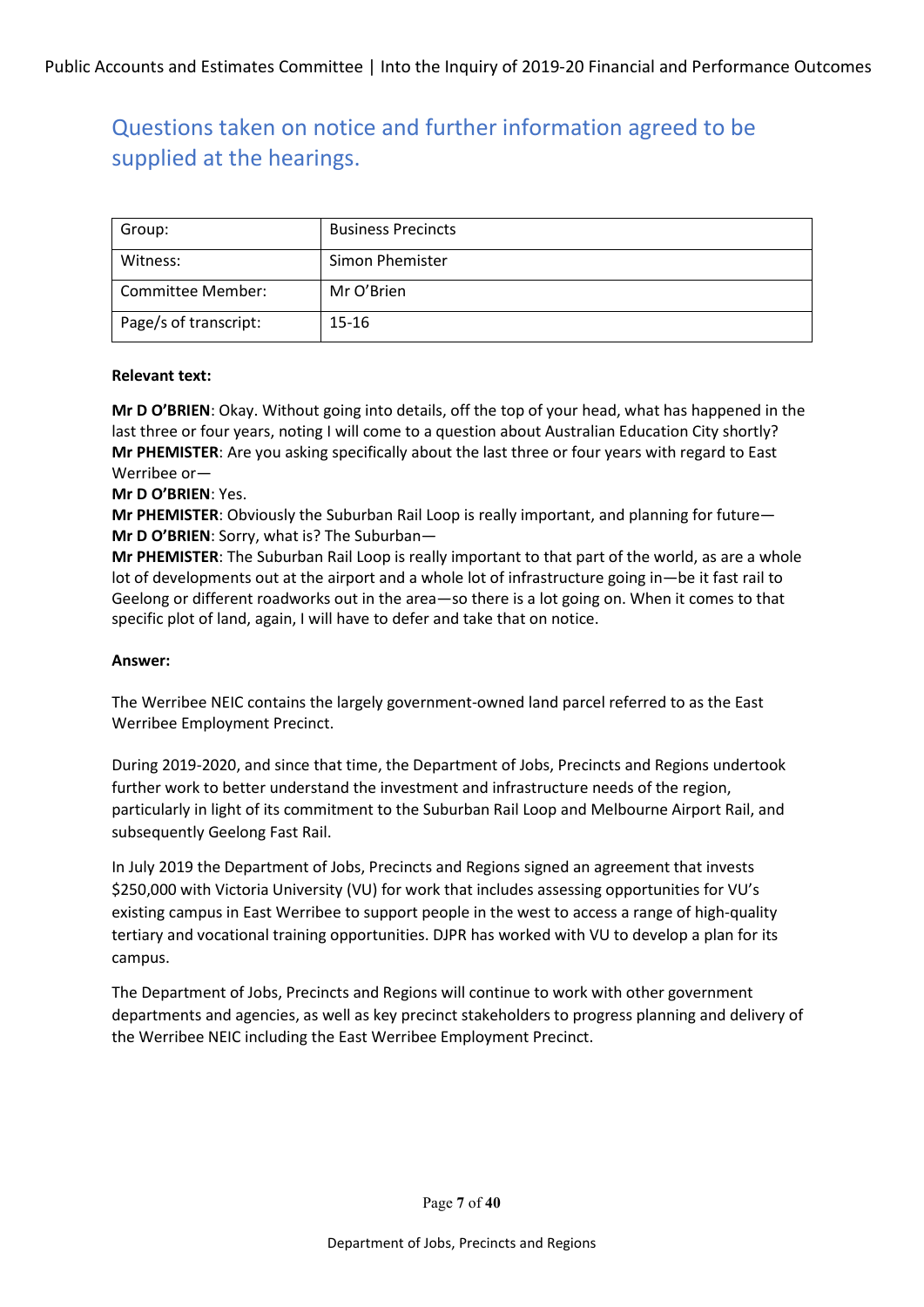| Portfolio:            | Corporate       |
|-----------------------|-----------------|
| Witness:              | Simon Phemister |
| Committee Member:     | Mr R Riordan    |
| Page/s of transcript: |                 |

#### **Relevant text:**

**Mr PHEMISTER**: The number that you are referring to, our \$3.8 billion worth of expenditure, and the 10 per cent—it is not 10 per cent out of \$3.8 billion.

**Mr RIORDAN**: So it is a 10 per cent of what?

**Mr PHEMISTER**: I will have to get you the expenditure number for goods and services as at the production of that number. The non-compliance came through non-compliance with general VGPB purchasing rules. And you referenced back to some of the consultancies and contracts we took under our COVID response; they were very much compliant with our department's procurement rules. So non-compliance is non-compliance with a particular framework, not non-compliance with established and agreed and certified rules. And then finally—

**Mr RIORDAN**: So it is non-compliant with Victorian public sector purchasing?

**Mr PHEMISTER**: I can come back through and get the specific details through the annual report of what led those 10 per cent—that you have identified in the annual report—to what you have referred as non-compliance and what I phrase as non-compliance with the VGP rules for the purpose of those definitions but compliance with our own department purchasing rules. We discussed this last time: when we have a state of emergency, we have a different procurement framework that cuts in, and we have done independent reviews of all the purchasing against that. We do them by course. If we have something that sits outside Victorian Government Purchasing Board establishment rules, we do something called a post-incident review, and that post-incident review goes through and unpicks all of the procurement decisions that were made in the context of the emergency response.

#### **Answer:**

The Victorian Government Purchasing Board (VGPB) sets the policies that govern procurement of non-construction goods and services across all Victorian Government departments, including DJPR. All in-scope organisations are required to report on their procurement activities and compliance with VGPB policies at the end of each financial year.

The VGPB Supply Policy Framework consists of 5 key policies and one section of 'Other Mandatory Requirements' - containing 30 qualitative measures - against which the department must assess its compliance.

Out of the 30 qualitative criteria, the DJPR was assessed as being non-compliant with three representing 10 per cent.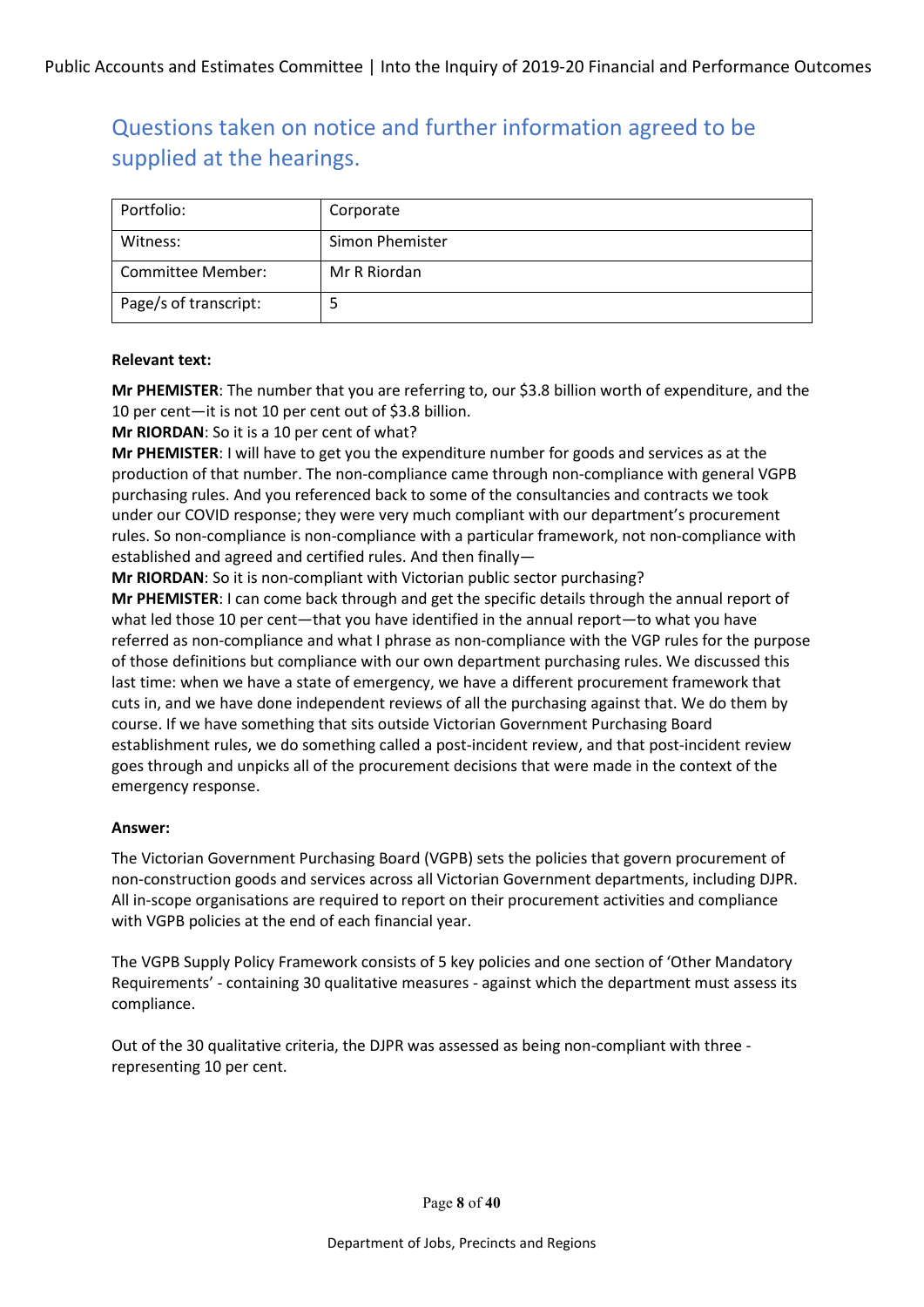| Portfolio:            | Corporate          |
|-----------------------|--------------------|
| Witness:              | Mr Simon Phemister |
| Committee Member:     | Mr O'Brien         |
| Page/s of transcript: | 17                 |

#### **Relevant text:**

**Mr D O'BRIEN:** Okay. In relation to the question about Australian Education City, there was a legal fight over the government's decision-making on that. Are you able to provide us with the department's legal costs for that Supreme Court case that ended in 2019–20?

**Mr PHEMISTER:** That Supreme Court case was struck, so we did not actually attend the court to hear the case. The costs incurred to the point when the case was struck—we will have to take that on notice.

**Mr D O'BRIEN:** Okay. So you are happy to take the legal costs on notice? And while we are there, Secretary, I might as well ask for the department's external legal costs for 2019–20 broadly, not just in relation—

**Mr PHEMISTER:** Of course. They are captured in a report, which I am more than happy to provide of course.

### **Answer:**

The department's legal costs associated with the Supreme Court proceeding Australian Education City Pty Ltd v Victorian Planning Authority & Ors SECI 2019 03890 for the 2019 – 2020 financial year totalled \$336,396.34 (including GST).

The department's external legal costs for the 2019 – 2020 financial year totalled \$2,738,425.57 (including GST).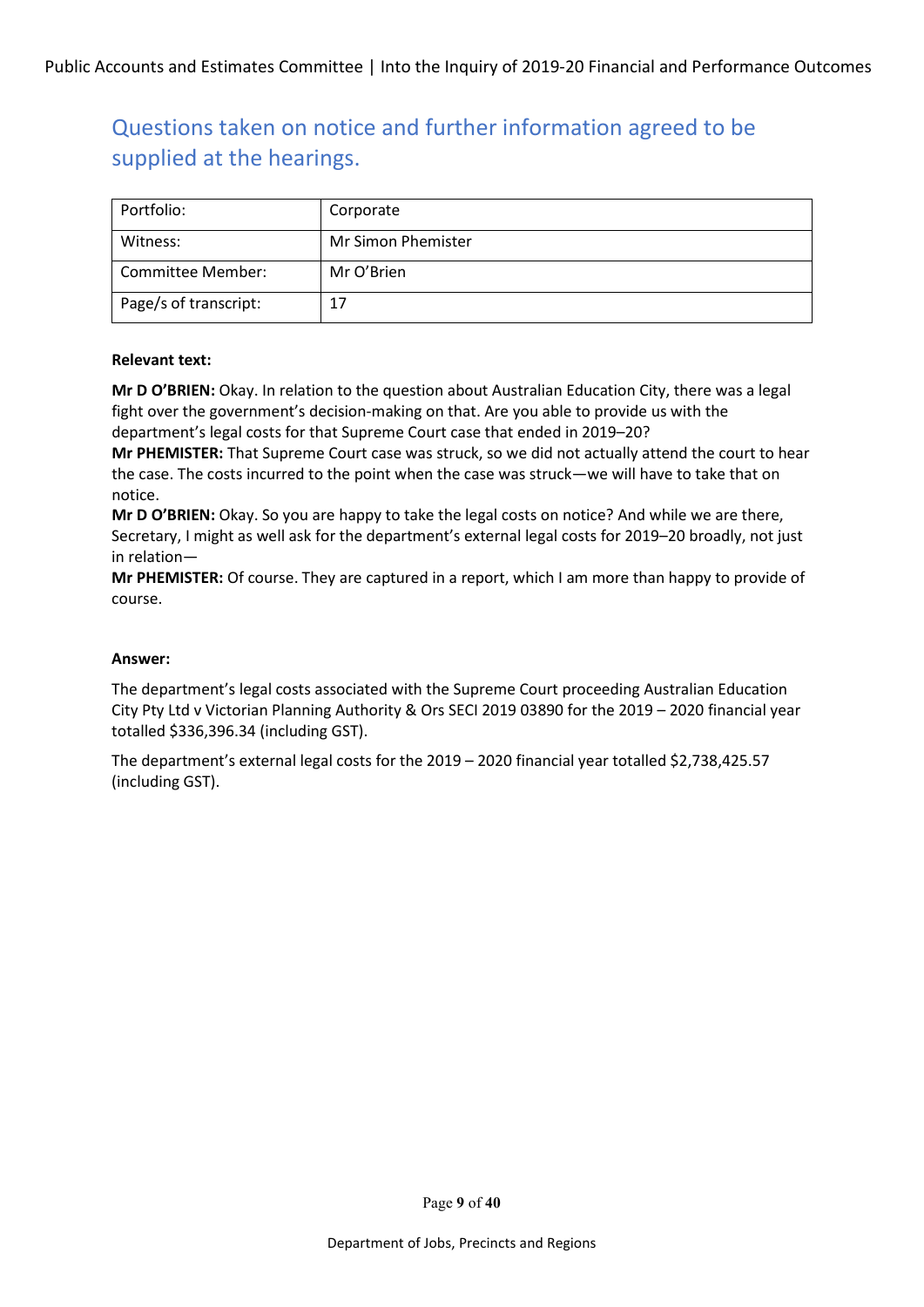| Portfolio:            | <b>Small Business</b> |
|-----------------------|-----------------------|
| Witness:              | Simon Phemister       |
| Committee Member:     | Mr D O'Brien          |
| Page/s of transcript: | Pages 14-15           |

#### **Relevant text:**

**Mr D O'BRIEN:** Thank you, Chair. Good afternoon, everybody. Secretary, can I just start with the department's questionnaire lists on page 54. Output appropriations increased for the 2019–20 year by about \$2 billion. Could you give me an idea of how much of that additional output funding was provided to support small business—in grants paid out, I am talking about.

**Mr PHEMISTER**: I can, Mr O'Brien. Do you want it specifically broken down for small business? **Mr D O'BRIEN:** Well, business generally. If you have got it by business size, I am happy to take that on notice as well.

**Mr PHEMISTER:** I am happy to. Mr Latina spoke through recently the three rounds of BSF, which takes you well into the billions-plus by the time you stack up the rest of our grants. I cannot give you a precise percentage across the 12 to 15 grant programs we ran. The lion's share of that number found its way as a direct pass-through. I will come back on notice, Mr O'Brien.

**Mr D O'BRIEN:** Could I perhaps just seek a bit more information than is provided in the questionnaire, which says that part of the increase relates to the fact that for only half of the previous year did DJPR exist. So perhaps if we could also get a breakdown of how much of the extra \$2 billion was actually departmental funds and how much of it was grants and things, particularly in relation to COVID.

**Mr PHEMISTER:** Yes. Of course. Happy to do that

#### **Answer:**

Question 8 on page 54 of DJPR's responses to the 2019-20 PAEC Financial Performance and Outcomes Questionnaire identifies an increase in Output appropriations by \$1,954 million for the 2019-20 from 2018-19.

By expenditure categories, the additional appropriation in 2019-20 relates to the following:

- Grants \$1,374.4 million
- Other departmental expenditures \$579.6 million.

Of the \$1,374.4 million grant expenditure, the following grant programs supported Victorian businesses:

- Economic Survival Package Business Support Fund of \$784.7 million
- Economic Survival Package Working for Victoria Fund of \$109.0 million.

Page **10** of **40**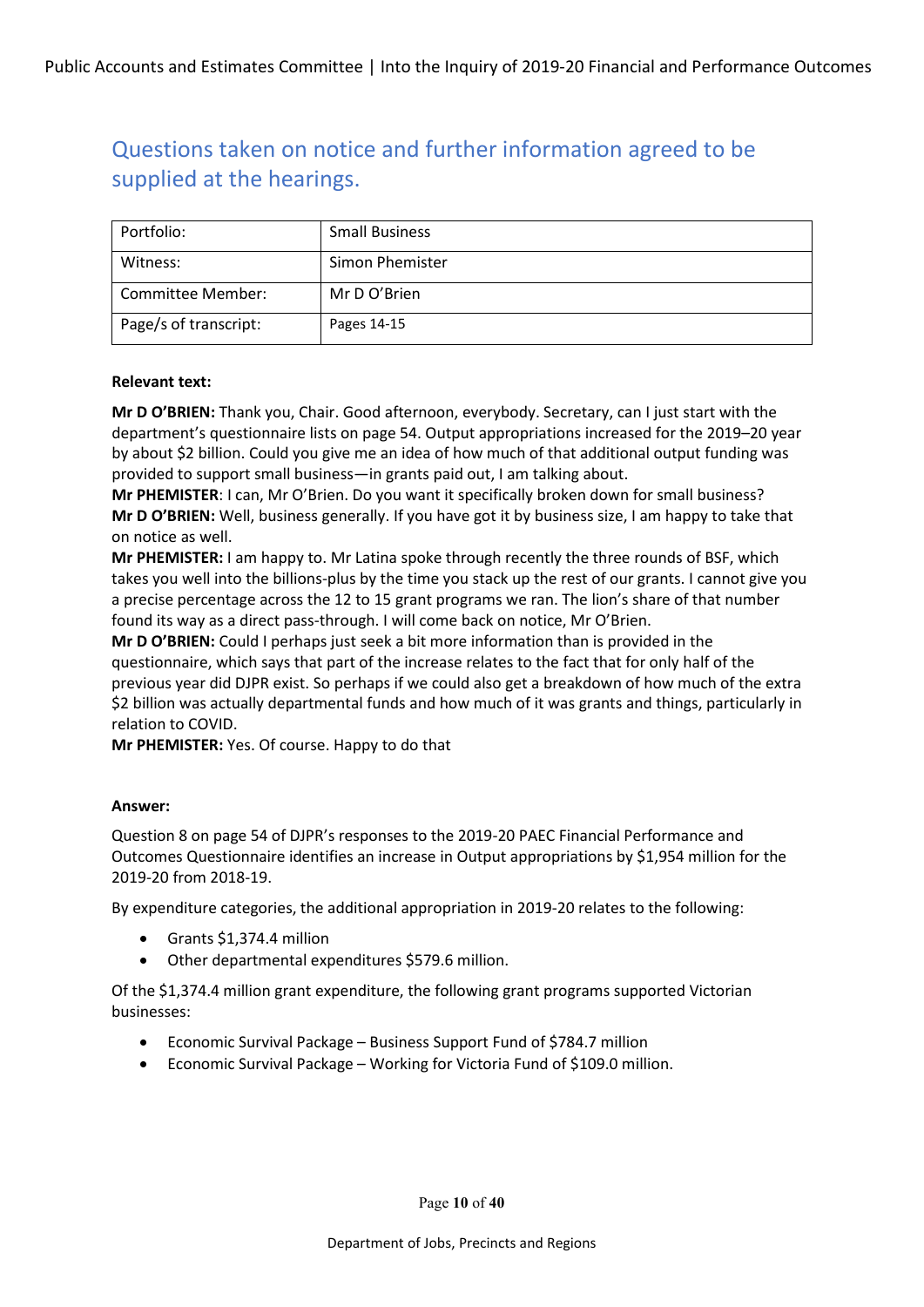| Portfolio:            | Industry Coordination and Recovery |
|-----------------------|------------------------------------|
| Witness:              | David Latina                       |
| Committee Member:     | Ms VALLENCE:                       |
| Page/s of transcript: | 34                                 |

### **Relevant text:**

**Ms VALLENCE:** Yes, thank you. In terms of small business bushfire grants, you mentioned it in your presentation actually: \$50 000 small business bushfire recovery grants and \$1.76 million paid to 68 businesses, so that is an average around \$25 000 per business. How many businesses applied in total, and how many were rejected?

**Mr PHEMISTER:** That is a good question. I will refer to Deputy Secretary Latina, who is just digging that out now.

**Mr LATINA:** Thanks, Secretary. In 2019–20 for the \$50 000 small business bushfire recovery grants, there was \$1.8 million paid across 68 grants. There was a \$10 000 small business bushfire recovery grant of which there was \$15 million paid across—

**Ms VALLENCE**: It was just in terms of how many applied—just a number.

**Mr LATINA**: Well, I do not have the total number who applied, but I have just got the number of who received the grant.

**Ms VALLENCE:** Could you provide that on notice perhaps? **Mr LATINA**: Sure.

#### **Answer**

In 2019-20, 138 applications were received for the \$50,000 grants under the Small Business Bushfire Recovery Program. Of these:

- 68 were successful
- 47 applications were unsuccessful
- 23 applications were under assessment as at 30 June 2020.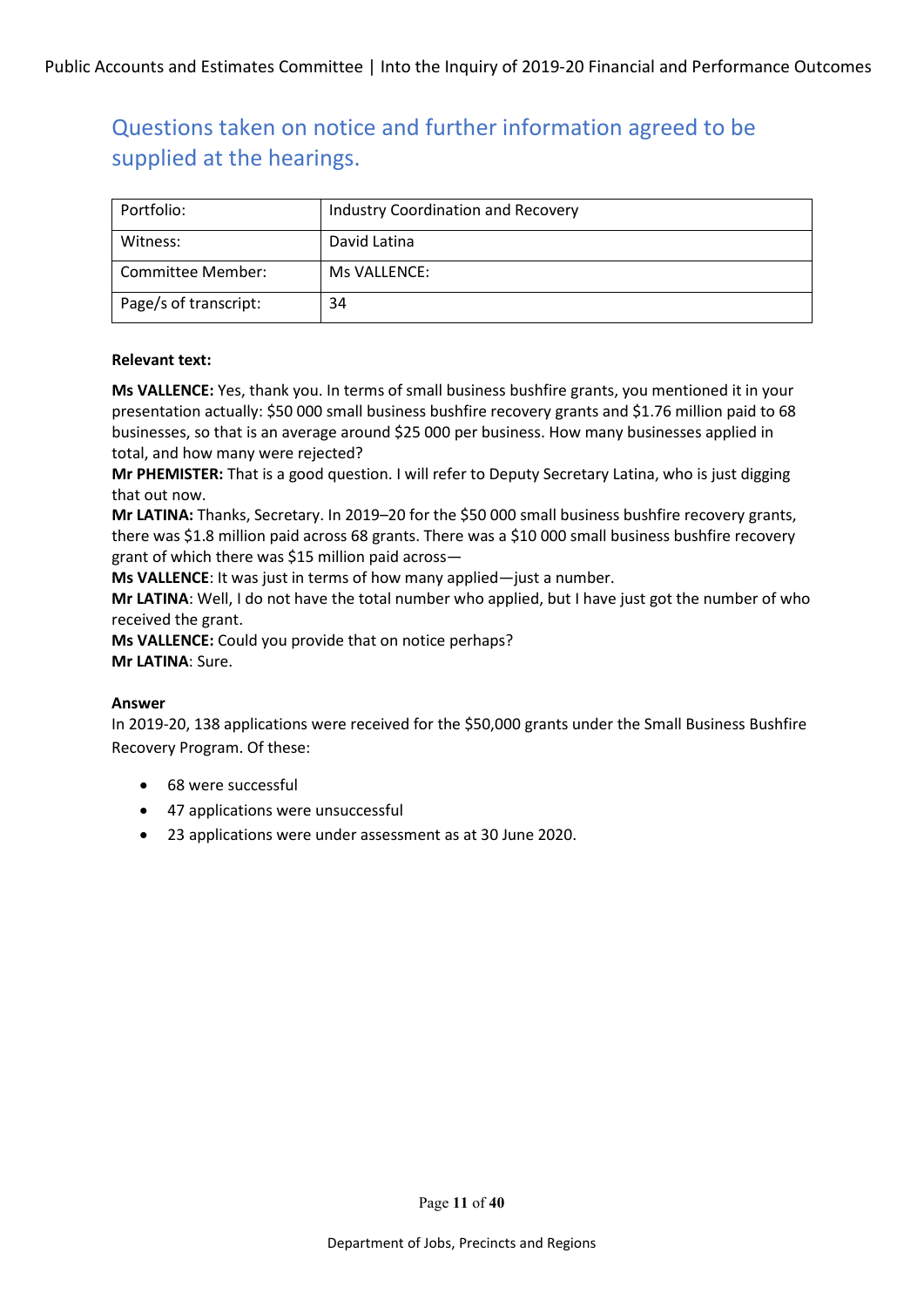| Portfolio:            | Creative Industries, Sport, and Visitor Economy - Racing |
|-----------------------|----------------------------------------------------------|
| Witness:              | Andrew Abbott                                            |
| Committee Member:     | Mr O'Brien                                               |
| Page/s of transcript: | 17-18                                                    |

### **Relevant text:**

**Mr D O'BRIEN:** So, Secretary, can the racing industry have confidence in the resources provided to the Office of the Racing Integrity Commissioner—and the public, I might add?

**Mr PHEMISTER:** I cannot comment, Mr O'Brien. I can tell you that every year we run a budget process and we have a conversation with the office of racing integrity, and we have set a budget that they have been satisfied with since coming over to the department. As Mr Abbott said, if they need resources, they have a conversation with me and we seek to internally reprioritise to take care of that, hence the \$400 000-odd this year.

**Mr D O'BRIEN:** Mr Abbott, what is the office's annual budget in total?

**Mr ABBOTT:** Again, I do not have that in front of me. I would have to take that one on notice.

#### **Answer:**

The 2019-20 operating budget for the Office of the Racing Integrity Commissioner (ORIC) was set at \$1.047 million.

During that period, the ORIC received additional budget supplementation of \$570,000 from within the department, bringing the total 2019-20 operating budget for the ORIC to \$1.617 million.

The level of budget supplementation required by the ORIC can vary from year to year based on the office's work program and the advice of the ORIC. The ORIC will continue to receive budget support at a level that will enable that office to carry out its statutory functions and obligations.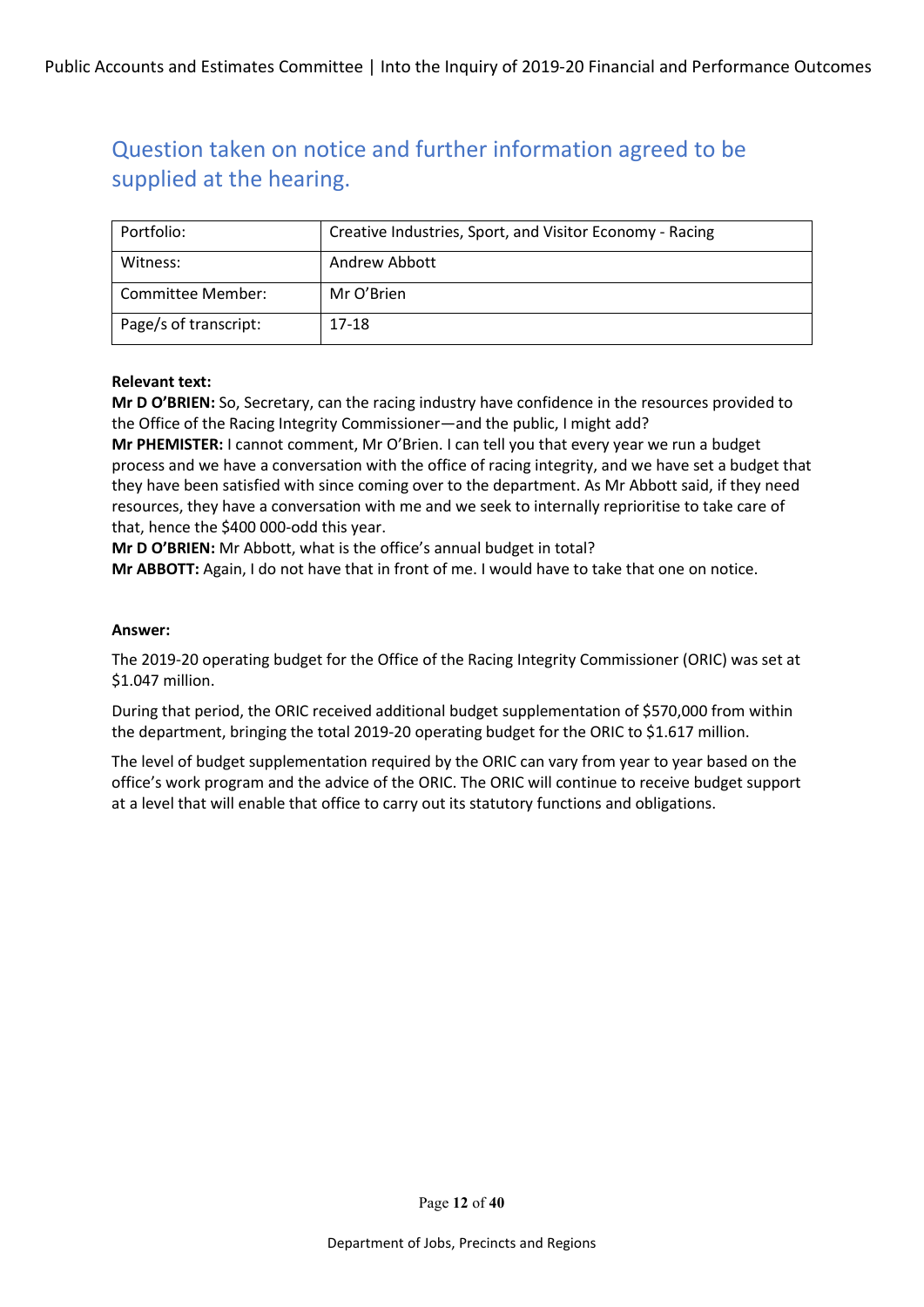| Portfolio:            | Creative Industries, Sport, and Visitor Economy |
|-----------------------|-------------------------------------------------|
| Witness:              | Andrew Abbott                                   |
| Committee Member:     | Mr O'Brien                                      |
| Page/s of transcript: | 19-20                                           |

### **Relevant text:**

**Mr D O'BRIEN:** Nothing out of your department? Okay. Just around that Marvel Stadium announcement there was a \$100 million infrastructure loan facility for community sports clubs in the 2018–19 budget. Was any of that still available in 2019–20?

**Mr D O'BRIEN:** How much was still available, and how much was loaned out?

**Mr ABBOTT:** I will see if I can locate that. I may well be taking that one on notice.

**Mr D O'BRIEN**: And if you have too the list of clubs or organisations, assuming local government were some of the ones that borrowed money.

**Mr PHEMISTER**: We certainly have that, Mr O'Brien. We will take that on notice alongside the number.

### **Answer:**

The 2018-19 Community Sports Infrastructure Loans Scheme \$100 million lending allocation was fully exhausted, supporting the delivery of \$265 million in infrastructure.

The list of loan recipients is provided below.

An additional \$100 million for further lending was allocated as part of the 2019-20 budget process.

| <b>Loan Recipient</b>      | <b>Project Name</b>                                                                                                                              | <b>LGA</b>                                                                                                                                                                                 |
|----------------------------|--------------------------------------------------------------------------------------------------------------------------------------------------|--------------------------------------------------------------------------------------------------------------------------------------------------------------------------------------------|
| <b>Basketball Ballarat</b> | Minderdome Refurbishment                                                                                                                         | <b>Ballarat City Council</b>                                                                                                                                                               |
| Belgravia Group            | Learn to Move Facility Development - The<br>Grange P-12 School<br>Learn to Swim Facility Development - Noble<br>Park North, Burnside & Bayswater | Various:<br>The Grange - Wyndham<br><b>City Council</b><br>Bayswater - Knox City<br>Council<br>Burnside - Melton City<br>Council<br>Noble Park North - City of<br><b>Greater Dandenong</b> |
| Cardinia Shire Council     | Cora Lynn Recreation Reserve Community<br><b>Pavilion Development</b>                                                                            | Cardinia Shire Council                                                                                                                                                                     |
| Whittlesea City Council    | Mill Park Leisure Centre Redevelopment                                                                                                           | City of Whittlesea                                                                                                                                                                         |
| Whittlesea City Council    | All-Abilities Play Space                                                                                                                         | City of Whittlesea                                                                                                                                                                         |
| Latrobe City Council       | <b>Gippsland Regional Aquatic Centre</b><br>Development                                                                                          | Latrobe City Council                                                                                                                                                                       |

**2018-19 Community Sports Infrastructure Loans Scheme - Funded Projects**

Page **13** of **40**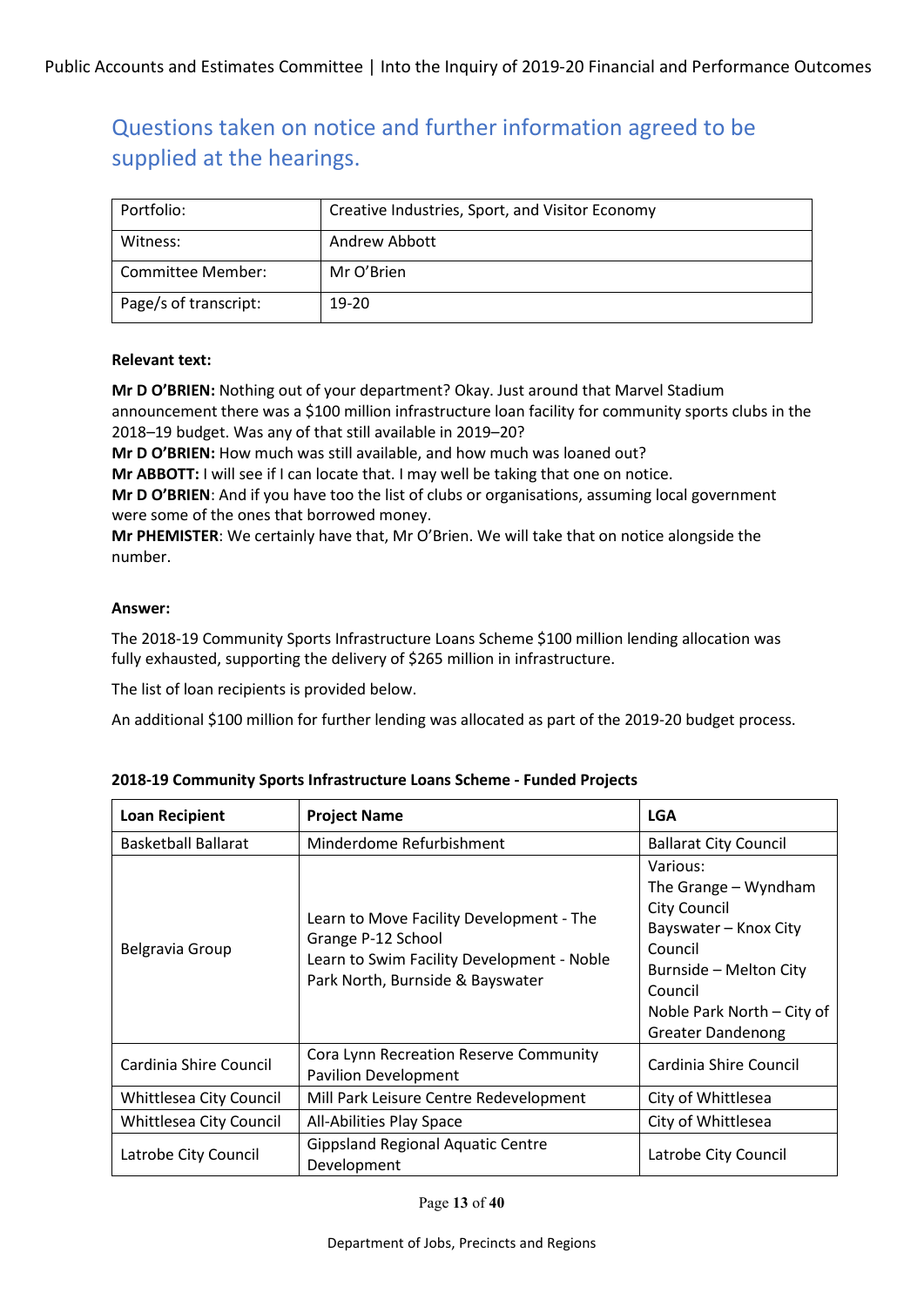| Latrobe City Council       | Traralgon Sports Stadium Redevelopment     | Latrobe City Council            |
|----------------------------|--------------------------------------------|---------------------------------|
| Moonee Valley City         | East Keilor Leisure Centre Redevelopment   | Moonee Valley City              |
| Council                    |                                            | Council                         |
| Moorabool Shire            | <b>Moorabool Lighting Projects</b>         | Moorabool Shire Council         |
| Council                    |                                            |                                 |
| Moorabool Shire            | <b>Bacchus Marsh Racecourse Recreation</b> | Moorabool Shire Council         |
| Council                    | Reserve Project                            |                                 |
| Mornington Peninsula       |                                            | Mornington Peninsula            |
| <b>Shire Council</b>       | <b>Rosebud Aquatic Centre</b>              | <b>Shire Council</b>            |
| Wangaratta Rural City      |                                            |                                 |
| Council                    | Wangaratta Aquatic Plan for the Future     | Rural City of Wangaratta        |
| South Gippsland Shire      |                                            | South Gippsland Shire           |
| Council                    | Mirboo North Outdoor Pool Redevelopment    | Council                         |
| Warrnambool City           |                                            | Warrnambool City                |
| Council                    | Reid Oval Redevelopment                    | Council                         |
| <b>Waverley Gymnastics</b> |                                            |                                 |
| Centre                     | <b>Waverley Gymnastics Redevelopment</b>   | Monash City Council             |
| Williamstown Football      |                                            |                                 |
| Club                       | Williamstown Football Club Redevelopment   | Hobsons Bay City Council        |
| <b>YMCA Camping</b>        | Phillip Island Coastal Discovery Camp      | <b>Bass Coast Shire Council</b> |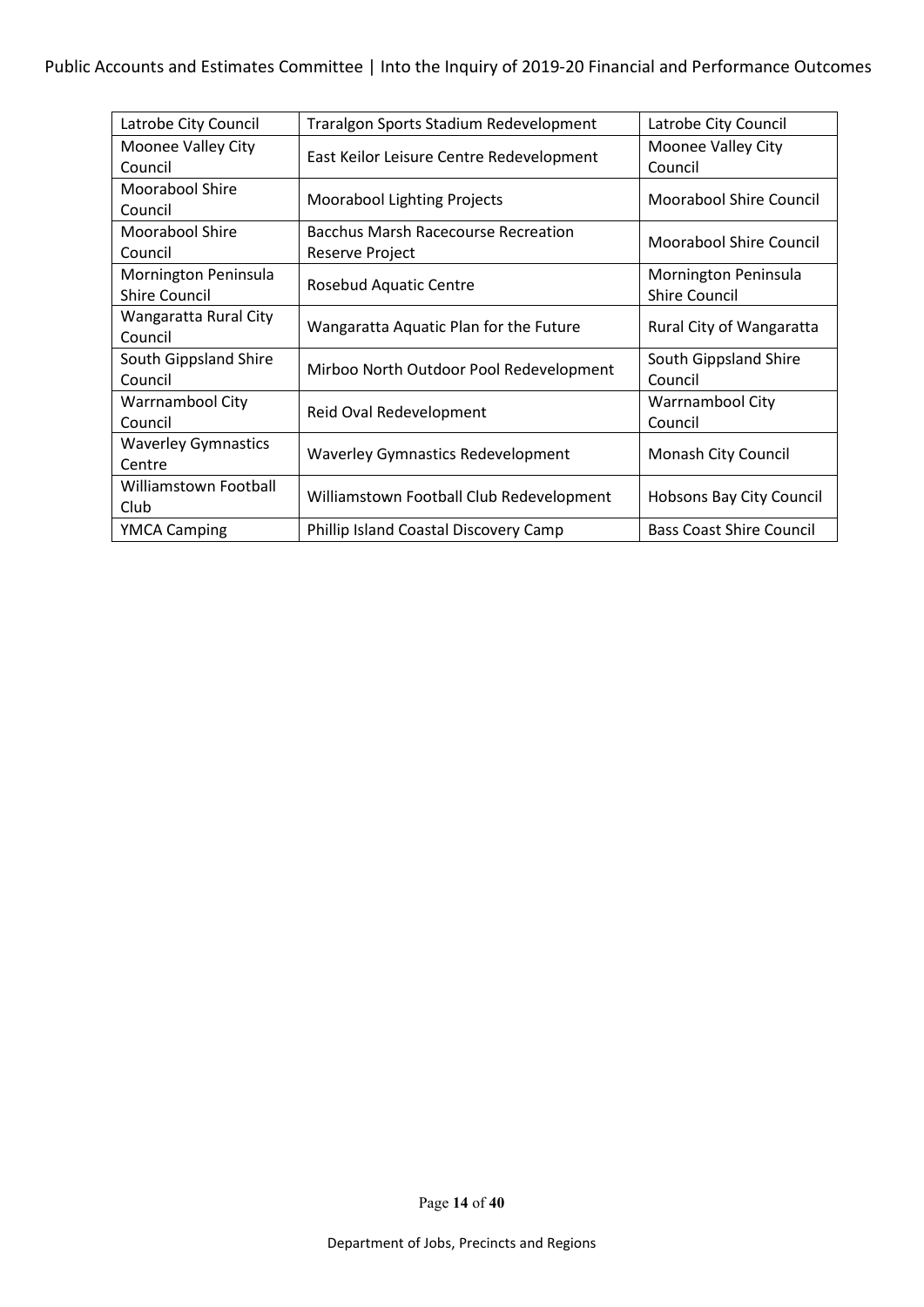| Portfolio:            | Resources         |
|-----------------------|-------------------|
| Witness:              | <b>Beth Jones</b> |
| Committee Member:     | Mr Hibbins        |
| Page/s of transcript: | 34                |

#### **Relevant text:**

**Mr HIBBINS:** Okay, great. Thank you. Now, in terms of the lifting of the moratorium on conventional gas drilling, when it was actually announced that the moratorium would be lifted the government outlined at the time, or prior to that time, that new regulations would need to be developed. Are you able to outline to the committee what work has actually been done to develop those regulations and if any community consultation was involved in the development of those regulations? **Ms JONES:** Mr Hibbins, thank you. There is work going on this year. That was why a one-year extension of the moratorium was required—to make sure that the work could be done to prepare licence-holders, prepare our ability to regulate and prepare the regulatory environment for what was coming. So that regulatory work is underway; it has commenced. And it is important because that work will make sure that we reflect the outcomes, the learnings and the community intent that came out of the findings of the Victorian gas program. So that process is underway now.

**Mr HIBBINS:** And in terms of the community consultations in developing those regulations, are they occurring?

**Ms JONES:** I will just need to find out where that process is at, but yes, there would be a process around that for sure.

**Mr PHEMISTER:** They were publicly scheduled, Mr Hibbins, for early 2021. We have been a bit dynamic in how we have had to design the consultation with community—so on notice, I think. **Ms JONES:** Yes.

#### **Answer:**

The process to remake the Petroleum Regulations 2011 is well underway. The new regulations will provide the detail to give effect to the broad objectives established under the *Petroleum Act 1998*, including new regulatory obligations under the *Petroleum Legislation Amendment Act 2020.*

The findings of the community engagement program under the Victorian Gas Program (2017–2020) have informed the regulatory design work. Throughout the program, 950 individual stakeholders were reached across South-West Victoria, Melbourne and Gippsland through 780 events. The findings of the program are available on the department's website.

Targeted stakeholder engagement across government, industry and community has been undertaken to inform the regulatory options that will be assessed through the Regulatory Impact Statement. Full public consultation on the draft regulations and a Regulatory Impact Statement is scheduled for April this year.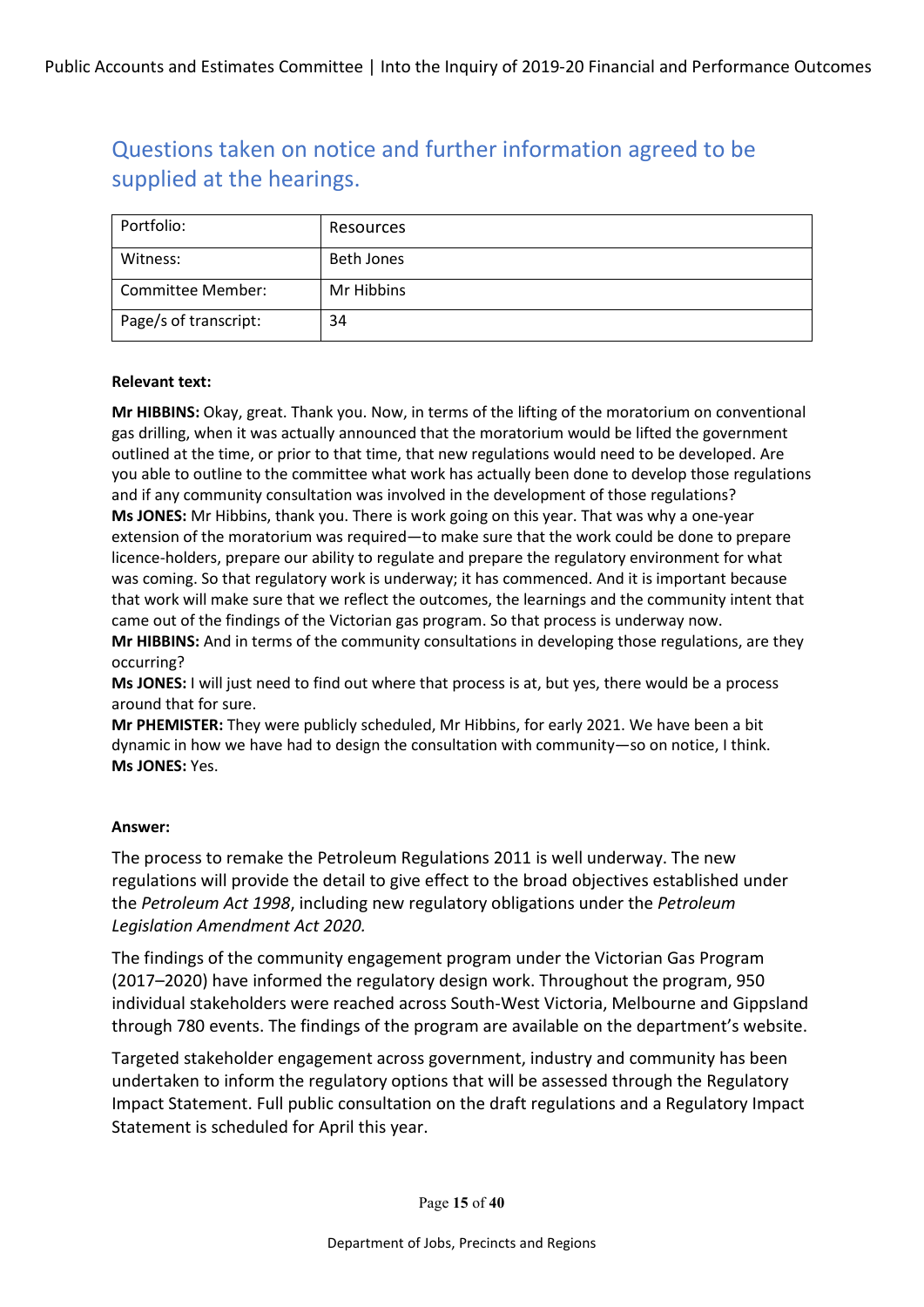| Portfolio:            | Resources         |
|-----------------------|-------------------|
| Witness:              | <b>Beth Jones</b> |
| Committee Member:     | Mr Hibbins        |
| Page/s of transcript: | 24                |

#### **Relevant text:**

**Mr HIBBINS**: Great. Thank you, Chair, and thank you, Secretary and your team, for appearing today. In regard to the 2019–20 output summary by departmental objectives under the category of resources, I was wondering if you are able to give the committee, on notice if required, a list of every quarry approved in the 2019–20 period.

**Mr PHEMISTER**: Thanks, Mr Hibbins. I might defer to Deputy Secretary Jones before I do take that on notice. Do we have that at hand?

**Ms JONES:** Thanks, Simon. We do have that. I would need to come back to you with a list on notice, but I can tell you how many were, if that is useful? We approved four new quarries and we approved the expansion of seven existing quarries.

#### **Answer:**

There are multiple approval pathways for quarries under the *Mineral Resources (Sustainable Development) Act 1990*.

The department issued the following approvals for quarries (new and existing) in 2019-20:

- Four (4) new quarry work authority
- Three (3) work plan variations approved for expansion for Priority List (sites identified as being in high demand regions) quarries.
- Nine (9) work plan variations approved for expansion of other quarries
- Five (5) work plans approved for new quarries (pending granting of the Work Authority)
- Two (2) work plan variations approved for other changes (operating hours and rehabilitation plan)
- 17 administrative changes acknowledged.

For clarity, the reference to expansion of seven existing quarries in Ms Jones' response related to the number approved on the Priority List since its inception, which includes four (4) approvals from the 2018-2019 period and three (3) from 2019-2020.

New quarries require an approved work plan and the grant of a Work Authority under the *Mineral Resources (Sustainable Development) Act 1990*. In 2019-2020, the following four new quarries were approved:

| <b>Tenement</b> | <b>Tenement Holder</b>      | <b>Status</b>                       |
|-----------------|-----------------------------|-------------------------------------|
| WA006196        | Noel Bennett                | Work Authority Granted (New Quarry) |
| WA006727        | James Milne Pty Ltd         | Work Authority Granted (New Quarry) |
| WA006899        | Peter Howieson              | Work Authority Granted (New Quarry) |
| WA1546          | <b>MCG Quarries Pty Ltd</b> | Work Authority Granted (New Quarry) |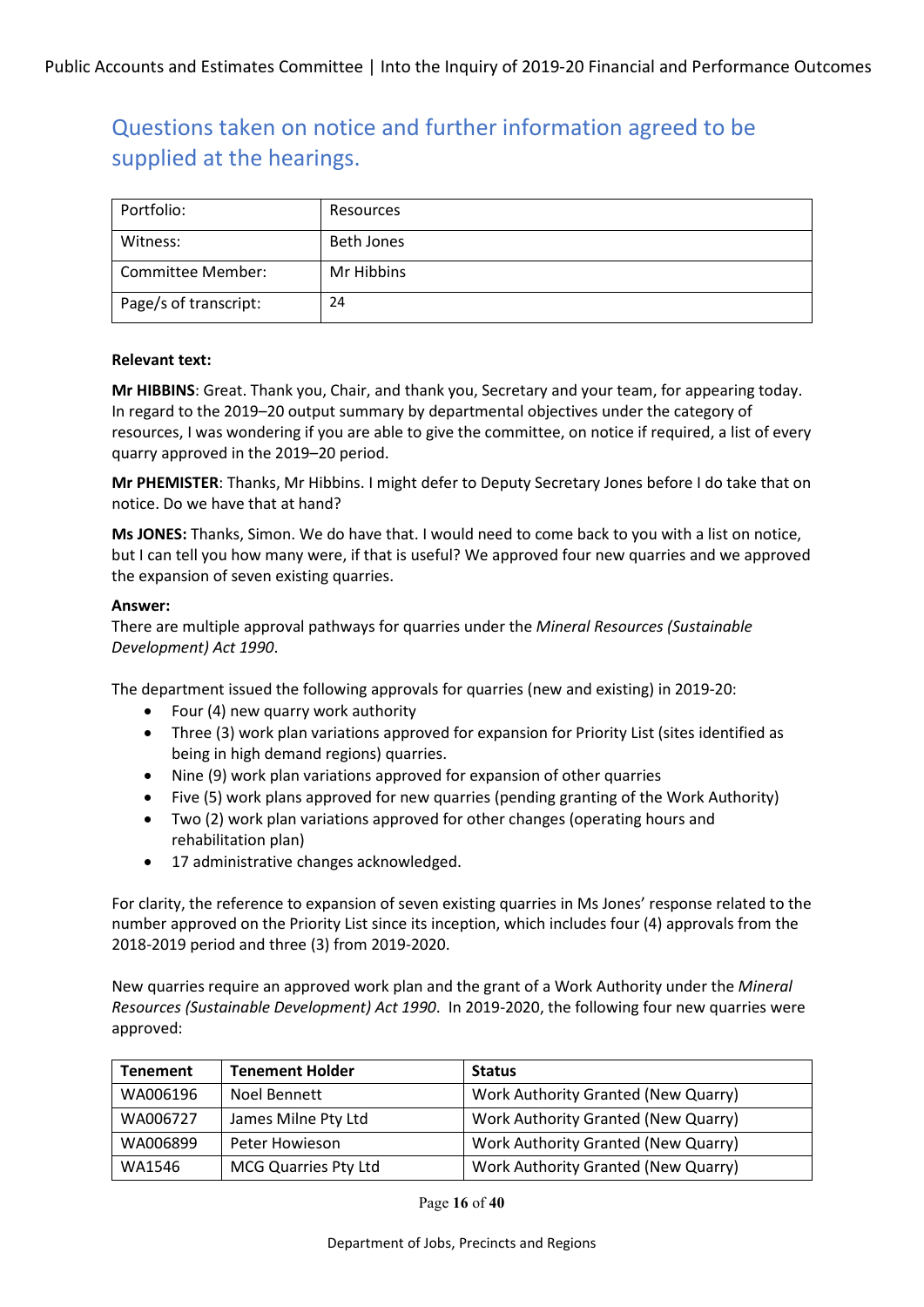In addition, five work plans were approved for new quarries in 2019-20 (which are pending the grant of the Work Authority):

| <b>Tenement</b> | <b>Tenement Holder</b> | <b>Status</b>                             |
|-----------------|------------------------|-------------------------------------------|
| WA006211        | Beth-Eden Pty Ltd      | Work Plan Approved (New Quarry) - pending |
|                 |                        | grant of Work Authority                   |
| WA006766        | Krause Bricks Pty Ltd  | Work Plan Approved (New Quarry) - pending |
|                 |                        | grant of Work Authority                   |
| WA006789        | Paul Robert Lester     | Work Plan Approved (New Quarry) - pending |
|                 |                        | grant of Work Authority                   |
| WA006790        | Paul Robert Lester     | Work Plan Approved (New Quarry) - pending |
|                 |                        | grant of Work Authority                   |
| WA006940        | Jipsep Pty Ltd         | Work Plan Approved (New Quarry) - pending |
|                 |                        | grant of Work Authority                   |

Changes to existing quarry operations, including expansions, require a work plan variation or administrative update to the approved work plan. In 2019-2020, the department approved the following quarry expansions:

### **Existing Quarry expansion (Priority List):**

| WA284 | <b>Burdett Sands Pty Ltd</b>        | Work Plan Variation Approved (Existing quarry) |
|-------|-------------------------------------|------------------------------------------------|
| WA440 | <b>Central Pre-Mix Concrete Pty</b> | Work Plan Variation Approved (Existing quarry) |
|       | Ltd                                 |                                                |
| WA171 | Latrobe Valley Sands Pty Ltd        | Work Plan Variation Approved (Existing quarry) |

#### **Existing Quarry expansion (other):**

| WA1525       | <b>Western Quarries Pty Ltd</b>            | Work Plan Variation Approved (Existing quarry) |
|--------------|--------------------------------------------|------------------------------------------------|
| <b>WA215</b> | Boral Resources (Vic) Pty Ltd              | Work Plan Variation Approved (Existing quarry) |
| <b>WA304</b> | Lake Boga Quarries Pty Ltd                 | Work Plan Variation Approved (Existing quarry) |
| <b>WA487</b> | <b>Baxter Property Holdings Pty</b><br>Ltd | Work Plan Variation Approved (Existing quarry) |
| <b>WA517</b> | Ca Va Trois Nominees Pty Ltd               | Work Plan Variation Approved (Existing quarry) |
| WA1395       | Industrial Sands & Gravels Pty<br>Ltd      | Work Plan Variation Approved (Existing quarry) |
| <b>WA26</b>  | Titan Willows Pty Ltd                      | Work Plan Variation Approved (Existing quarry) |
| WA261        | Maryvale Sand & Trading                    | Work Plan Variation Approved (Existing quarry) |
|              | Supplies Pty Ltd                           |                                                |
| <b>WA484</b> | <b>Waterfall Quarries Pty Ltd</b>          | Work Plan Variation Approved (Existing quarry) |

In 2019-2020 the department has also provided approvals for other quarry work plan variations and administrative updates to work plans:

#### **Existing Quarry, work plan variation (no additional resource):**

| WA186 | Barro Group Pty Ltd        | Work Plan Variation Approved (Existing        |
|-------|----------------------------|-----------------------------------------------|
|       |                            | quarry) – change to operating hours           |
| WA199 | Hume Lilydale Pty Ltd, LBJ | <b>Work Plan Variation Approved (Existing</b> |
|       | Developments Pty Ltd       | quarry) - change to rehabilitation plan       |

**Existing Quarry, administrative update:**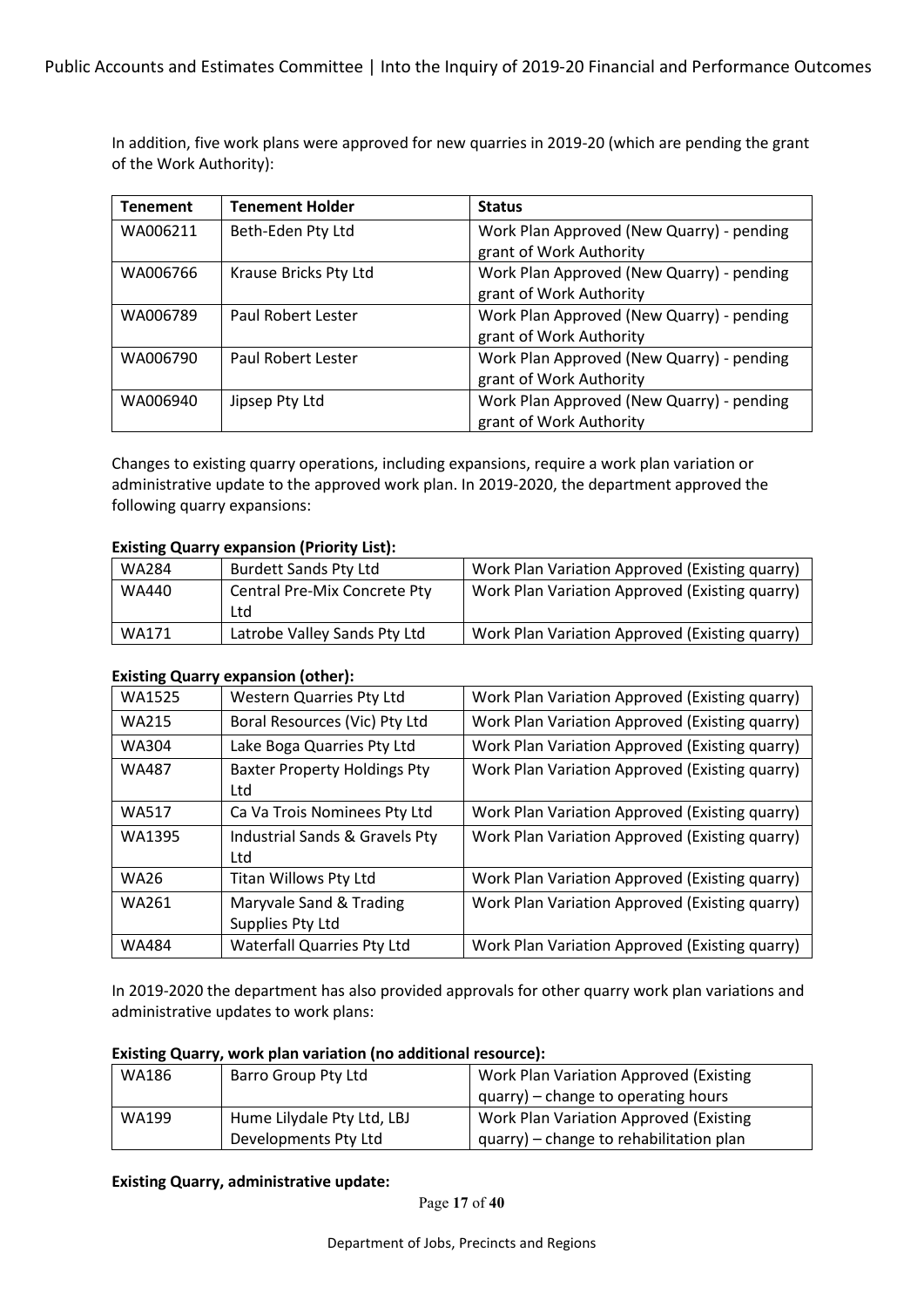| <b>WA217</b> | Elonchrome Pty Ltd                    | Administrative Update Acknowledged (Existing |
|--------------|---------------------------------------|----------------------------------------------|
|              |                                       | quarry)                                      |
| WA1488       | Dandy Premix Quarries Pty Ltd         | Administrative Update Acknowledged (Existing |
|              |                                       | quarry)                                      |
| <b>WA352</b> | Moyne Shire Council                   | Administrative Update Acknowledged (Existing |
|              |                                       | quarry)                                      |
| <b>WA959</b> | Aus-Stone Pty Ltd                     | Administrative Update Acknowledged (Existing |
|              |                                       | quarry)                                      |
| <b>WA333</b> | <b>Hanson Construction Materials</b>  | Administrative Update Acknowledged (Existing |
|              | Pty Ltd                               | quarry)                                      |
| WA440        | Central Pre-Mix Concrete Pty Ltd      | Administrative Update Acknowledged (Existing |
|              |                                       | quarry)                                      |
| WA006188     | M.P.M Extreme Floors Pty Ltd          | Administrative Update Acknowledged (Existing |
|              |                                       | quarry)                                      |
| <b>WA176</b> | Holcim (Australia) Pty Ltd            | Administrative Update Acknowledged (Existing |
|              |                                       | quarry)                                      |
| <b>WA781</b> | <b>Gianarelli Management Services</b> | Administrative Update Acknowledged (Existing |
|              | Pty Ltd                               | quarry)                                      |
| <b>WA28</b>  | <b>Bayport Industries Pty Ltd</b>     | Administrative Update Acknowledged (Existing |
|              |                                       | quarry)                                      |
| WA1537       | Boral Resources (Vic) Pty Ltd         | Administrative Update Acknowledged (Existing |
|              |                                       | quarry)                                      |
| WA3          | Adelaide Brighton Cement Ltd          | Administrative Update Acknowledged (Existing |
|              |                                       | quarry)                                      |
| <b>WA458</b> | Jennifer A Tulloch, John S Tulloch    | Administrative Update Acknowledged (Existing |
|              |                                       | quarry)                                      |
| WA351        | Moree Quarries Pty Ltd                | Administrative Update Acknowledged (Existing |
|              |                                       | quarry)                                      |
| <b>WA97</b>  | Boral Resources (Vic) Pty Ltd         | Administrative Update Acknowledged (Existing |
|              |                                       | quarry)                                      |
| WA383        | Lantrak Pty Ltd                       | Administrative Update Acknowledged (Existing |
|              |                                       | quarry)                                      |
| <b>WA75</b>  | Boral Resources (Vic) Pty Ltd         | Administrative Update Acknowledged (Existing |
|              |                                       | quarry)                                      |
|              |                                       |                                              |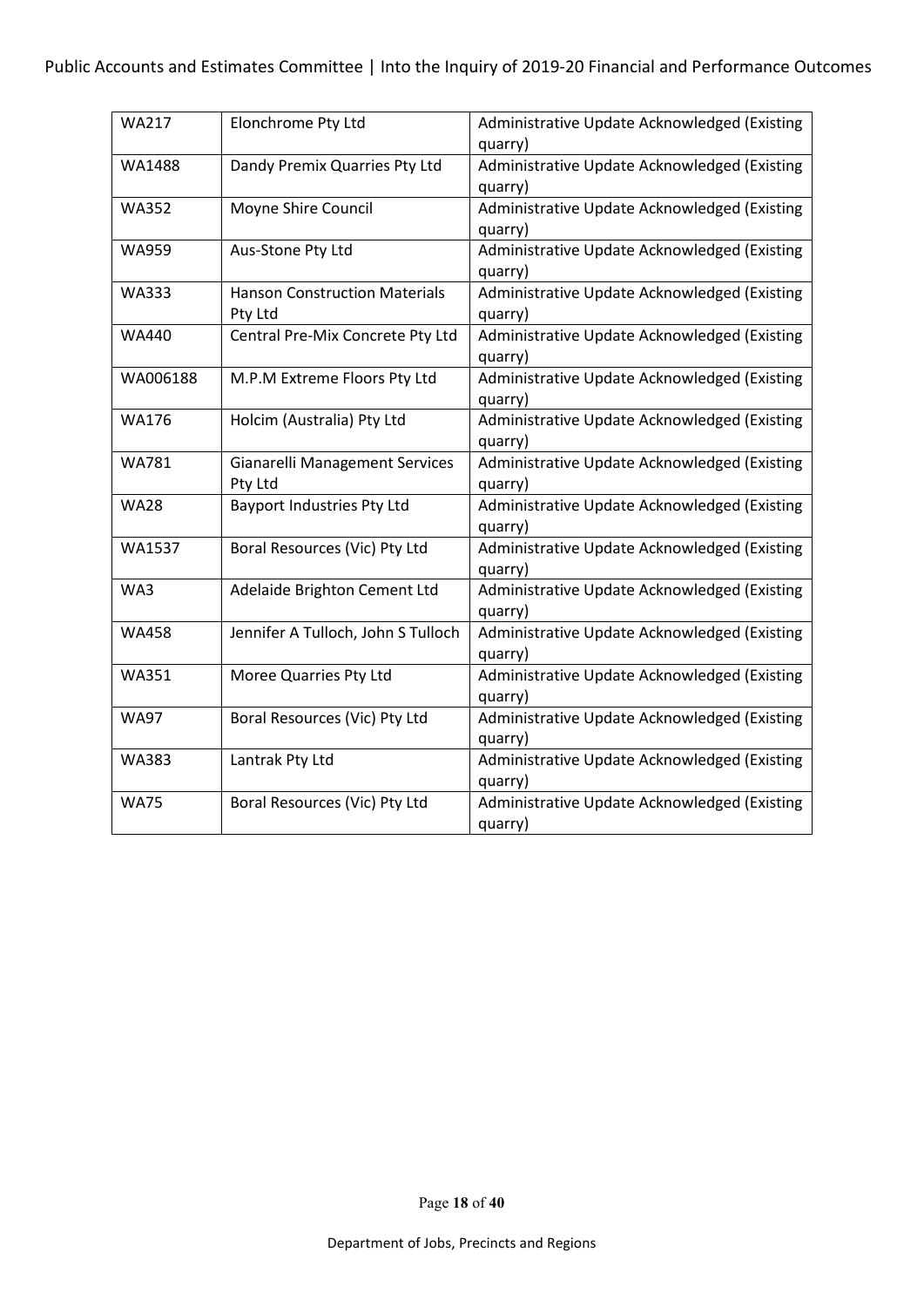| Portfolio:            | Resources  |
|-----------------------|------------|
| Witness:              | Beth Jones |
| Committee Member:     | Mr Hibbins |
| Page/s of transcript: | 24         |

#### **Relevant text:**

**Mr HIBBINS:** Okay, thank you. And then further to that, my understanding from the Earth Resources Regulation annual statistical report is that minerals exploration spending in Victoria increased by a third in the 2019–20 year. Are you able to provide on notice a list of all new land opened to minerals exploration, a list of all new exploration licences and a list of all new mine approvals?

**Ms JONES**: Yes. We would need to take that on notice, so certainly.

#### **Answer:**

The following mineral licences were granted in 2019-2020, which permit minerals exploration

The location of all licences is published on the department's 'Mining Licences Near Me' and 'GeoVic' websites.

| <b>Exploration Licence</b> | EL006612 | Sapphire Resources Pty Limited     |
|----------------------------|----------|------------------------------------|
| <b>Exploration Licence</b> | EL006656 | Currawong Resources Pty Ltd        |
| <b>Exploration Licence</b> | EL006667 | Castlemaine Goldfields Pty Ltd     |
| <b>Exploration Licence</b> | EL006689 | Antony Zebisch                     |
| <b>Exploration Licence</b> | EL006752 | Kalamazoo Resources Limited        |
| <b>Exploration Licence</b> | EL006779 | David Deitz                        |
| <b>Exploration Licence</b> | EL006869 | <b>Westrock Minerals Pty Ltd</b>   |
| <b>Exploration Licence</b> | EL006873 | WIM Resource Pty Ltd               |
| <b>Exploration Licence</b> | EL006897 | <b>Petratherm Limited</b>          |
| <b>Exploration Licence</b> | EL006915 | <b>VHM Ltd</b>                     |
| <b>Exploration Licence</b> | EL006917 | Eagle Gold Mining Pty Ltd          |
| <b>Exploration Licence</b> | EL006926 | <b>VHM Ltd</b>                     |
| <b>Exploration Licence</b> | EL006957 | Munta Salt Pty Ltd                 |
| <b>Exploration Licence</b> | EL006958 | Providence Gold & Minerals Pty Ltd |
| <b>Exploration Licence</b> | EL006959 | Kalamazoo Resources Limited        |
| <b>Exploration Licence</b> | EL006960 | CGM (WA) Pty Ltd                   |
| <b>Exploration Licence</b> | EL006966 | Basin Minerals Holdings Pty Ltd    |
| <b>Exploration Licence</b> | EL006968 | Savic Minerals Pty Ltd             |

Page **19** of **40**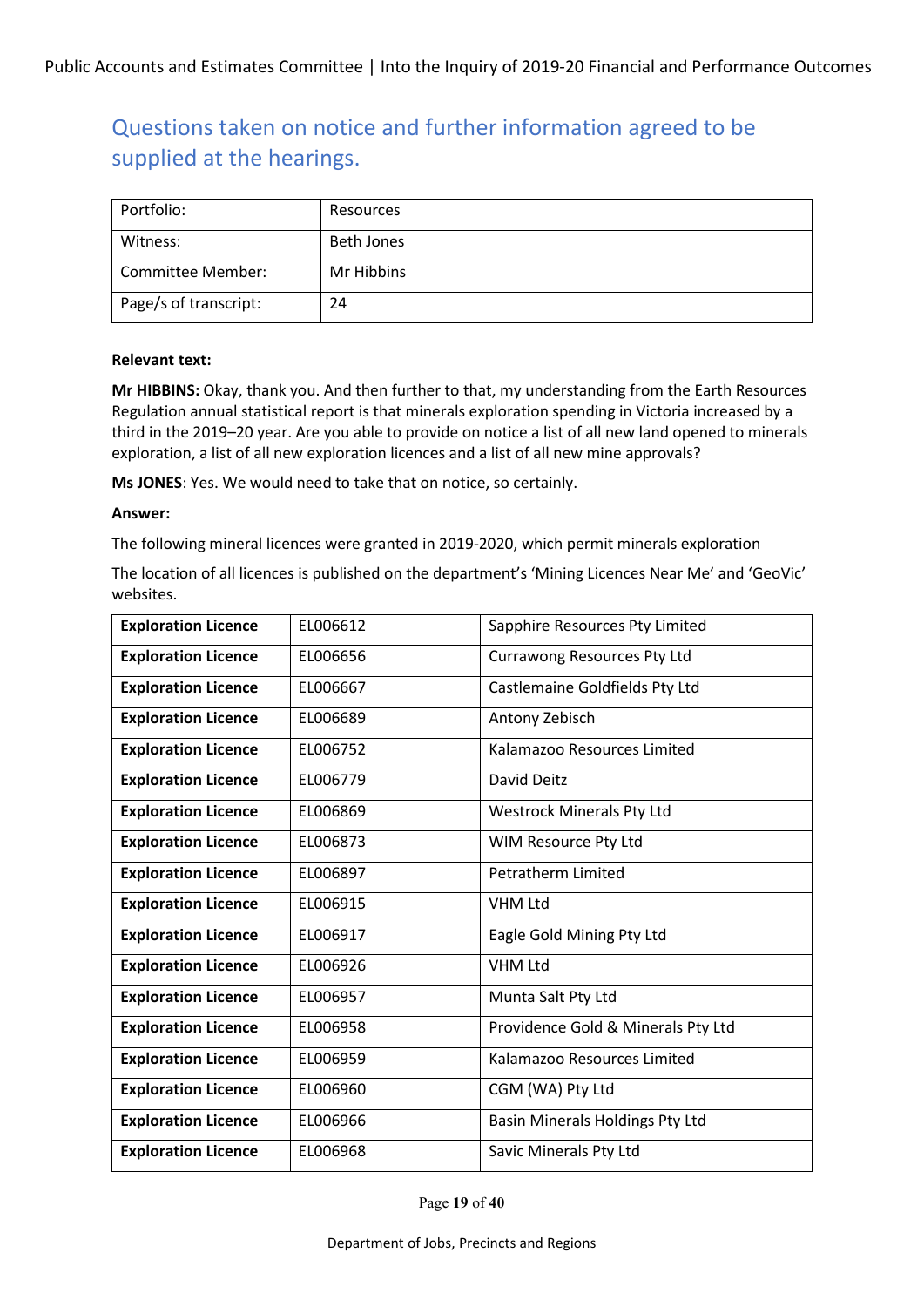| <b>Exploration Licence</b> | EL006969  | Savic Minerals Pty Ltd                           |
|----------------------------|-----------|--------------------------------------------------|
| <b>Exploration Licence</b> | EL007000  | Core Prospecting Pty Ltd                         |
| <b>Exploration Licence</b> | EL007021  | Kalamazoo Resources Limited                      |
| <b>Exploration Licence</b> | EL007125  | <b>Navarre Minerals Limited</b>                  |
| <b>Exploration Licence</b> | EL007143  | Worldwide Geological Consulting Group Pty<br>Ltd |
| <b>Exploration Licence</b> | EL007207  | Nagambie Resources Ltd                           |
| <b>Exploration Licence</b> | EL5427    | <b>Cassilis Mining Pty Ltd</b>                   |
| <b>Mining Licence</b>      | MIN006619 | Mt Unicorn Holdings Pty Ltd                      |
| <b>Mining Licence</b>      | MIN006916 | <b>Neville Perry</b>                             |
| <b>Prospecting Licence</b> | PL006941  | Ian James Palmer, Bruce Mcfarlane                |
| <b>Prospecting Licence</b> | PL006950  | John Cameron Hennig                              |
| <b>Prospecting Licence</b> | PL006978  | Max Brown, Ian Jaques                            |
| <b>Prospecting Licence</b> | PL006985  | Max Brown, Ian Jaques                            |
| <b>Prospecting Licence</b> | PL006999  | Jared William Fleiner                            |
| <b>Prospecting Licence</b> | PL007004  | <b>Bruce Beetham</b>                             |
| <b>Prospecting Licence</b> | PL007006  | Jayden Perry                                     |
| <b>Prospecting Licence</b> | PL007010  | Samantha Schelfhout                              |
| <b>Prospecting Licence</b> | PL007015  | Ian Holland                                      |
| <b>Prospecting Licence</b> | PL007020  | Glenn Connor, Owen Coote                         |
| <b>Prospecting Licence</b> | PL007022  | Peter Lawrence                                   |
| <b>Prospecting Licence</b> | PL007031  | Karley R Shannon                                 |
| <b>Prospecting Licence</b> | PL007101  | Vincent Malacria, Murray C Cox                   |
| <b>Prospecting Licence</b> | PL007128  | Anthony Edwards, Graeme Meer                     |
| <b>Retention Licence</b>   | RL006571  | WIM Resource Pty Ltd                             |
| <b>Retention Licence</b>   | RL006587  | Belltopper Hill Pty Ltd                          |
| <b>Retention Licence</b>   | RL006806  | <b>VHM Ltd</b>                                   |
| <b>Retention Licence</b>   | RL007051  | Stawell Gold Mines Pty Ltd                       |
| <b>Retention Licence</b>   | RL2017    | <b>Stavely Minerals Limited</b>                  |
| <b>Retention Licence</b>   | RL2020    | <b>Stavely Minerals Limited</b>                  |

The department approved the following work plans and variations and acknowledged administrative updates on mining and prospecting licences in 2019-2020:

| Licence No.   Licensee |                | <b>Type</b>   |
|------------------------|----------------|---------------|
| MIN5573                | Steven M White | New work plan |

Page **20** of **40**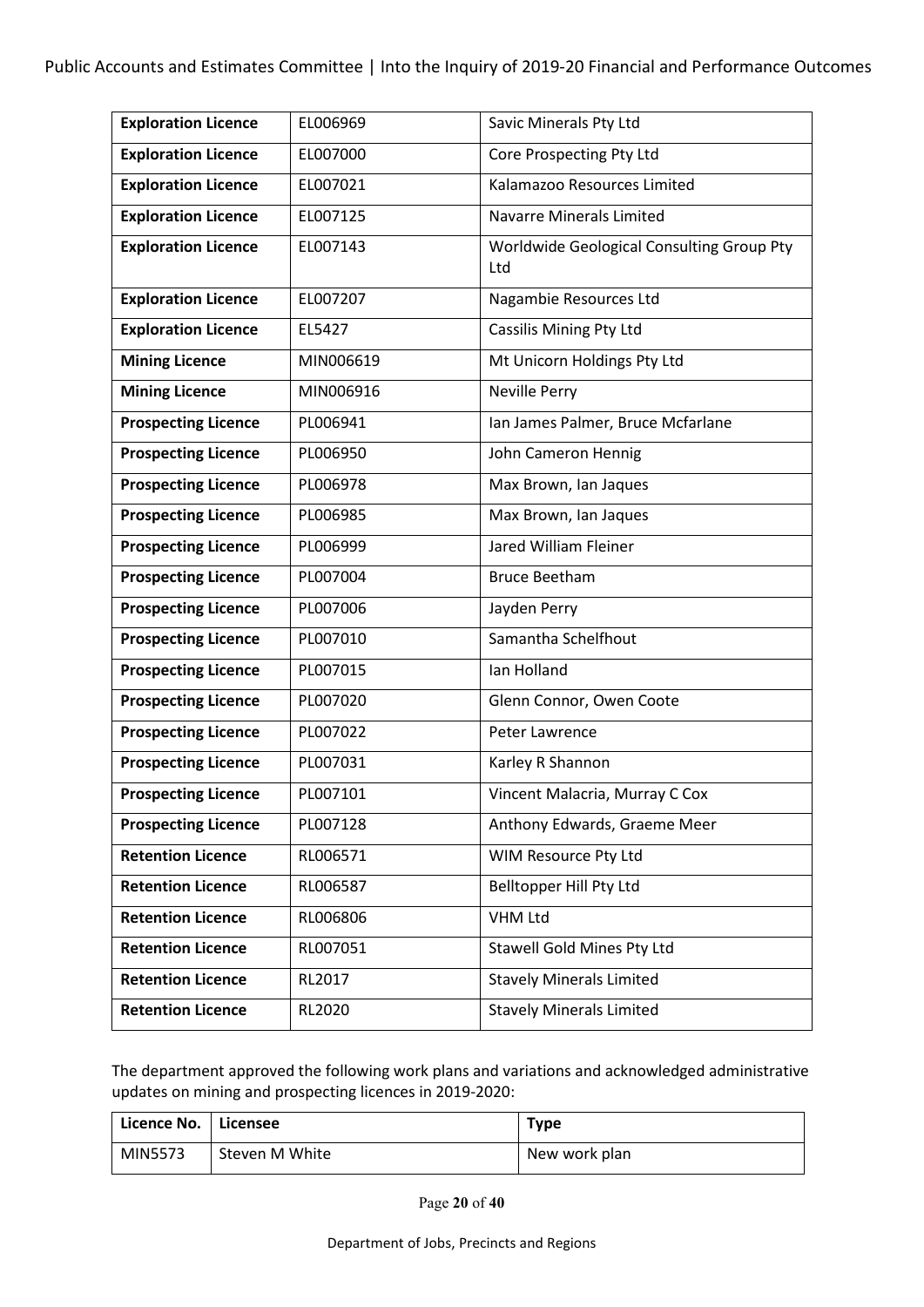| MIN006003      | Paul Robert Lester, Robert Neil Lester                             | New work plan                                                |
|----------------|--------------------------------------------------------------------|--------------------------------------------------------------|
| MIN006412      | Sydney W Pearson                                                   | New work plan                                                |
| PL006590       | Andrejs Niklaus, Thomas Niklaus                                    | New work plan                                                |
| MIN006916      | <b>Neville Perry</b>                                               | New work plan (exploration only)                             |
| MIN5510        | <b>Truelight Mining Pty Ltd</b>                                    | Work plan variation                                          |
| MIN5316        | Cambacanya Services Pty Ltd                                        | Work plan variation                                          |
| <b>MIN5567</b> | <b>Mandalay Resources Costerfield</b><br><b>Operations Pty Ltd</b> | Work plan variation                                          |
| MIN006218      | Gary Ford, Brenton James Shannon                                   | Work plan variation                                          |
| MIN4689        | Yahgold Pty Ltd                                                    | Work Plan Variation (exploration only)                       |
| MIN4690        | Yahgold Pty Ltd                                                    | Work Plan Variation (exploration only)                       |
| MIN4644        | Mandalay Resources Costerfield<br><b>Operations Pty Ltd</b>        | Administrative Update                                        |
| MIN4847        | <b>Balmaine Gold Pty Ltd</b>                                       | Administrative Update                                        |
| MIN5009        | Morning Star Gold NL                                               | Administrative Update                                        |
| MIN5396        | <b>Balmaine Gold Pty Ltd</b>                                       | Administrative Update                                        |
| MIN5404        | Fosterville Gold Mine Pty Ltd                                      | Administrative Update (three unique<br>updates acknowledged) |

The department also approved the following work plans and variations and acknowledged administrative updates on exploration licences in 2019-2020\*:

| Licence No. | Licensee                        | <b>Type</b>                                                |
|-------------|---------------------------------|------------------------------------------------------------|
| EL5476      | Navarre Minerals Limited        | New work plan (exploration only)                           |
| EL006966    | Basin Minerals Holdings Pty Ltd | New work plan (exploration only)                           |
| FL4282      | Basin Minerals Holdings Pty Ltd | Work Plan Variation (exploration only)                     |
| EL4282      | Basin Minerals Holdings Pty Ltd | Administrative Update (two unique<br>updates acknowledged) |

\* Note – Licensee's undertaking Low Impact Exploration are not required to prepare a work plan for mineral exploration.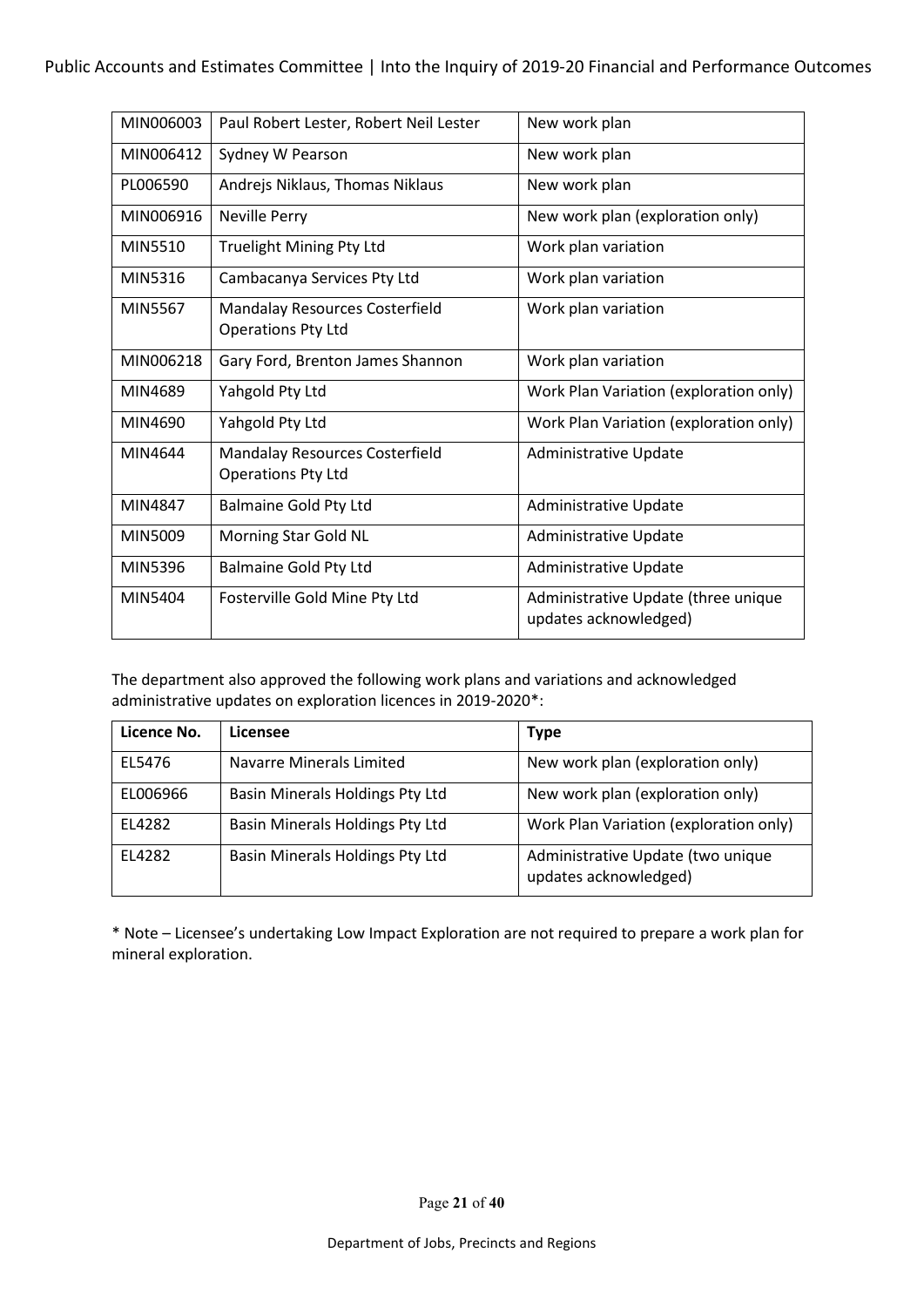| Portfolio:            | Resources  |
|-----------------------|------------|
| Witness:              | Beth Jones |
| Committee Member:     | Mr Hibbins |
| Page/s of transcript: | 24         |

#### **Relevant text:**

**Mr HIBBINS:** Thank you. In terms of mine rehabilitation and in particular the Woodvale mine in Bendigo, my understanding is that during the 2019–20 period the director of Earth Resources Regulation stated that the licence-holder would not be able to finance its operations and meet its obligation in regard to its Bendigo sites. However, they have been directed to undertake site rehabilitation, appoint a rehabilitation manager and provide a timeline of rehabilitation activities. Has any progress been made on that? Have they actually undertaken those works?

**Ms JONES:** I am going to have to take that on notice, Mr Hibbins, in terms of the detail. I do know that there were some works commenced, but in terms of an up-to-date sort of assessment of how far that has progressed, I will need to come back to you.

#### **Answer:**

On 16 August 2019 Earth Resources Regulation refused to renew three mining licences held by Kralcopic Pty Ltd, a wholly owned subsidiary of GBM Gold Ltd, due to the company's inability to provide surety of its finances.

The judicial review proceeding challenging the regulator's decision was heard on the 4 September 2020 in the Supreme Court of Victoria. A determination was made in March 2021, finding in favour of ERR.

Earth Resources Regulation has issued notices for MIN5344 (Kangaroo Flat) and MIN5364 (Woodvale Ponds Evaporation Complex) requiring Kralcopic Pty Ltd to do the following:

- o appoint a manager to control and manage the Former Licence worksite;
- $\circ$  provide a timetable for the outstanding rehabilitation as set out in the approved Rehabilitation and Risk Management Plans, that satisfies the requirement under the Act and completes the rehabilitation as expeditiously as possible; and
- $\circ$  ensure that Kralcopic undertakes the required environmental monitoring of the Woodvale Ponds site.

Following the refusal to renew the licenses, Kralcopic initially commenced some limited rehabilitation activities, including

- Woodvale Evaporation Complex
	- $\circ$  organic material was imported and spread to treat the erosion impacts within Pond 6 at the Northern boundary
	- o water has continued to be placed as a dust mitigation measure on Ponds 1, 2 and 3

Page **22** of **40**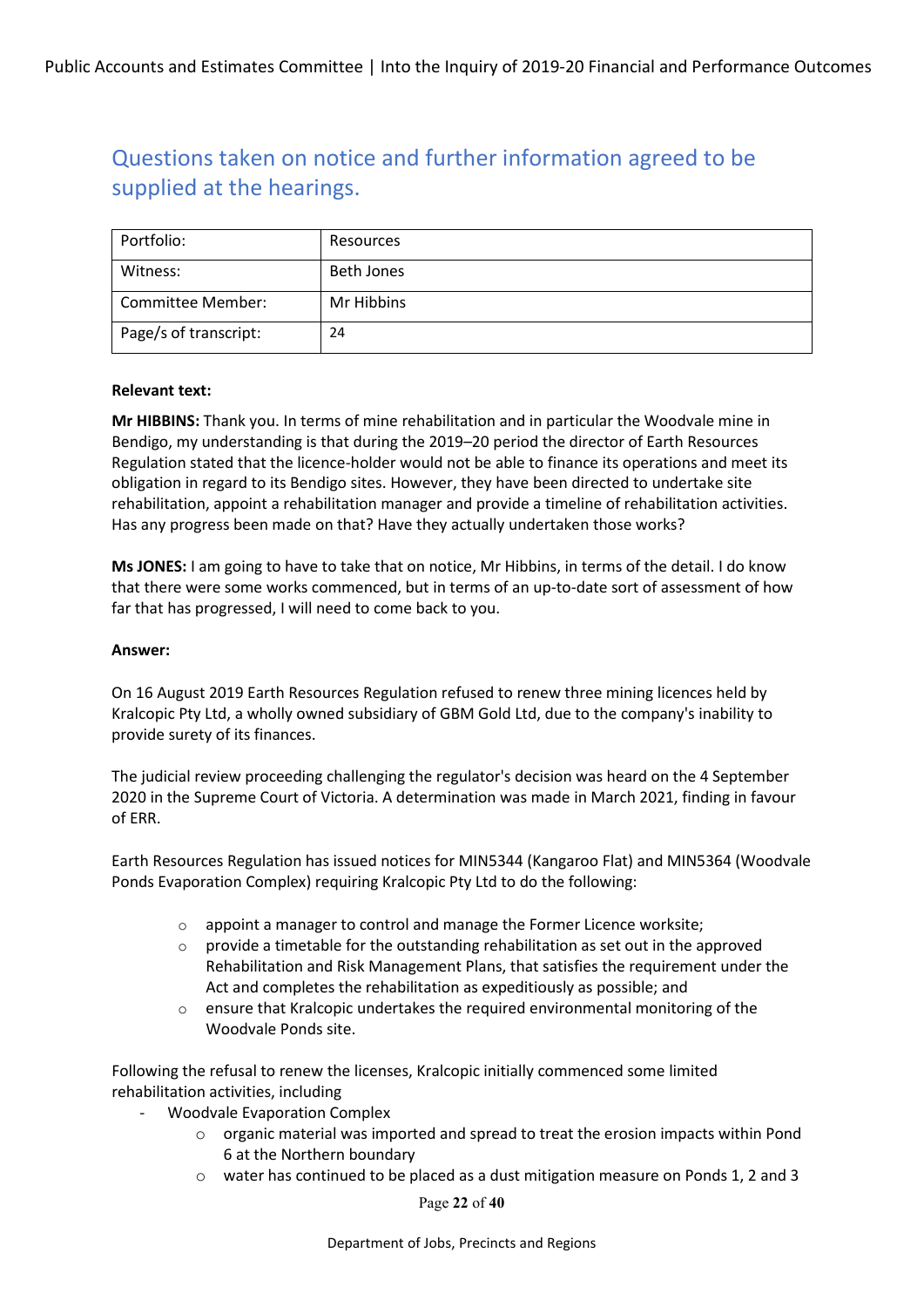- o water and vegetation cover in place on Ponds 6 and 7
- Kangaroo Flat Mine Site
	- o the reestablishment of the rock armour on disturbed areas of the Coarse and Fine Tailings dam
	- o maintenance of dust suppressant on the fine tailings dam
	- o recovery of waste rock in the vicinity of the CIL (Cyanide in Leach) dams

Following these initial works, no further rehabilitation works have been completed on these sites.

Despite numerous correspondence from the Regulator, Kralcopic has not complied with the notices to date. Accordingly, the department is reviewing further action.

The department has stepped in to complete the environmental monitoring in lieu of action by Kralcopic.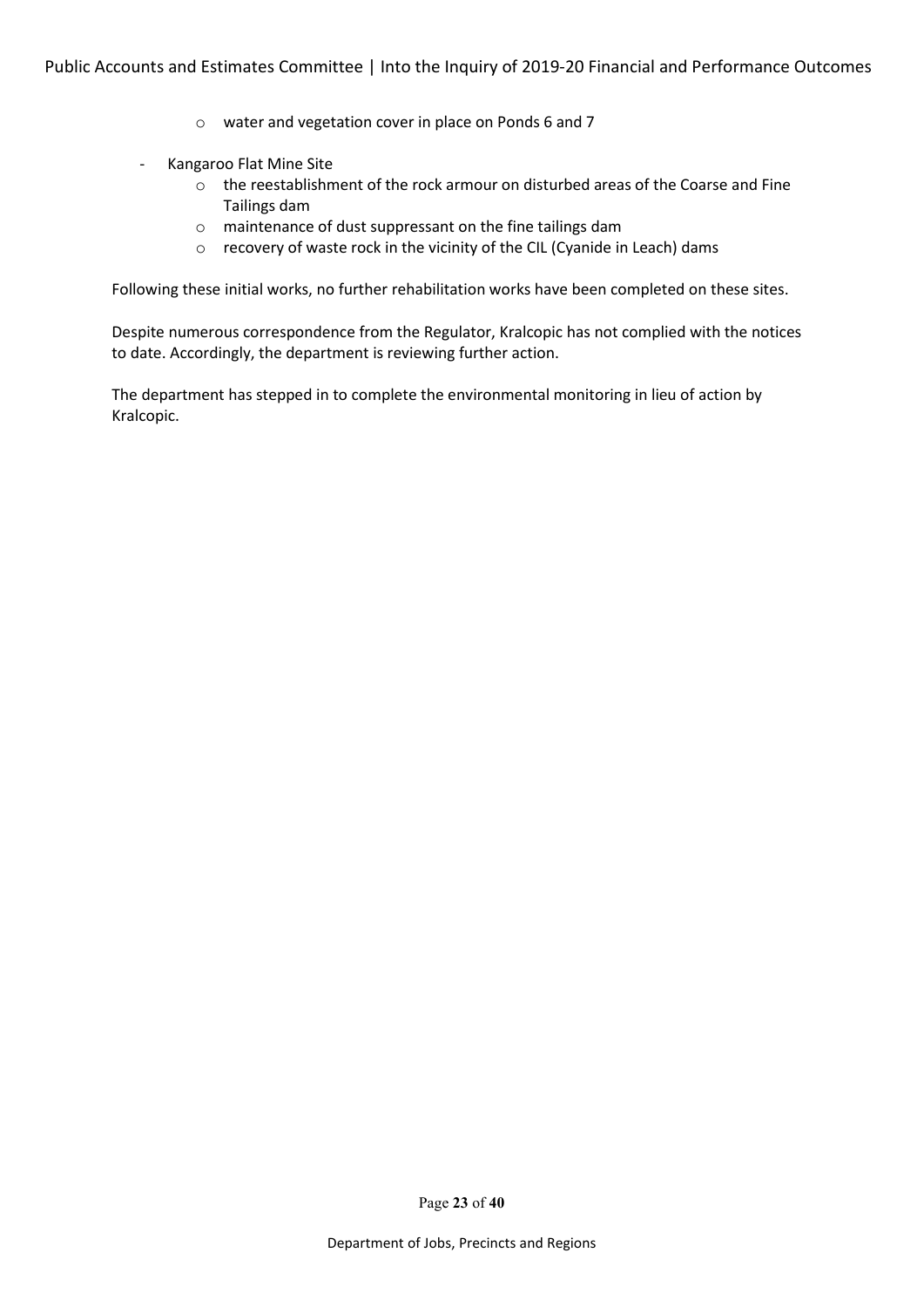| Portfolio:            | <b>Regional Development</b> |
|-----------------------|-----------------------------|
| Witness:              | Simon Phemister             |
| Committee Member:     | Mr Limbrick                 |
| Page/s of transcript: | 13                          |

#### **Relevant text:**

**Mr LIMBRICK**: Okay. Understood. One of the metrics or the goals was to attract or facilitate regional investment in Victoria. How do you determine whether an investment has actually been facilitated by government or not—like whether the government is responsible for that investment or not because people invest all of the time in this state? I am trying to get my head around what actually makes it classified as fitting into that metric or not fitting into that metric.

**Mr PHEMISTER**: That is a really good question. That is something we have refined over the last few years. We have worked with the Auditor-General and others to make sure that when we claim facilitated jobs there is a pretty rigorous set of criteria to go through to test, be that through the jobs in innovation business area or Regional Development Victoria, which claims facilitation against the Regional Jobs and Infrastructure Fund. I can provide the committee the criteria that we use to assess whether or not we feel as though we made a meaningful difference to facilitation.

### **Answer:**

The two key forms of evidence in substantiating a claim for government facilitation of investment are:

- where the government has provided a grant and has a contract in place with milestone payments against reported capital investment and/or jobs targets
- where there is no grant involved, the measurement is about the value to the company of the non-financial facilitation that has been provided and the link between this and the project proceeding. Typically, this would involve evidence of cross-government activity in advising on approvals processes or other issues that the project is facing such as site identification and coordinating infrastructure connections.

Regional investment outcome claims included in the budget Papers go through a substantiation process administered by Invest Victoria.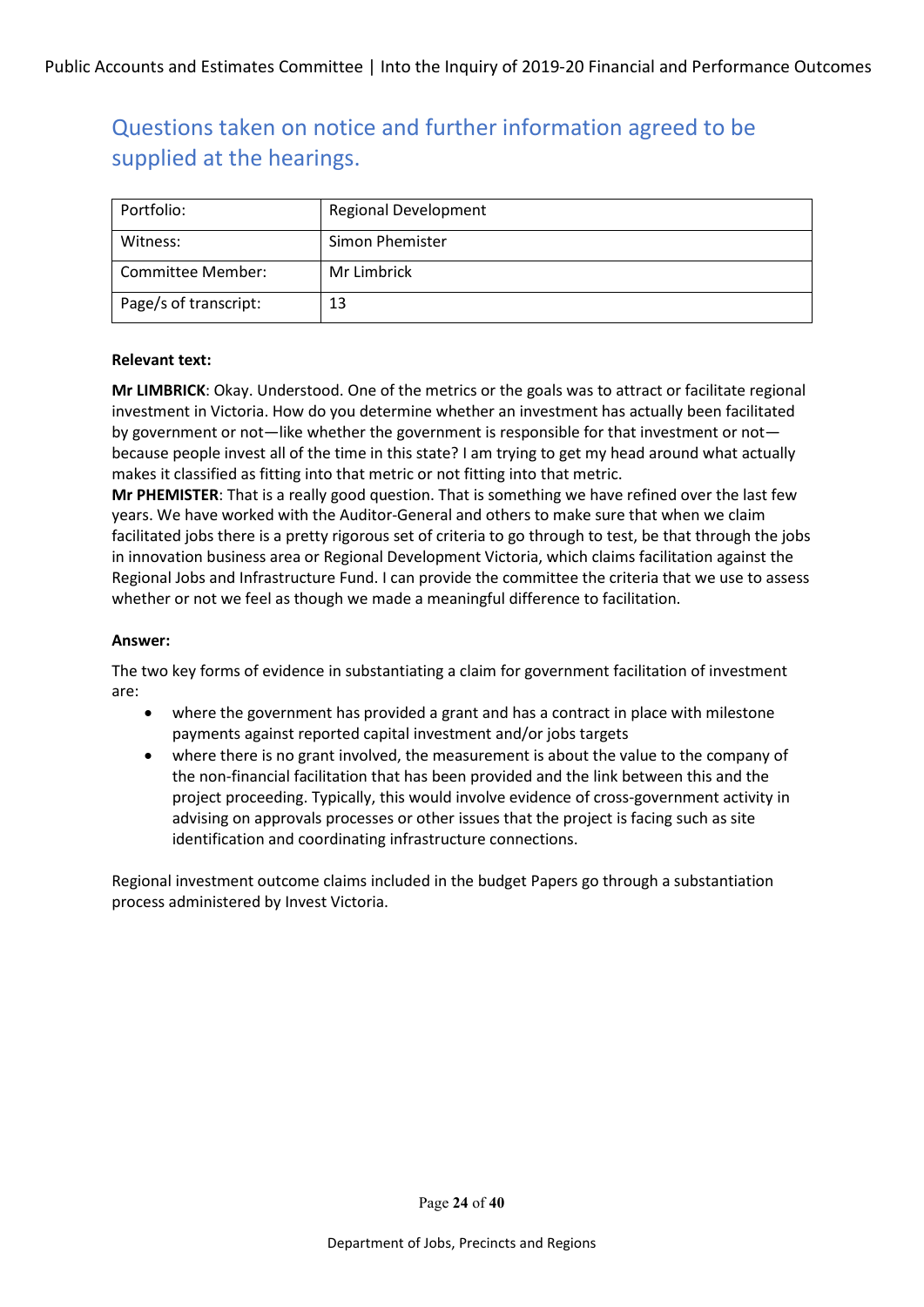| Portfolio:            | Creative Industries, Sport, and Visitor Economy |
|-----------------------|-------------------------------------------------|
| Witness:              | Andrew Abbott                                   |
| Committee Member:     | Mr Richard Riordan                              |
| Page/s of transcript: |                                                 |

### **Relevant text:**

**Mr ABBOTT**: Yes, thank you. Thank you, Mr Phemister. Deputy Chair, yes, so the creative industries, as you say, have been particularly hard hit by COVID over the past 12 months or so, and there has been quite a large range of programs that have been introduced in response to that. They tally up to \$246.7 million in support over the period from the beginning of COVID until now.

**Mr RIORDAN:** Can I just ask on that: we heard at PAEC back in December that many of these highlighted figures, \$246 million in this case, have not actually been acquitted. Can you indicate what percentage of that has been acquitted?

**Mr ABBOTT:** I cannot give you the exact percentage off the top of my head right now, but a very, very large proportion has been—the vast, vast majority of it. **Mr RIORDAN:** Could you supply that to the committee?

**Mr ABBOTT:** Yes. I can go back through some of those programs if you would like.

**Mr RIORDAN**: If you supply them on notice, with the acquittal to those, that would be useful.

#### **Answer:**

- In the 2019-20 financial year, the Victorian Government provided \$49.2 million in immediate COVID support for the Creative Industries sector. This funding has been fully expended.
- On 26 April 2020 \$16.8 million was announced as a survival package to help save arts jobs.
- The Experience Economy Survival Package announced on 13 May 2020 provided over \$32 million in further support to the sector.
- Both of these packages announced in 2019-20 have been fully acquitted.
- The remainder of the government's support for the Creative Industries sector is being delivered through the 2020-21 Budget.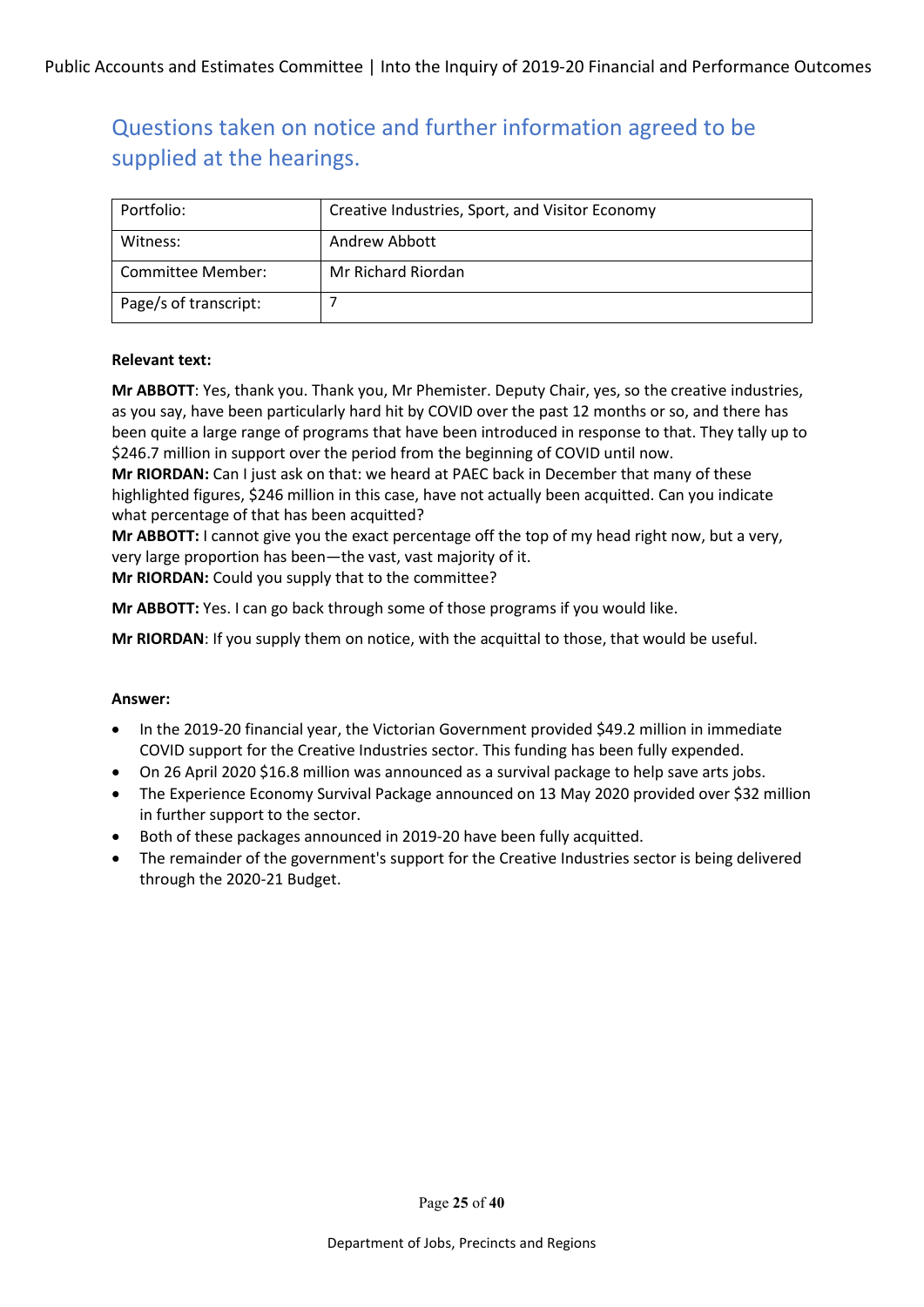| Portfolio:            | Corporate                    |
|-----------------------|------------------------------|
| Witness:              | Simon Phemister              |
| Committee Member:     | Mr R Riordan & Mr D Limbrick |
| Page/s of transcript: | Pages 6 & 12                 |

#### **Relevant text:**

**Mr RIORDAN**: Okay. I refer again to the outcomes questionnaire responses—contractors, consultants and labour hire agreements. According to the table, your department spent \$133 million on contractors, consultants and labour hire. Do you agree that this \$133 million spend, which is part of that overall bigger budget, on non-construction goods and services needs to be done at all times within the Victorian Government Purchasing Board requirements?

**Mr PHEMISTER**: Again, I would have to refer you to the reason for us having an emergency procurement framework. So some of those—

**Mr RIORDAN**: But that would be the only exception to that.

**Mr PHEMISTER:** That is the established framework that I operate within that permits a different type of procurement. Under the general provisions for labour hires and contracts, there are exemptions that in some cases are granted through members at the hearing today, including myself, where there are permissible exemptions that can be granted under particular circumstances. In some cases those circumstances dictate that we have to provide exemptions.

**Mr RIORDAN**: Just on that final point, then, are you able to provide to the committee the emergency procurement rules that you operate under?

**Mr PHEMISTER**: Yes, I absolutely can, Mr Riordan.

**Mr LIMBRICK**: Thank you, Chair. And thank you, Secretary and team. I would like to pick up on something that the Deputy Chair was talking about before around the emergency procurement procedures. What is the trigger for enabling those emergency procedures to be used?

**Mr PHEMISTER**: Thanks, Mr Limbrick. The declared state, for us, was a trigger. I believe there are other triggers that can be used, but as Secretary I have not used any other trigger.

**Mr LIMBRICK**: Okay. I think it was 16 March—that is the trigger for being able to use it. Does that mean that those emergency procurement procedures have been used from that point to the end of the financial year?

**Mr PHEMISTER**: No, we use primarily established procurement. So it is only when it meets a series of criteria. Declared state is one of those criteria, and I will provide to the committee the policy which sets out—I think there are five or six different sort of gates you pass through in order to use that particular policy, so it is used very sparingly.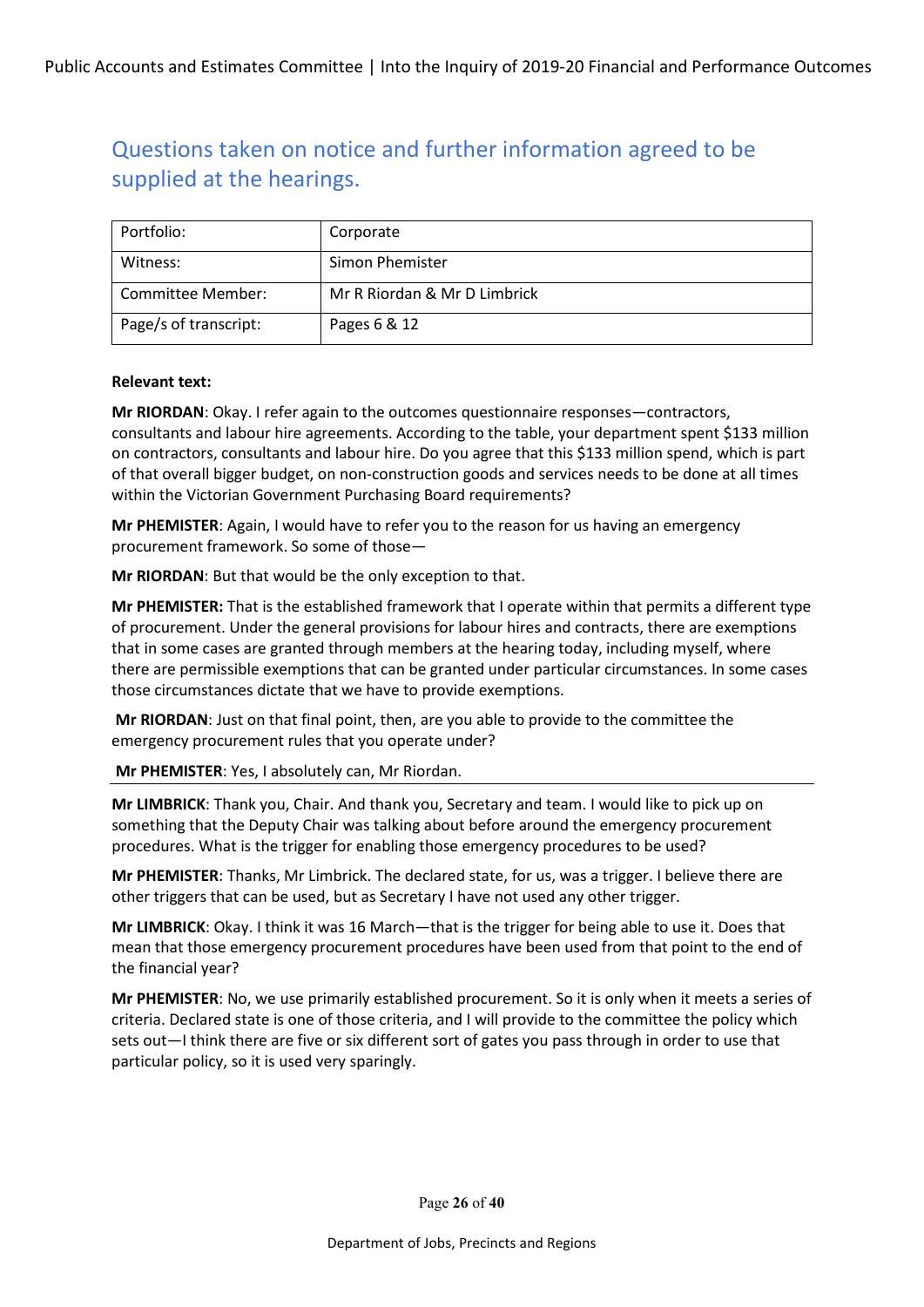Public Accounts and Estimates Committee | Into the Inquiry of 2019-20 Financial and Performance Outcomes

#### **Answer:**

See section 11 of the DJPR Procurement Policy below:

### **11. Management of Critical Incidents**

Critical incident protocols and processes are invoked when a relevant Minister, Accountable Officer or Executive Director of Investment and Procurement declares a critical incident to exist in relation to the operation of procurement processes by reason of:

- An emergency within the meaning of the *Emergency Management Act 1986*
- An incident that causes the department's business continuity plan to be activated
- An incident that represents a serious and urgent threat to the health, safety or security of a person or property
- A situation that represents a serious or urgent disruption to services provided by the department.

During a critical incident the department will:

- Take into account value for money, accountability, information asset security, and probity to the extent that they can be applied given the severity and urgency of the incident;
- Adopt record keeping processes to the extent that they can be applied given the severity and urgency of the incident;
- Complete a Post Incident Brief within 30 business days of the engagement;
- Verify supplier details and conduct due diligence checks to ensure the supplier can deliver;
- Continue to use State Purchase Contracts (SPCs) and State Purchase Registers (SPRs) where relevant; and
- Adhere to contract disclosure requirements.

The procurements will be noted by the Executive Director of Investment and Procurement and Financial Delegate as required, post the incident.

#### *Table 9: Post Incident Brief - Noting Pathway*

| <b>Cumulative Contract Value (GST incl)</b>                                                            | <b>Noting Pathway</b>                                |
|--------------------------------------------------------------------------------------------------------|------------------------------------------------------|
| Below \$250,000                                                                                        | <b>Business Unit (Financial Delegate)</b>            |
| \$250,000 and above                                                                                    | <b>Executive Director Investment and Procurement</b> |
| All Post Incident Briefs must be sent to the Strategic Procurement team for record keeping<br>purposes |                                                      |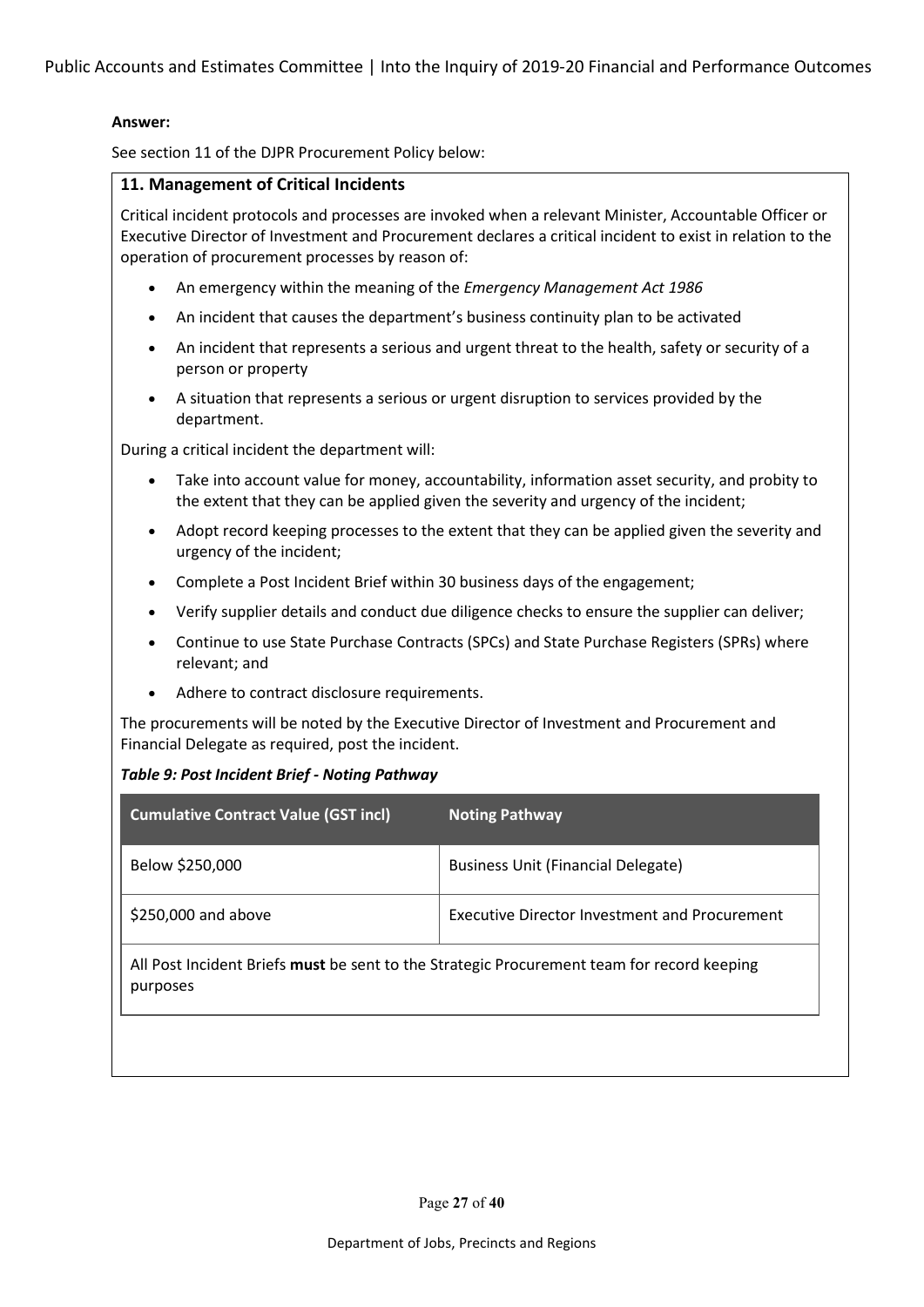| Group                 | Local Government and Suburban Development |
|-----------------------|-------------------------------------------|
| Witness:              | Sara Harbidge                             |
| Committee Member:     | Mr Maas                                   |
| Page/s of transcript: | 10                                        |

#### **Relevant text:**

**Ms HARBIDGE**: Okay. For 2019–20, Cardinia Shire Council received \$6.7 million across three projects, the City of Casey received \$4 824 658 across two projects, the City of Hume received \$4 623 600 across five projects, the City of Melton received \$5.35 million across three projects, Mitchell Shire Council received \$4 831 600 across three projects, Mornington Peninsula Shire Council received \$4 719 575 across three projects, Nillumbik Shire Council received \$1 414 267 across one project, the City of Whittlesea received \$6 875 000 across five projects, the City of Wyndham received \$6.5 million across three projects and the Yarra Ranges Shire Council received \$3.5 million across four projects.

**Mr MAAS**: Terrific. Thanks for that. In terms of the completed projects, I think in the questionnaire at page 7 you reported that 80 per cent of projects funded through GSF had been completed in accordance with approved milestones within those funding agreements. How many community facilities funded through the 2019–20 funding round are now open to the public? **Ms HARBIDGE**: I will have to take that one on notice and get back to you.

#### **Answer:**

In the 2019-20 Growing Suburbs Fund round, 32 projects were successful in receiving funding.

As set out in the PAEC questionnaire, 80 per cent of the approved milestones set out in the funding agreements have been met.

As at 25 February 2021, two community facilities funded from the 2019-20 Growing Suburbs Fund round are open to the public:

- Goonawarra Neighbourhood House Redevelopment Hume City Council, and
- Eynesbury Station Early Learning Centre Melton City Council.

Selandra Rise Active Open Space Community Pavilion Development has been completed and is on track to open to the public on 30 March 2021.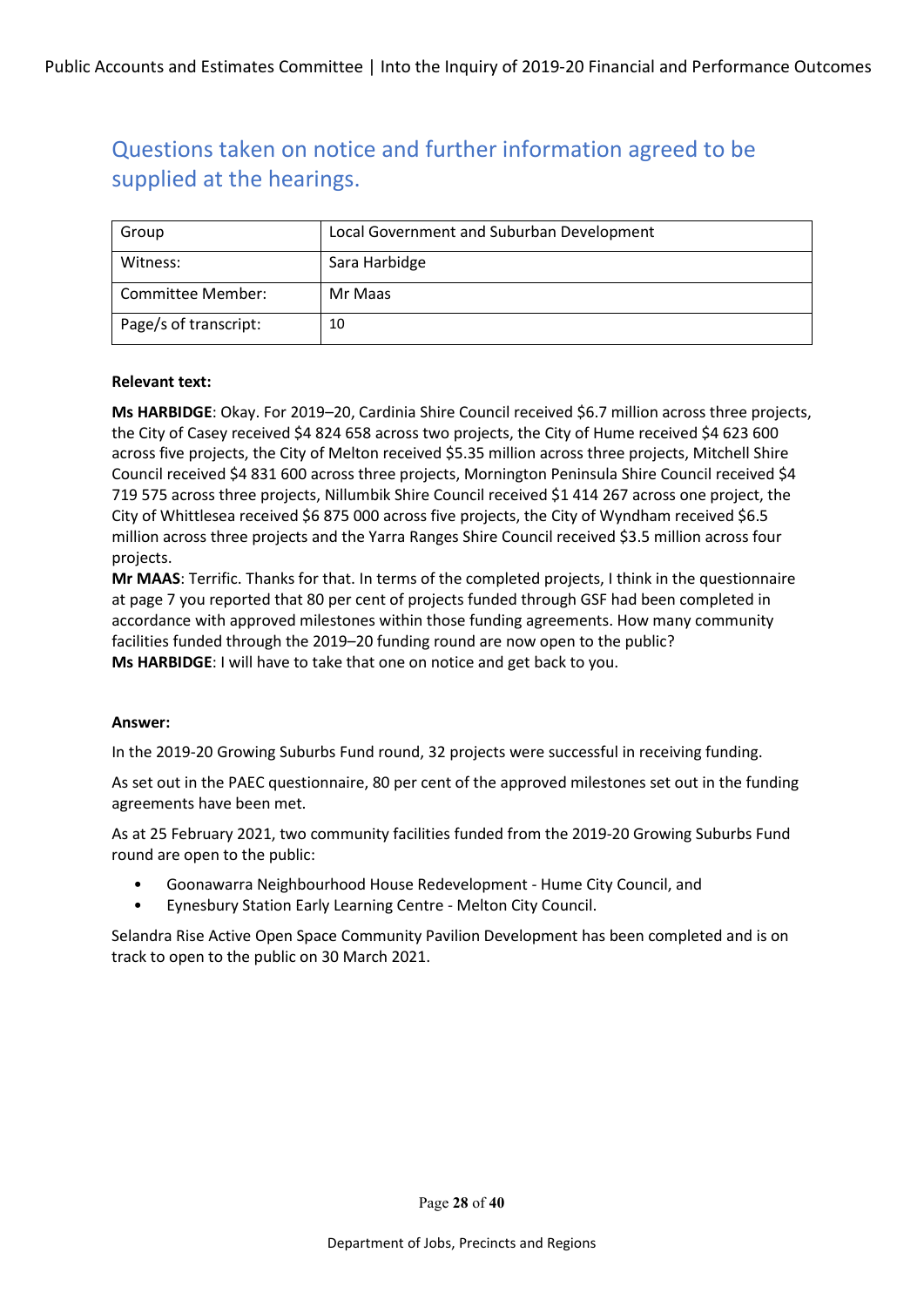| Portfolio:            | <b>Corporate Services</b> |
|-----------------------|---------------------------|
| Witness:              | Penelope McKay            |
| Committee Member:     | Mr O'Brien                |
| Page/s of transcript: | 18                        |

#### **Relevant text:**

**Mr D O'BRIEN:** Okay. Secretary, in October 2019 the department contracted McGrathNicol for 'investigative services'—quote, unquote—at a cost of \$1.1 million. Are you able to tell me what that was for?

**Ms McKAY:** We use McGrath Nicol for our investigation where there is an audit issue or an issue that arises and we do not have capacity to do it internally. We engage them to undertake some of those investigations, so there is a raft of investigations that they might do; it was not one particular one. Mr D O'BRIEN: Is it an ongoing contract, then? Has it been done in previous years?

**Ms McKAY:** I would have to look at the exact nature of our contract with them.

**Mr D O'BRIEN:** Okay. Could I get some more information on that on notice, particularly for 2019–20. There is a specific contract available on the government website, so it would be nice to know what it was for, and if you have got a list for a number of specific investigations, that would be good.

#### **Answer:**

McGrathNicol Advisory is the Department of Jobs, Precincts and Regions' (DJPR) external Investigative Services provider.

The role of the external Investigative Services provider is to conduct complex investigations on behalf of DJPR as the need arises. This includes investigations concerning:

- fraud or theft/misappropriation of assets
- probity breaches (including conflict of interest issues) in procurement/contracting, recruitment and grants management
- unauthorised sharing of sensitive information
- other integrity-related employee misconduct.

McGrathNicol Advisory was engaged in 2019 by the then Department of Economic Development, Jobs, Transport and Resources (DEDJTR) following a competitive procurement process, conducted via open tender.

McGrathNicol Advisory's current engagement runs from 25 October 2019 to 30 June 2021. The relevant contract provides McGrathNicol Advisory with no guarantee of work.

During the 2019-20 financial year, based on invoice payment date, McGrathNicol Advisory was engaged by DEDJTR and DJPR to undertake 25 investigations as detailed below:

Page **29** of **40**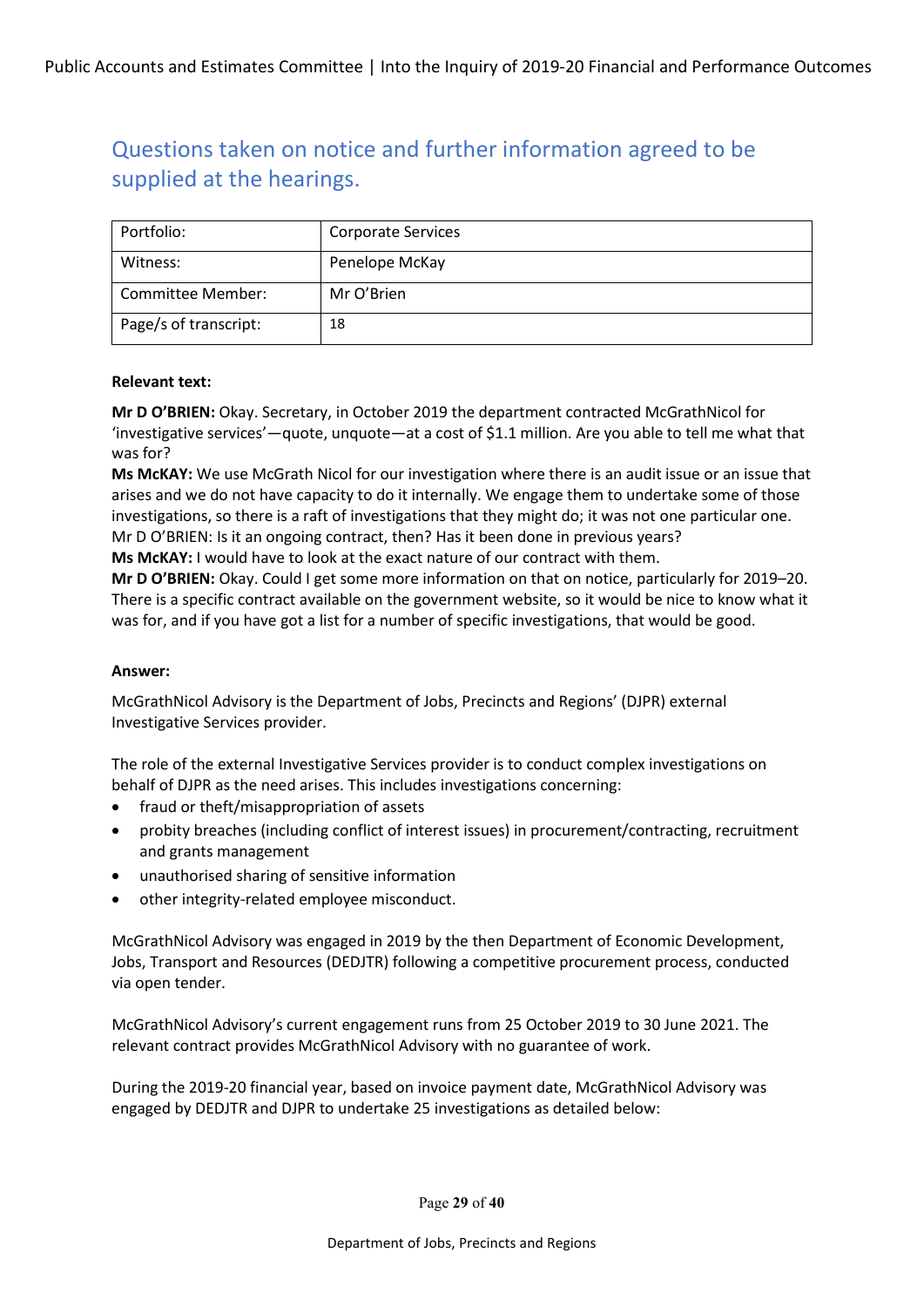| #                      | Reference | <b>Investigation Subject</b> |
|------------------------|-----------|------------------------------|
| $\mathbf{1}$           | DJPRINV10 | Conduct matter               |
| $\overline{2}$         | DJPRINV31 | Conduct matter               |
| 3                      | DJPRINV32 | Conduct matter               |
| $\overline{4}$         | DJPRINV23 | Conduct matter               |
| 5                      | DJPRINV25 | Conduct matter               |
| 6                      | DJPRINV30 | Conduct matter               |
| $\overline{7}$         | DJPRINV27 | Fraud matter                 |
| 8                      | DJPRINV28 | Fraud matter                 |
| 9                      | DJPRINV21 | Grant matter                 |
| 10                     | DJPRINV17 | Conduct matter               |
| 11                     | DJPRINV24 | Conduct matter               |
| 12                     | DJPRINV16 | Fraud matter                 |
| 13                     | DJPRINV29 | Conduct matter               |
| 14                     | DJPRINV14 | Conduct matter               |
| 15                     | DJPRINV12 | Fraud matter                 |
| 16                     | DJPRINV19 | Procurement matter           |
| 17                     | DJPRINV03 | Conduct matter               |
| 18                     | DJPRINV18 | Data exfiltration matter     |
| 19                     | DJPRINV09 | Procurement matter           |
| 20                     | DJPRINV15 | Conduct matter               |
| 21                     | DJPRINV13 | Conduct matter               |
| 22                     | DJPRINV02 | Program eligibility matter   |
| 23                     | DJPRINV06 | Fraud matter                 |
| 24                     | DJPRINV05 | Conduct matter               |
| 25                     | DJPRINV07 | Conduct matter               |
| <b>TOTAL (FY19-20)</b> |           |                              |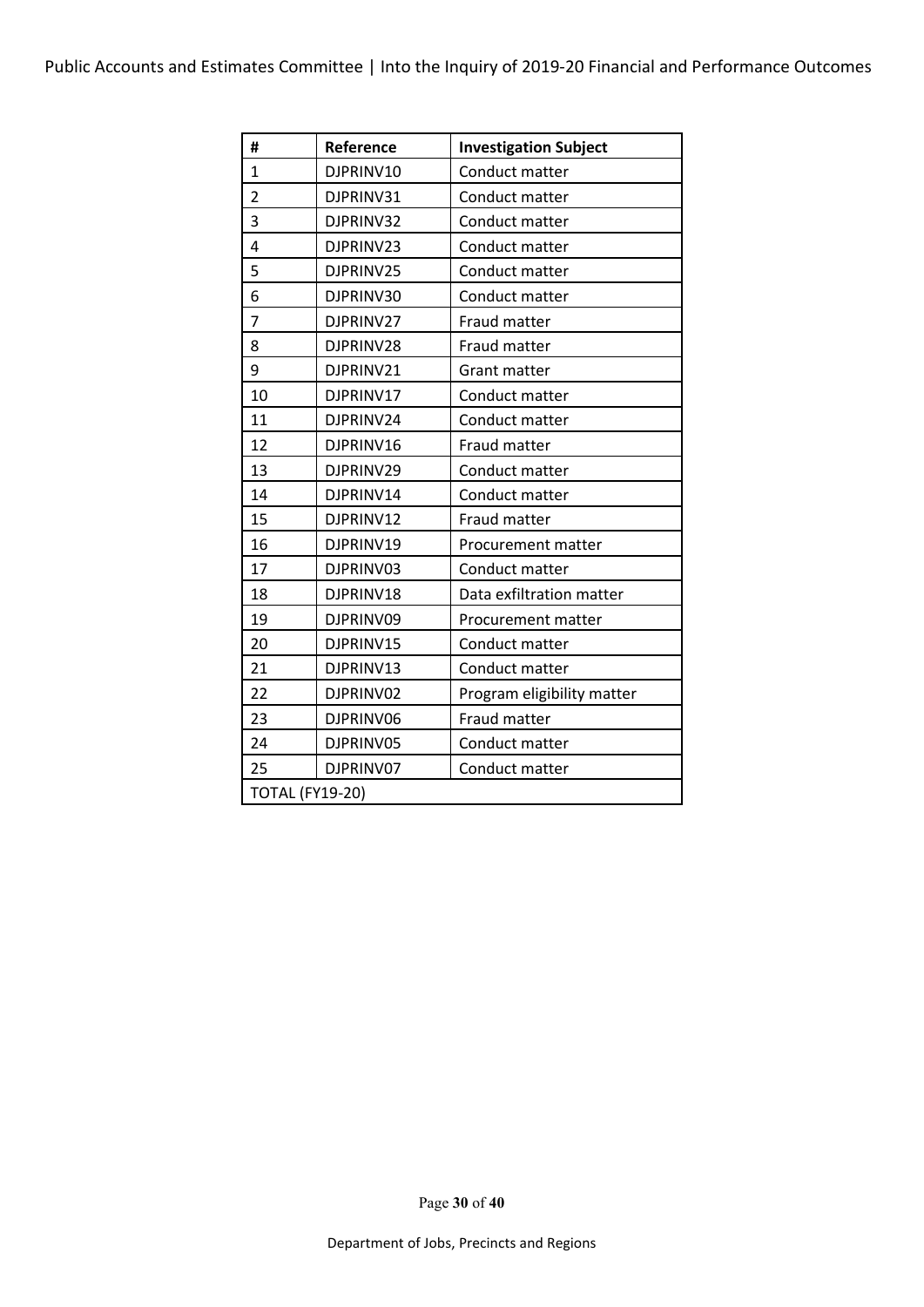| Portfolio:            | Corporate       |
|-----------------------|-----------------|
| Witness:              | Simon Phemister |
| Committee Member:     | Mr R Riordan    |
| Page/s of transcript: | 4               |

#### **Relevant text:**

**Mr PHEMISTER**: Thanks, Chair, and thanks, Deputy Chair. Delivery is the most important thing we are doing at the moment, so we have really focused on delivery. There are obviously disruptions in material supply chains, human capital. Without knowing the precise answer to all 48, I could go into a lot of these in some detail today. Please correct me if I am wrong, Deputy Chair, but you are after the actuals for end of financial year 2019–20?

**Mr RIORDAN**: Yes, that is right. We are looking for 2019–20 just the actuals for each of those projects.

**Mr PHEMISTER**: And you are after the estimated completion date for the 16 projects? **Mr RIORDAN**: For the 16 projects, yes.

**Mr PHEMISTER**: And just for clarity again—and thank you—it says

**Mr PHEMISTER**: Great. I will take that as given, Chair. If there are any discrepancies in my numbers and these, I will just clarify back in my response.

**Mr RIORDAN**: Yes, that would be great. Yes. I appreciate that. Thank you. And you believe you will have those available? You have got those?

**Mr PHEMISTER**: Mr Riordan, I have scanned the list of 48. We are tracking delivery like never before, so I am sure we will have something to say against all 48. Whether I can fit it in the precise nature of this table, I will do my level best.

| <b>Infrastructure Project</b>                                                          | (May 2019)<br>2019-20 Published<br><b>Total estimated</b><br>investment (\$000's) | (June 2020)<br><b>Total estimated</b><br>investment as at<br>30 June 2020<br>(5000's) |
|----------------------------------------------------------------------------------------|-----------------------------------------------------------------------------------|---------------------------------------------------------------------------------------|
| Regional Development in Victoria (regional various)                                    | 40,600                                                                            | 30,000                                                                                |
| Creative Victoria Cultural Facilities Maintenance Fund (state-wide)                    | 5,000                                                                             | 4,575                                                                                 |
| Exhibition and experience program renewal - Museums Victoria (state-wide)              | 4,500                                                                             | 4,500                                                                                 |
| Victoria: The Basketball Capital of Australia - Melbourne Arena Upgrade<br>(Melbourne) | 13,000                                                                            | 13,000                                                                                |
| Arts and Cultural Facilities Maintenance Fund (state-wide)                             | 9,980                                                                             | 9,745                                                                                 |
| Australian Centre for the Moving Image redevelopment (Melbourne)                       | 39,804                                                                            | 39,804                                                                                |
| Ballarat GovHub (Ballarat)                                                             | 19,340                                                                            | 19,340                                                                                |
| Bendigo GovHub (Bendigo)                                                               | 16,000                                                                            | 16,000                                                                                |
| Geelong City Deal (Geelong)                                                            | 312,316                                                                           | 312,316                                                                               |
| Latrobe Valley GovHub (Morwell)                                                        | 3,000                                                                             | 3,000                                                                                 |
| Lysterfield Lake Park - Land Purchase (Lysterfield)                                    | 3,000                                                                             | 3,000                                                                                 |

#### **Answer:**

Page **31** of **40**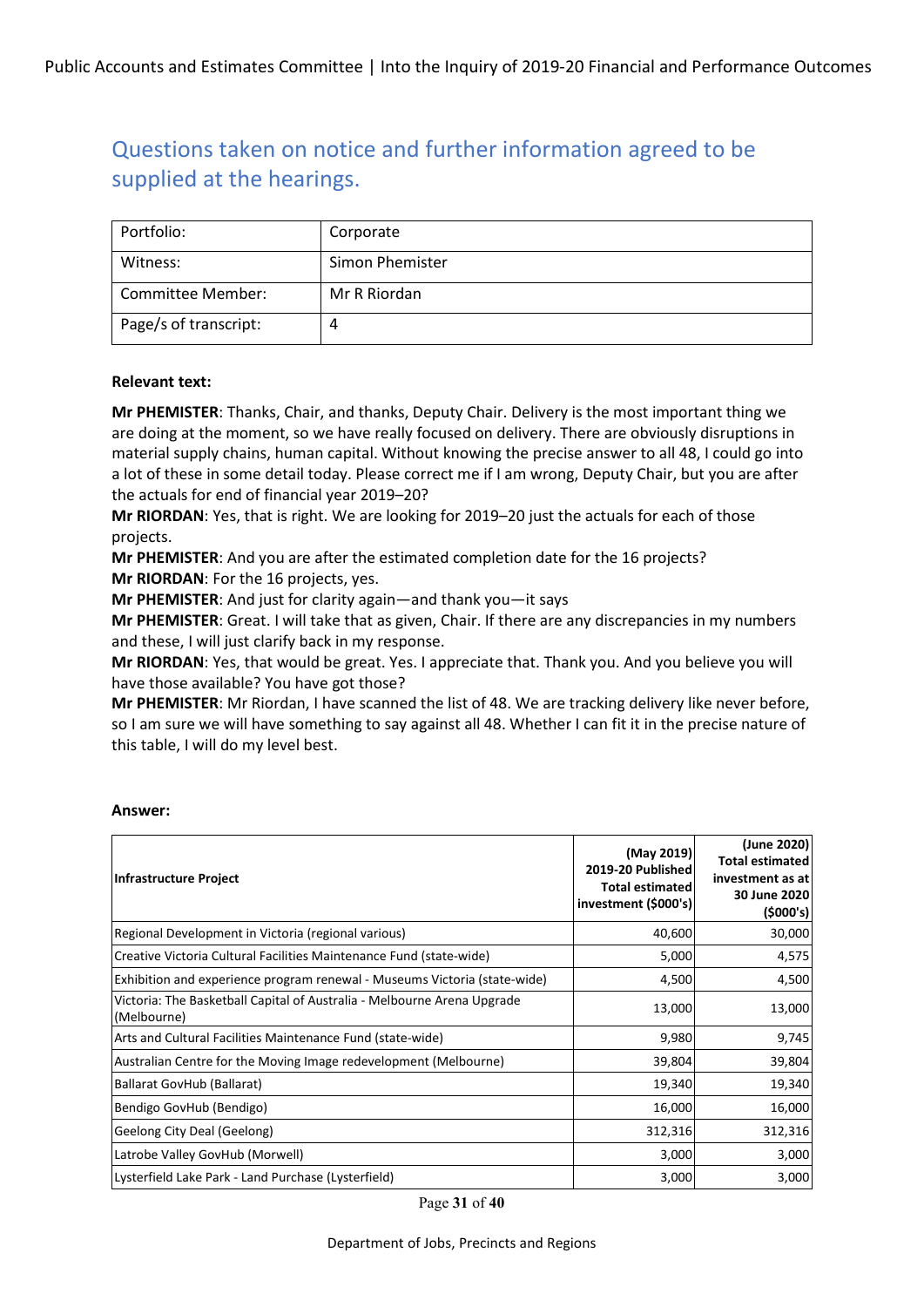### Public Accounts and Estimates Committee | Into the Inquiry of 2019-20 Financial and Performance Outcomes

| Infrastructure Project                                                   | (May 2019)<br>2019-20 Published<br><b>Total estimated</b><br>investment (\$000's) | (June 2020)<br><b>Total estimated</b><br>investment as at<br>30 June 2020<br>(5000's) |
|--------------------------------------------------------------------------|-----------------------------------------------------------------------------------|---------------------------------------------------------------------------------------|
| Modernising Earth Resources Management (state-wide)                      | 2,197                                                                             | 2,197                                                                                 |
| Melbourne Arts Precinct transformation (Melbourne)                       | 101,500                                                                           | 101,500                                                                               |
| Royal Exhibition Building Protection and Promotion Project (Carlton)     | 20,000                                                                            | 20,000                                                                                |
| (Sports and recreation opportunities in our parks (metropolitan various) | 15,350                                                                            |                                                                                       |
| State Library of Victoria redevelopment (Melbourne)                      | 95,100                                                                            | 95,100                                                                                |

|                                                                                        | 2019-20 Published  | <b>2019-20 Actual</b> |
|----------------------------------------------------------------------------------------|--------------------|-----------------------|
| Infrastructure Project                                                                 | Remaining          | Remaining             |
|                                                                                        | <b>Expenditure</b> | <b>Expenditure</b>    |
|                                                                                        | (5000's)           | (\$000's)             |
| Regional Development in Victoria (regional various)                                    | 30,450             | 22,894                |
| Creative Victoria Cultural Facilities Maintenance Fund (state-wide)                    |                    |                       |
| Exhibition and experience program renewal - Museums Victoria (state-wide)              |                    |                       |
| Victoria: The Basketball Capital of Australia - Melbourne Arena Upgrade<br>(Melbourne) | 6,500              | 6,500                 |
| Arts and Cultural Facilities Maintenance Fund (state-wide)                             |                    |                       |
| Australian Centre for the Moving Image redevelopment (Melbourne)                       |                    | 6,992                 |
| <b>Ballarat GovHub (Ballarat)</b>                                                      | 5,120              | 7,537                 |
| Bendigo GovHub (Bendigo)                                                               | 13,250             | 16,000                |
| Geelong City Deal (Geelong)                                                            | 269,923            | 312,316               |
| Latrobe Valley GovHub (Morwell)                                                        |                    |                       |
| Lysterfield Lake Park - Land Purchase (Lysterfield)                                    | 900                | 900                   |
| Modernising Earth Resources Management (state-wide)                                    |                    |                       |
| Melbourne Arts Precinct transformation (Melbourne)                                     | 2,000              | 44,017                |
| Royal Exhibition Building Protection and Promotion Project (Carlton)                   |                    |                       |
| Sports and recreation opportunities in our parks (metropolitan various)                |                    |                       |
| State Library of Victoria redevelopment (Melbourne)                                    | 20                 | 3,100                 |

| <b>Infrastructure Project</b>                                                          | 2019-20 Published<br><b>Estimated</b><br><b>Expenditure</b><br>(5000's) | <b>2019-20 Actuall</b><br>Expenditure<br>(\$000's) |
|----------------------------------------------------------------------------------------|-------------------------------------------------------------------------|----------------------------------------------------|
| Regional Development in Victoria (regional various)                                    | 10,150                                                                  |                                                    |
| Creative Victoria Cultural Facilities Maintenance Fund (state-wide)                    | 5,000                                                                   | 2,785                                              |
| Exhibition and experience program renewal - Museums Victoria (state-wide)              | 4,500                                                                   | 4,499                                              |
| Victoria: The Basketball Capital of Australia - Melbourne Arena Upgrade<br>(Melbourne) | 6,500                                                                   | 6,500                                              |
| Arts and Cultural Facilities Maintenance Fund (state-wide)                             | 300                                                                     | 86                                                 |
| Australian Centre for the Moving Image redevelopment (Melbourne)                       | 30,286                                                                  | 22,890                                             |
| Ballarat GovHub (Ballarat)                                                             | 14,220                                                                  | 11,800                                             |
| Bendigo GovHub (Bendigo)                                                               | 2,750                                                                   |                                                    |
| Geelong City Deal (Geelong)                                                            | 37,793                                                                  |                                                    |
| Latrobe Valley GovHub (Morwell)                                                        | 3,000                                                                   | 2,764                                              |
| Lysterfield Lake Park - Land Purchase (Lysterfield)                                    | 60                                                                      |                                                    |
| Modernising Earth Resources Management (state-wide)                                    | 400                                                                     | 399                                                |

Page **32** of **40**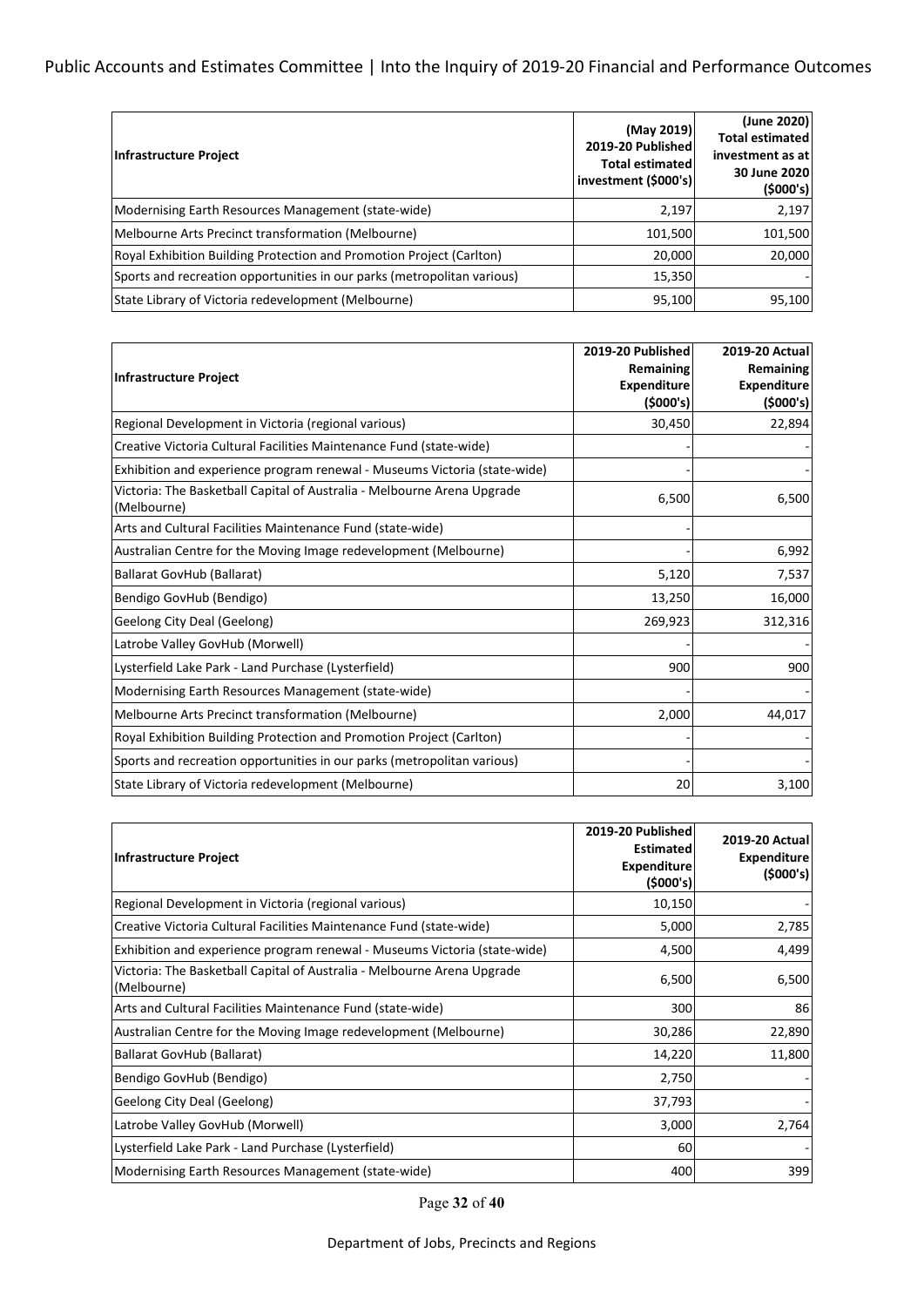### Public Accounts and Estimates Committee | Into the Inquiry of 2019-20 Financial and Performance Outcomes

| Infrastructure Project                                                  | 2019-20 Published<br><b>Estimated</b><br><b>Expenditure</b><br>(5000's) | <b>2019-20 Actual</b><br><b>Expenditure</b><br>(5000's) |
|-------------------------------------------------------------------------|-------------------------------------------------------------------------|---------------------------------------------------------|
| Melbourne Arts Precinct transformation (Melbourne)                      | 72,762                                                                  | 30,745                                                  |
| Royal Exhibition Building Protection and Promotion Project (Carlton)    | 1,000                                                                   | 1,000                                                   |
| Sports and recreation opportunities in our parks (metropolitan various) | 1,750                                                                   |                                                         |
| State Library of Victoria redevelopment (Melbourne)                     | 12,167                                                                  | 14,711                                                  |

| <b>Infrastructure Project</b>                                                          | 2019-20 Published<br><b>Estimated</b><br><b>Completion Date</b> | <b>Estimated</b><br><b>Completion Date</b><br>as at 30 June 2020      |
|----------------------------------------------------------------------------------------|-----------------------------------------------------------------|-----------------------------------------------------------------------|
| Regional Development in Victoria (regional various)                                    | Qtr 4, 2022-23                                                  | Qtr 4, 2022-23                                                        |
| Creative Victoria Cultural Facilities Maintenance Fund (state-wide)                    | Qtr 4, 2019-20                                                  | Qtr 4, 2019-20                                                        |
| Exhibition and experience program renewal - Museums Victoria (state-wide)              | Qtr 4, 2019-20                                                  | Qtr 4, 2019-20                                                        |
| Victoria: The Basketball Capital of Australia - Melbourne Arena Upgrade<br>(Melbourne) | Qtr 4, 2020-21                                                  | Qtr 2, 2021-22                                                        |
| Arts and Cultural Facilities Maintenance Fund (state-wide)                             | Qtr 4, 2019-20                                                  | Qtr 4, 2019-20                                                        |
| Australian Centre for the Moving Image redevelopment (Melbourne)                       | Qtr 4, 2019-20                                                  | Qtr 2, 2020-21                                                        |
| <b>Ballarat GovHub (Ballarat)</b>                                                      | Qtr 4, 2020-21                                                  | Qtr 4, 2020-21                                                        |
| Bendigo GovHub (Bendigo)                                                               | Qtr 4, 2021-22                                                  | Qtr 4, 2021-22                                                        |
| Geelong City Deal (Geelong)                                                            | Qtr 4, 2021-23                                                  | Qtr 4, 2022-23                                                        |
| Latrobe Valley GovHub (Morwell)                                                        | Qtr 4, 2019-20                                                  | Qtr 2, 2020-21                                                        |
| Lysterfield Lake Park - Land Purchase (Lysterfield)                                    | Qtr 4, 2035-36                                                  | Qtr 4, 2035-36                                                        |
| Modernising Earth Resources Management (state-wide)                                    | Qtr 2, 2019-20                                                  | Qtr 2, 2019-20                                                        |
| Melbourne Arts Precinct transformation (Melbourne)                                     | Qtr 4, 2020-21                                                  | Qtr 2, 2024-25                                                        |
| Royal Exhibition Building Protection and Promotion Project (Carlton)                   | Qtr 2, 2019-20                                                  | Qtr 4, 2019-20                                                        |
| Sports and recreation opportunities in our parks (metropolitan various)                | Qtr 4, 2019-20                                                  | $N/A$ - funding has<br>been converted<br>from capital to<br>operating |
| State Library of Victoria redevelopment (Melbourne) <sup>1</sup>                       | Qtr 4, 2020-21                                                  | Qtr 2, 2019-20                                                        |

<sup>1</sup>This project was completed ahead of schedule.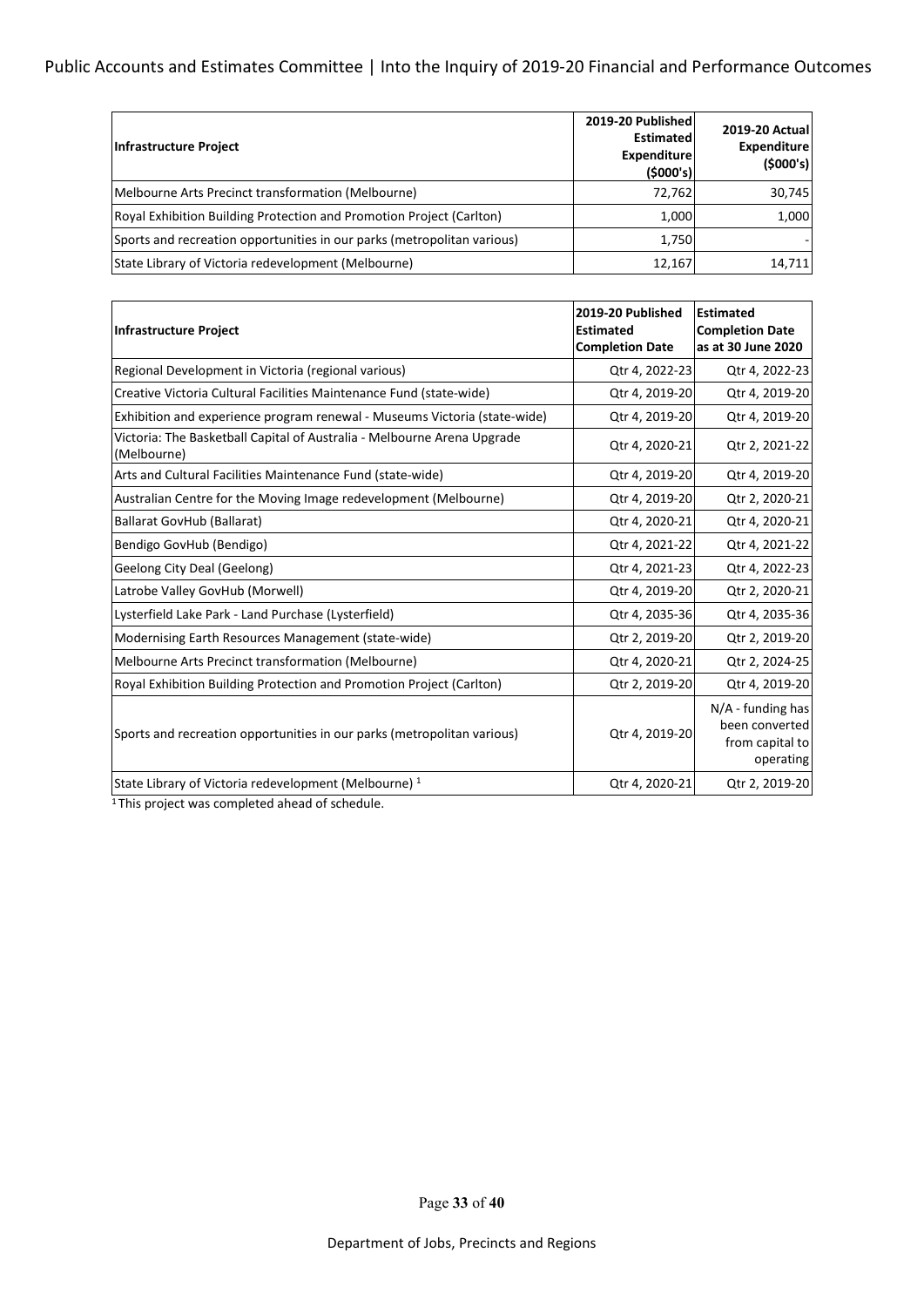| Portfolio:            | Industry Coordination and Recovery |
|-----------------------|------------------------------------|
| Witness:              | Simon Phemister                    |
| Committee Member:     | Ms VALLENCE                        |
| Page/s of transcript: | 29                                 |

#### **Relevant text:**

**Ms VALLENCE**: Thank you, Chair. Thank you, Secretary and team, for appearing. First, I will just start, Secretary, with the 2019–20 financial report at page 166. It has there that DJPR was allocated \$142 million for quarantine for travellers from the Treasurer's advance. Could you provide a breakdown of that \$142 million for the committee, on notice if you do not have it?

**Mr PHEMISTER**: Indeed I can. The \$142 million was the report provided to the inquiry—that breakdown. If you bear with me for one moment, I can track that down for you. **Ms VALLENCE**: On notice is fine.

**Mr PHEMISTER**: I will track it down while you are running through some other questions. This is one that I would be keen to give to the committee today.

### **Answer:**

Page 166 of the 2019-20 Financial Report shows that DJPR received \$142.2 million for International Quarantine of Travellers in 2019-20. This included \$8.8 million which was passed onto the Department of Health and Human Services for the provision of selfisolation facilities for Victorians experiencing homelessness.

The remaining \$133.4 million was spent as follows:

|                                | <b>Spend 2019-20</b> |
|--------------------------------|----------------------|
| Hotel accommodation            | \$61.7 million       |
| Hotel security                 | \$61.9 million       |
| Other expenditure <sup>1</sup> | \$9.8 million        |
| Total                          | \$133.4 million      |

1) 'Other expenditure' includes cleaning, food and consumables, onward travel, reimbursements and call centre support costs.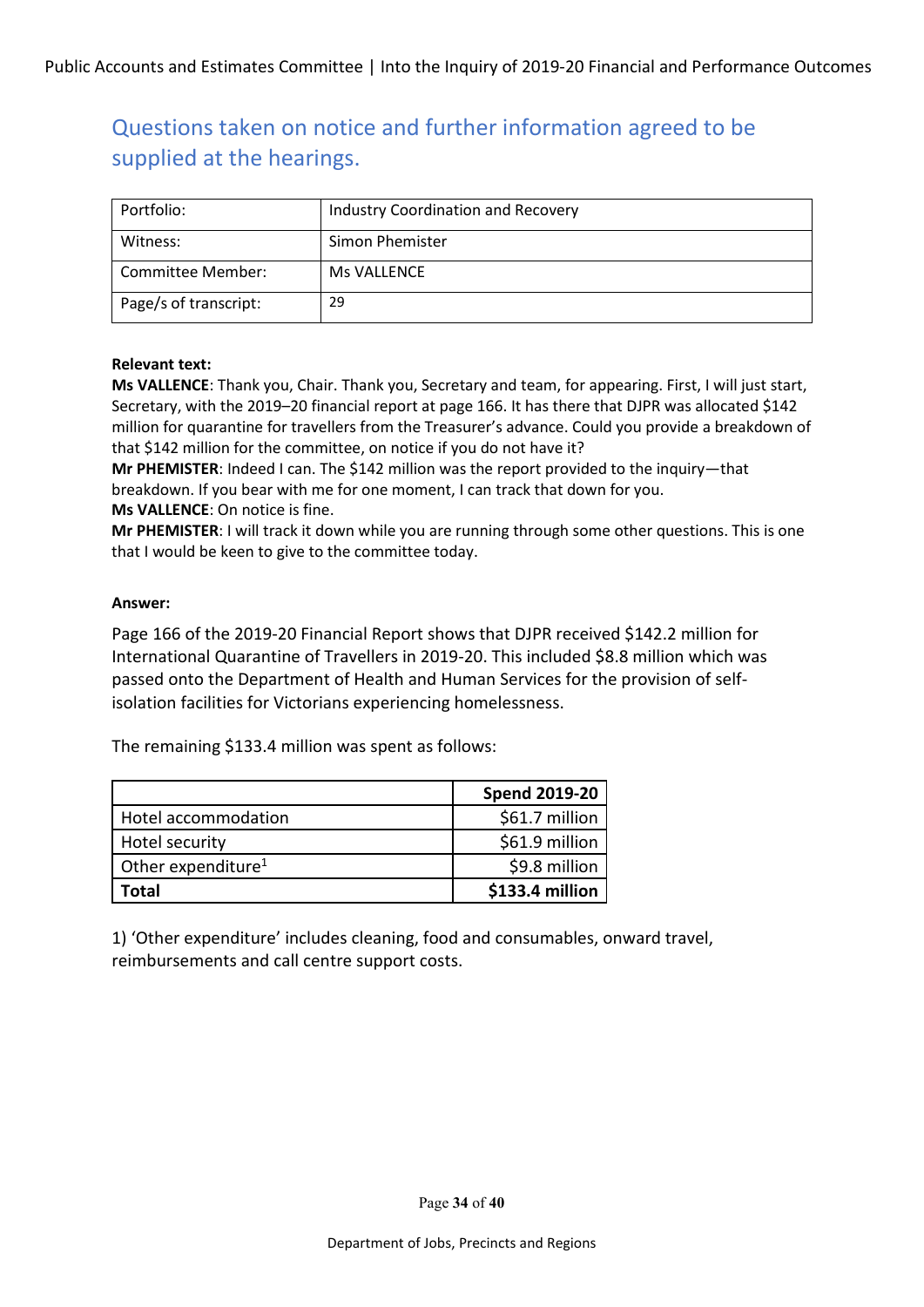| Portfolio:            | <b>Industry Coordination and Recovery</b> |
|-----------------------|-------------------------------------------|
| Witness:              | Simon Phemister                           |
| Committee Member:     | Ms VALLENCE                               |
| Page/s of transcript: | 32                                        |

#### **Relevant text:**

**Ms VALLENCE** Okay. And again in relation to that Treasurer's advance and the hotels engaged by you from March 2020 to June 2020, can you provide the committee a list of all hotels contracted and a contract value for each?

**Ms VALLENCE** I can do that, Ms Vallence. Bearing in mind there were two things going on by way of contracted hotels: there were Hotels for Heroes—

**Ms VALLENCE:** No, for the hotel quarantine—can you provide that just for the hotel quarantine? **Mr PHEMISTER:** Yes.

**Ms VALLENCE**: Each of the contracts that you engaged from March 2020 through June 2020—and you said you will provide that list of all those hotels—are no longer providing that service, so will all of those contracts be paid out?

### **Answer:**

The list below details those hotels contracted during the period March-June 2020 with their contract value.

|                                             | Contract    | <b>Contract Amount</b> |
|---------------------------------------------|-------------|------------------------|
| <b>Hotel Name</b>                           | <b>Date</b> | (GST Excl.)            |
| <b>Rydges On Swanston</b>                   | 27/03/2020  | \$1.56m                |
| Zagame's House                              | 27/03/2020  | \$0.4m                 |
| <b>Batmans Hill on Collins</b>              | 28/03/2020  | \$1.10m                |
| Crown Resorts - Metropol and Promenade      | 28/03/2020  | \$12.5m                |
| Crowne Plaza Melbourne                      | 28/03/2020  | \$2.9m                 |
| Four Point by Sheraton, Melbourne Docklands | 28/03/2020  | \$3.6m                 |
| Holiday Inn Melbourne Airport               | 28/03/2020  | \$1.1m                 |
| <b>Melbourne Marriott Hotel</b>             | 28/03/2020  | \$2.1m                 |
| Mercure Welcome Melbourne                   | 28/03/2020  | \$2.9m                 |
| Novotel Melbourne Glen Waverley             | 28/03/2020  | \$1.1 m                |
| Novotel Melbourne on Collins                | 28/03/2020  | \$3.9m                 |
| Pan Pacific Melbourne                       | 28/03/2020  | \$4.5m                 |
| Parkroyal Melbourne Airport                 | 28/03/2020  | \$2.4m                 |
| Travelodge Hotel Melbourne Docklands        | 28/03/2020  | \$1.2m                 |
| Travelodge Hotel Melbourne Southbank        | 28/03/2020  | \$2.2m                 |
| Rendezvous Hotel Melbourne                  | 11/04/2020  | \$1.3m                 |
| The Victoria Hotel                          | 11/04/2020  | \$1.5m                 |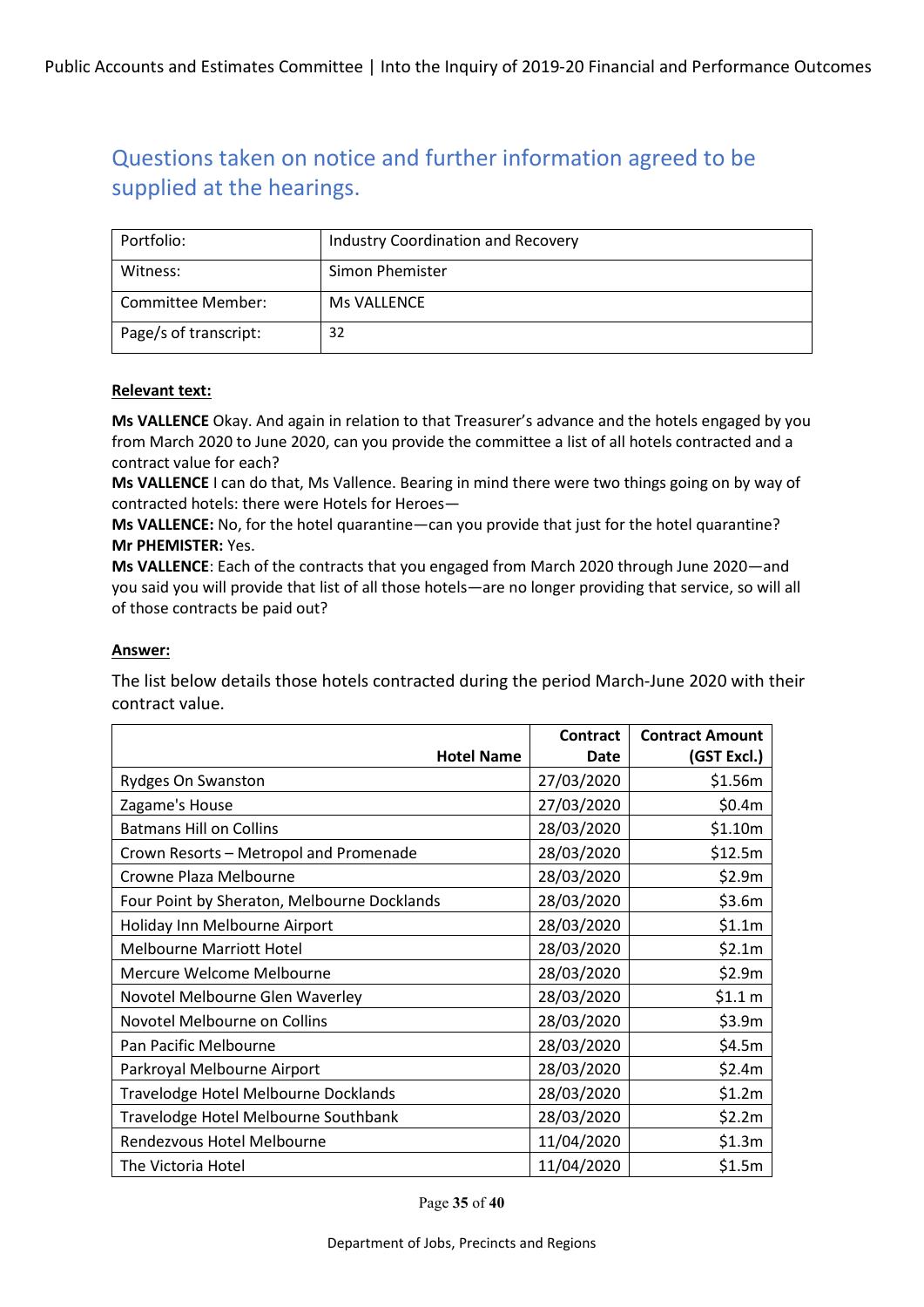### Public Accounts and Estimates Committee | Into the Inquiry of 2019-20 Financial and Performance Outcomes

| Novotel Melbourne South Wharf     | 12/04/2020 | \$3.3m  |
|-----------------------------------|------------|---------|
| Stamford Plaza Hotel              | 12/04/2020 | \$3.3m  |
| <b>Grand Chancellor Melbourne</b> | 13/04/2020 | \$1.6m  |
| Holiday Inn Melbourne on Flinders | 11/05/2020 | \$1.0m  |
| Comfort Inn Richmond Henty        | 20/05/2020 | \$0.02m |
| Pullman Melbourne on Swanston     | 28/05/2020 | \$0.9m  |
| Mid City Hotel Ballarat           | 28/03/2020 | \$0.3m  |
| <b>Bell Tower Inn</b>             | 29/03/2020 | \$0.2m  |
| <b>Rydges Geelong</b>             | 28/03/2020 | \$0.6m  |
| All Seasons Resort Hotel Bendigo  | 29/03/2020 | \$0.6m  |
| Vibe Hotel Marysville             | 29/03/2020 | \$0.7m  |

Page **36** of **40**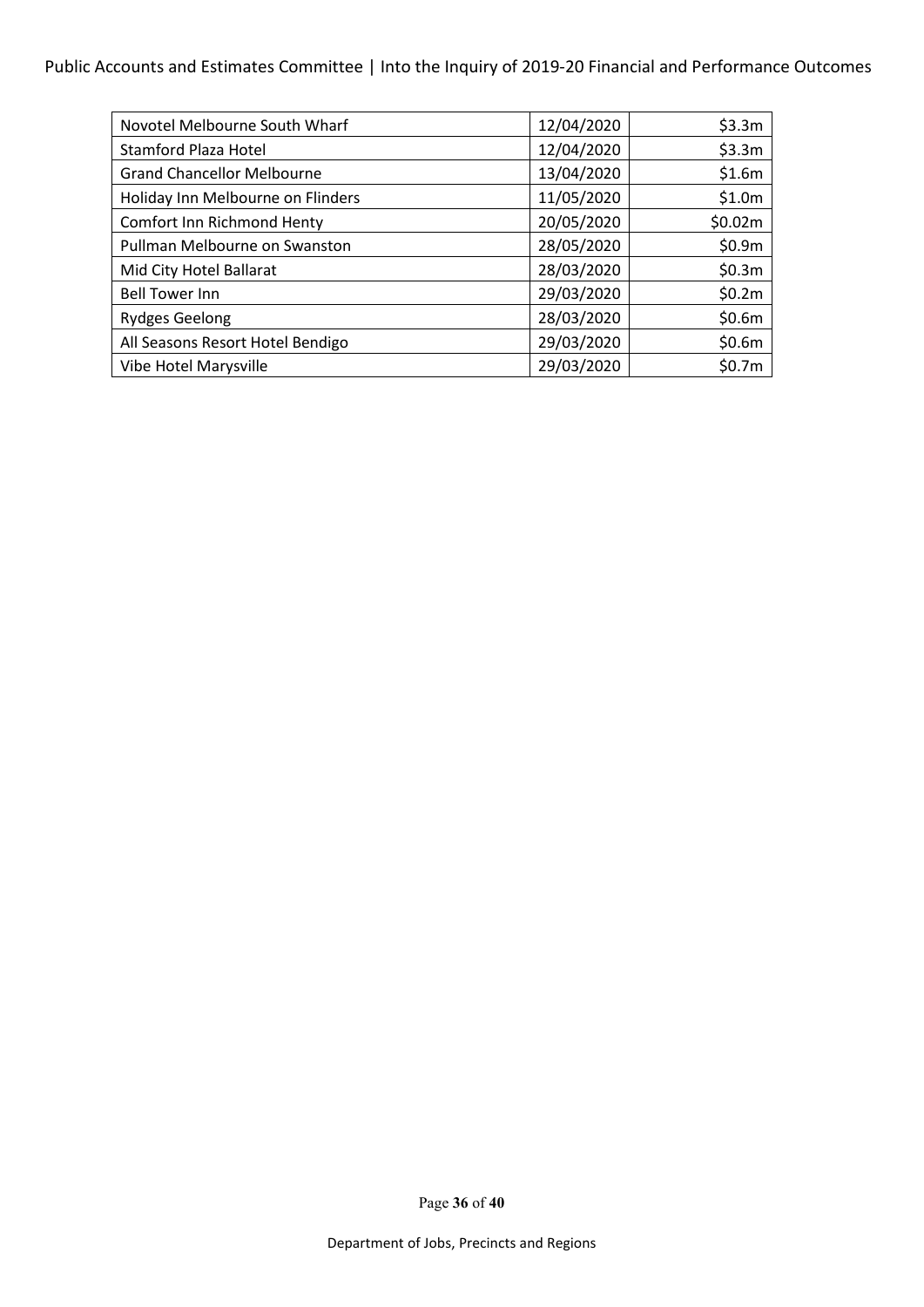| Portfolio:            | Industry Coordination and Recovery |
|-----------------------|------------------------------------|
| Witness:              | Simon Phemister                    |
| Committee Member:     | Ms VALLENCE                        |
| Page/s of transcript: | 33                                 |

#### **Relevant text:**

**Ms VALLENCE**: I guess there are man hours. Okay. We have heard previously around one hotel, for example, in Torquay that was given over half a million dollars in this period that we are discussing for hotel quarantine but did not actually receive any returned travellers. In that list that you are providing can you also please detail, or can you let us know, if there were any other accommodation facilities engaged between March and June that this also applies to—that were engaged and contracted but received no returned travellers?

**Mr PHEMISTER:** For the specific purpose of quarantine?

#### **Ms VALLENCE:** Yes.

**Mr PHEMISTER:** Yes, I can do that.

**Ms VALLENCE**: And in that, can you provide a list of those and also any moneys paid to those hotels—for example, any upfront retainers?

#### **Answer:**

The below hotels were contracted for the Hotel Quarantine Program, but not required. The expenditure is as at 30 June 2020 (GST incl).

- All Seasons Resort Hotel Bendigo (\$0.6m) repurposed for the Victorian Government Coronavirus (COVID-19) Emergency Accommodation Program - Hotels for Heroes ("Hotels for Heroes Program")
- Bell Tower Inn (\$0.2m) repurposed for the Hotels for Heroes Program
- Mid City Hotel Ballarat (\$0.3m) repurposed for the Hotels for Heroes Program
- Rydges Geelong (\$0.6m) repurposed for the Hotels for Heroes Program
- Vibe Hotel Marysville (\$0.7m) repurposed for the Hotels for Heroes Program
- Novotel Melbourne Glen Waverley (\$1.1m) not used
- Rendezvous Hotel Melbourne (\$1.3m) not used
- The Victoria Hotel (\$1.5m) not used
- Zagame's House (\$0.4m) not used.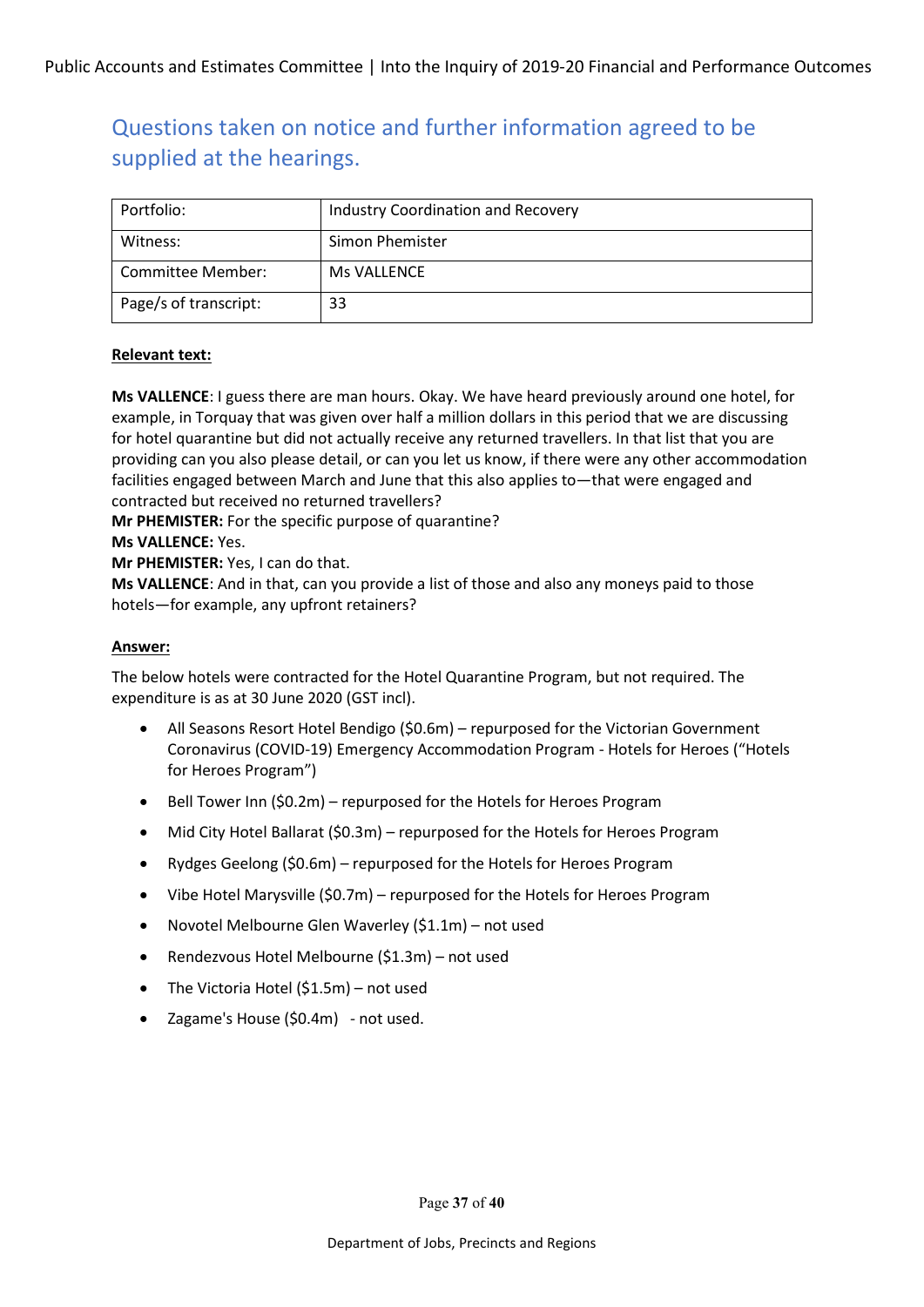| Portfolio:            | Industry Coordination and Recovery |
|-----------------------|------------------------------------|
| Witness:              | Simon Phemister                    |
| Committee Member:     | Ms VALLENCE                        |
| Page/s of transcript: | 33-34                              |

#### **Relevant text:**

**Ms VALLENCE:** Great. With specific regard to that Sands golf resort in Torquay and the half a million dollars expended there, following the payment that facility did go into receivership and also, you know, was subject to allegations of fraud. In terms of procurement, we have discussed the emergency procurement. Was any assessment or analysis done and what procurement processes and subsequent audits of that contract did you undertake in relation to that? Was it under 'emergency', was it under some other guidelines and what did you do

**Mr PHEMISTER**: Specifically, the Torquay example? All procurement that is triggered through the emergency procurement framework has a post-incident review. Different language gets used, but everyone in my department, according to the independent post-incident review, followed the rules that were given to them or made available to them under the framework. So as public servants we have frameworks; we work within those frameworks. It is something else entirely if we step outside those. Everyone from hotel procurement through to food services through to security was done according to our post-incident review, within that framework.

**Ms VALLENCE:** So for this contract, what did that find?

**Mr PHEMISTER:** The post-incident review? I am happy to provide a summary of the post-incident review that relates to the due diligence. I assume that is where you are going—the due diligence.

#### **Answer**

In identifying and contracting hotels for the Hotel Quarantine Program, DJPR engaged a number of hotels, in line with emergency procurement provisions as outlined in Section 11 of the DJPR Procurement policy.

As part of these engagements, DJPR considered the following:

#### **Value for money**

- $\circ$  The methodology used to ensure value for money in the procurement of hotel room inventory was to consult with lead industry associations regarding a flat fee proposal on a per room, per night basis.
- o The proposed fee was lower than commercial accommodation rates.
- $\circ$  The proposed fee captured all essential services to safely accommodate community members in quarantine – including the room hire, cleaning (post-guest stay), daily provision of essential health and hygiene goods and meals.

#### **Accountability**

o The DJPR Hotel Quarantine program was assigned to two senior executives and a small team to operationalise. The Hotel Quarantine program team met daily.

Page **38** of **40**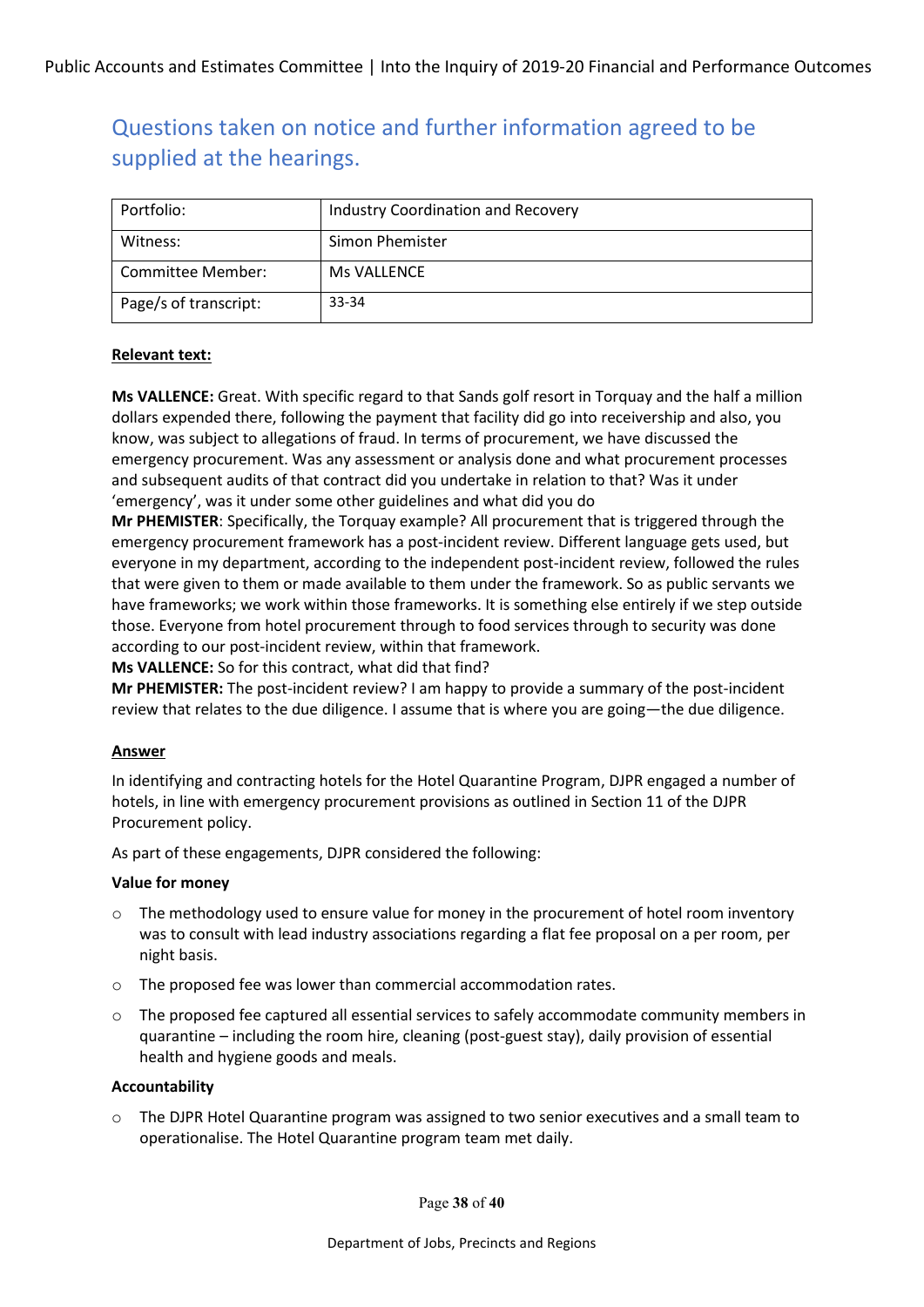- o The program was integrated into the CCC-approved Mission structure, under Mission 3. Internally, this meant accountability was ensured through the Mission structure including daily Mission update meetings with Executive Leads and the Secretary.
- o All contracts were reviewed and endorsed by the DJPR Legal team.
- o Expenditure per hotel was carefully registered in expenditure tables.
- $\circ$  Regular reports to the Mission Leads were provided on expenditure, hotels under contract, any issues arising and forward projections of inventory need.
- $\circ$  The accountability parameters were clearly articulated as identifying suitable inventory, establishing appropriate contracts with hotels, contract management with respect to the payment of invoices and recontracting as needed.

#### **Probity**

- $\circ$  The project team has no conflict of interest in relation to the accommodation procured in this program.
- o Lead industry organisations including the Australian Hotels Association were consulted at every stage in the design and implementation of the program to ensure sector-wide perspective of the impacts and operations of the program.
- $\circ$  Through this consultation an expression of interest process was undertaken in which hotels across Victoria were invited to nominate interest to be involved in the program.
- $\circ$  Up to 524 hotel properties registered interest to provide the quarantine services. This equated to 35,201 rooms offered for contracting.
- o The lead industry organisations provided DJPR with suggestions of hotels that were well placed in terms of location and capacity to meet the program's needs.
- o A standard assessment process of a wide range of nominated hotels was conducted by the DJPR team which considered factors such as public access points, room types and volume, capacity to provide suitable daily meals, preparedness to comply with health and safety requirements, proximity to health services and other critical factors.

After compiling a shortlist of hotels that matched the profile required to safely provide the quarantine services, a selection panel comprising senior executive officer roles across the emergency response framework for the quarantine program decided to offer contracts to a cohort of hotels.